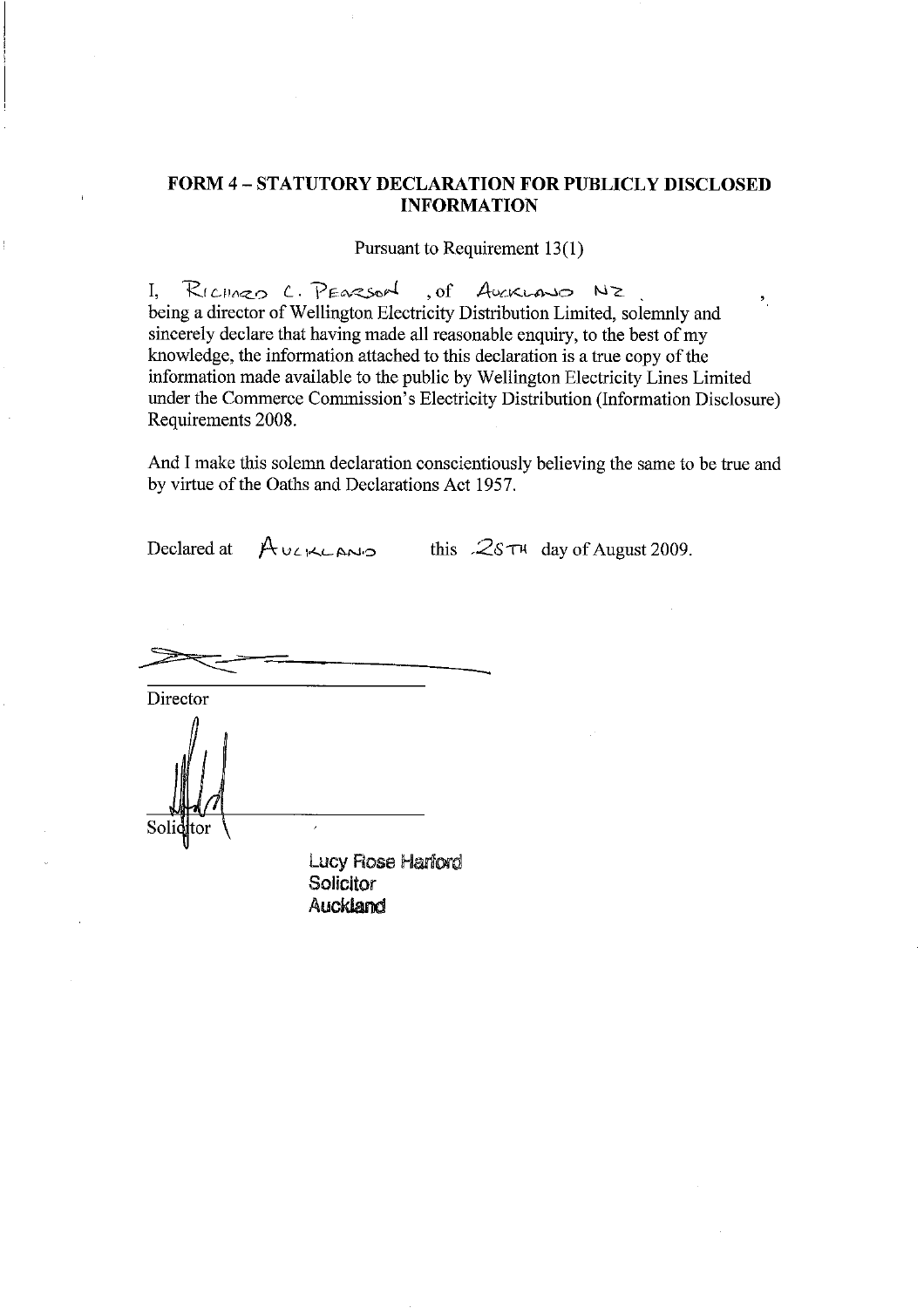# **FORM 1 - CERTIFICATE FOR DISCLOSED INFORMATION**

# Pursuant to Requirement 11(1)

and Andrew J. Hunter We. KICHARD C. PEARSON directors of Wellington Electricity Lines Limited certify that, having made all reasonable enquiry, to the best of our knowledge, the following attached audited information of Wellington Electricity Lines Limited prepared for the purposes of requirement 3, 4, 6 and 7(5) of the Commerce Commission's Electricity Distribution (Information Disclosure) Requirements 2008 compiles with those Requirements -

- $(i.)$ Report FS1: Regulatory Profit Report;
- $(ii.)$ Report FS2: Regulatory Asset and Financing Report;
- $(iii.)$ Report FS3: Regulatory Tax Allowance Report;
- $(iv)$ Report AV1: Annual Regulatory Valuation Roll-Forward Report;
- Report AV2: Valuation Disclosure by Asset Class (for System  $(v_i)$ Fixed Assets):
- ReportAV3: System Fixed Assets Replacement Cost Roll- $(v<sub>i</sub>)$ . Forward Report:
- $(vii.)$ Report AV4: Merger or Acquisition Regulatory Asset Base Disclosure:
- $(viii.)$ Report MP1: Network Information Report
	- $(ix.)$ Report MP2: Performance Measures Report;
	- $(x_i)$ Report MP3: Price and Quality Report;
- $(xi)$ Report AM1: Expenditure Forecasts and Reconciliation.

**Director** 

**Director** 

**August 2009**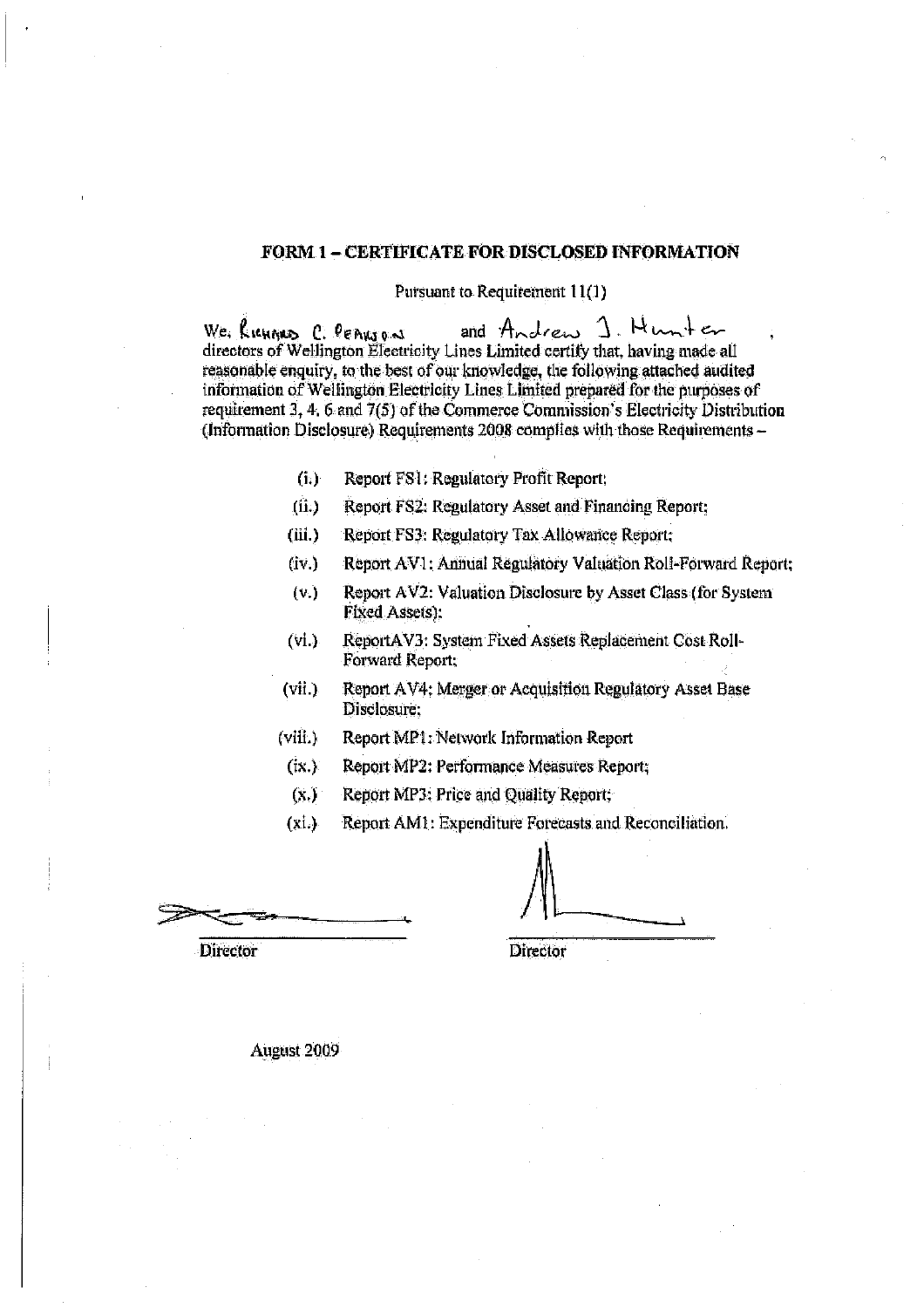# Deloitte.

# **INDEPENDENT ASSURANCE REPORT**

To the Board of Directors of Wellington Electricity Lines Limited:

We have examined the attached Information Disclosure Report (comprising reports FS1, FS2, FS3, AV1, AV2, AV3, AV4, MP1, MP2, MP3 and AM1) of Wellington Electricity Lines Limited for the period 24 July 2008 to 31 March 2009 ("the Disclosure Report"). This information is stated in accordance with the Electricity Distribution (Information Disclosure) Requirements 2008 ("the Requirements").

This report has been prepared solely to provide assurance that the Disclosure Report prepared by Wellington Electricity Lines Limited for the period 24 July 2008 to 31 March 2009 complies with the Requirements. We understand that a copy of this report has been requested by the Commerce Commission for their use in connection with this purpose. We agree that a copy of this report may be provided to the Commerce Commission. This report is not to be used for any other purpose, recited or referred to in any document, copied or made available (in whole or in part) to any other person without our prior written consent. We accept or assume no duty, responsibility or liability to any party, other than you, in connection with this report or engagement including without limitation, liability for negligence in relation to the factual findings expressed or implied in this report.

# **Responsibilities of the Board of Directors**

The Board of Directors is responsible for the preparation and certification of the Disclosure Report for the period 24 July 2008 to 31 March 2009 in accordance with the Requirements.

# **Responsibilities of the Independent Accountant**

It is our responsibility to express an independent opinion on the Disclosure Report in accordance with clause 10 of the Requirements and report that opinion to you.

# **Basis of Opinion on the Historical Financial Information**

An audit includes examining, on a test basis, evidence relevant to the amounts and disclosures in the historical financial information. It also includes assessing:

- the significant estimates and judgments made by the Board of Directors in the preparation of the historical financial information, and
- whether the historical financial information disclosures are adequate.

We conducted our audit of the historical financial information in accordance with New Zealand Auditing Standards. We planned and performed our audit so as to obtain all the information and explanations which we considered necessary in order to provide us with sufficient evidence to obtain reasonable assurance that the disclosures of the historical financial information set out in reports FS1, FS2, FS3, AV1, AV2, AV3, AV4, MP2, MP3, and AM1 for the period 24 July 2008 to 31 March 2009 have been properly presented, in all material respects, in accordance with the Requirements. In forming our opinion we also evaluated the overall adequacy of the presentation of the historical financial information.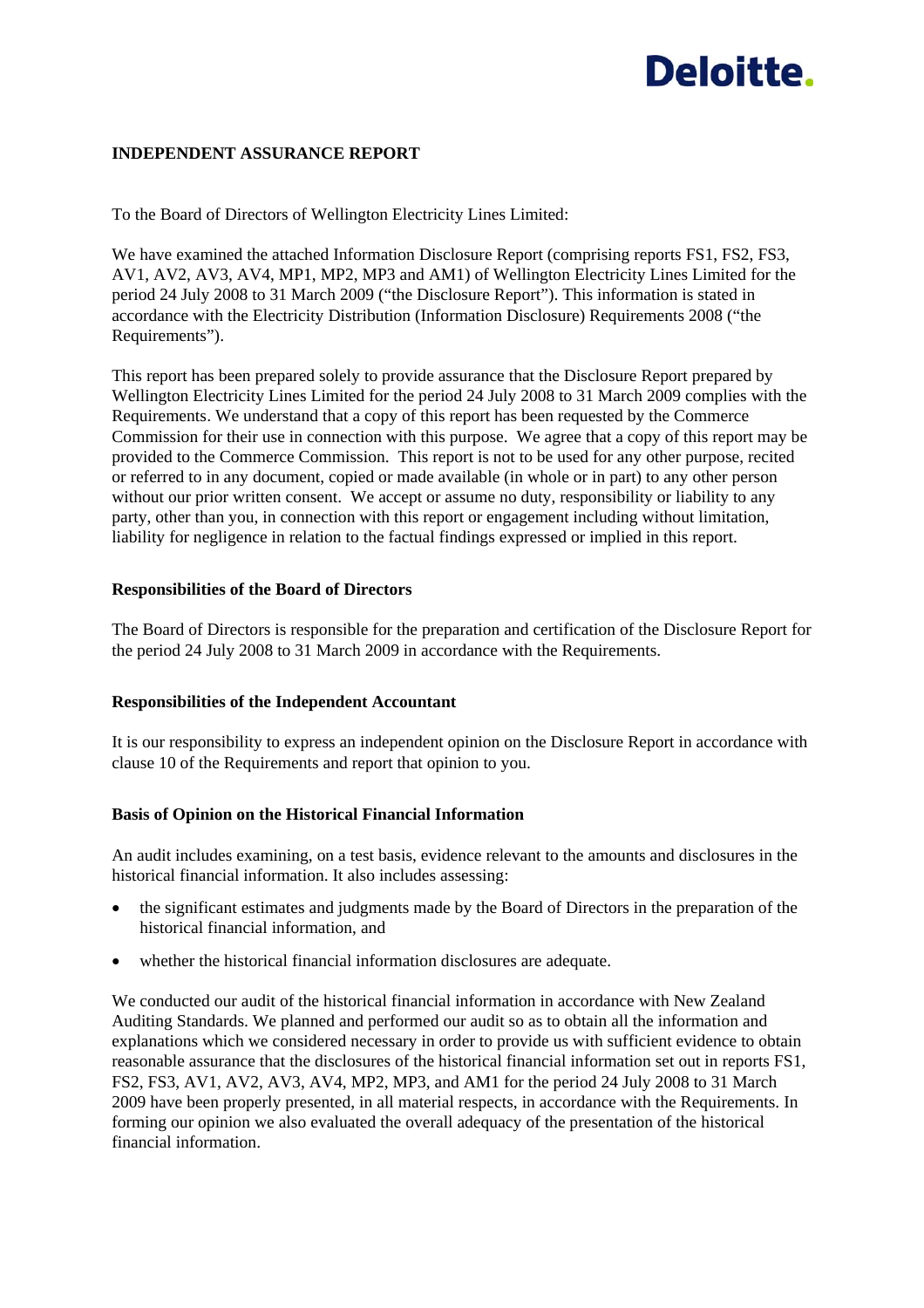# Deloitte.

# **Basis of Opinion on the Historical Non-Financial Information**

We conducted the engagement in respect of the historical non-financial information in accordance with the New Zealand Institute of Chartered Accountants International Standard on Assurance Engagements (New Zealand) 3000: *Assurance Engagements Other than Audits or Reviews of Historical Financial Information*.

We have undertaken procedures to provide reasonable assurance that the disclosures of the historical non-financial information set out in reports MP1, MP2 and MP3 for the period 24 July 2008 to 31 March 2009 have been properly compiled in accordance with guidance issued pursuant to the Requirements and calculated based on the source data provided by Wellington Electricity Lines Limited.

Because of the inherent limitations in evidence gathering procedures, it is possible that fraud, error or non-compliance may occur and not be detected. As the procedures performed for this engagement are not performed continuously throughout the period and the procedures performed in respect of Wellington Electricity Lines Limited's compliance with the Requirements are undertaken on a test basis, our engagement cannot be relied on to detect all instances where Wellington Electricity Lines Limited may not have complied with the Requirements. Our opinion has been formed on the above basis.

# **Basis of Opinion on the Prospective Financial and Non-Financial Information**

We have undertaken procedures to provide reasonable assurance that the disclosures of the prospective financial and non-financial information set out in report(s) AM1 and MP3 have been (where applicable and except to the extent that amendments to those requirements have changed that basis) properly presented on a basis consistent with the regulatory accounting and technical measurement requirements used for disclosures for the financial period 24 July 2008 to 31 March 2009 and calculated based on assumptions and source data provided by Wellington Electricity Lines Limited. The assumptions relate to future events. We do not express an opinion on these assumptions and source data.

# **Independence**

Other than this engagement and the annual audit of Wellington Electricity Lines Limited's financial statements and the provision of taxation advice, we have no relationship with or interests in Wellington Electricity Lines Limited. We have complied with the Independent Auditor provisions specified in clause 2(1) of the Requirements.

# **Unqualified Opinion**

We have obtained all the information and explanations we have required.

In our opinion;

• proper records have been kept by Wellington Electricity Lines Limited to enable the complete and accurate compilation of required information, as far as appears from our examination of those records, and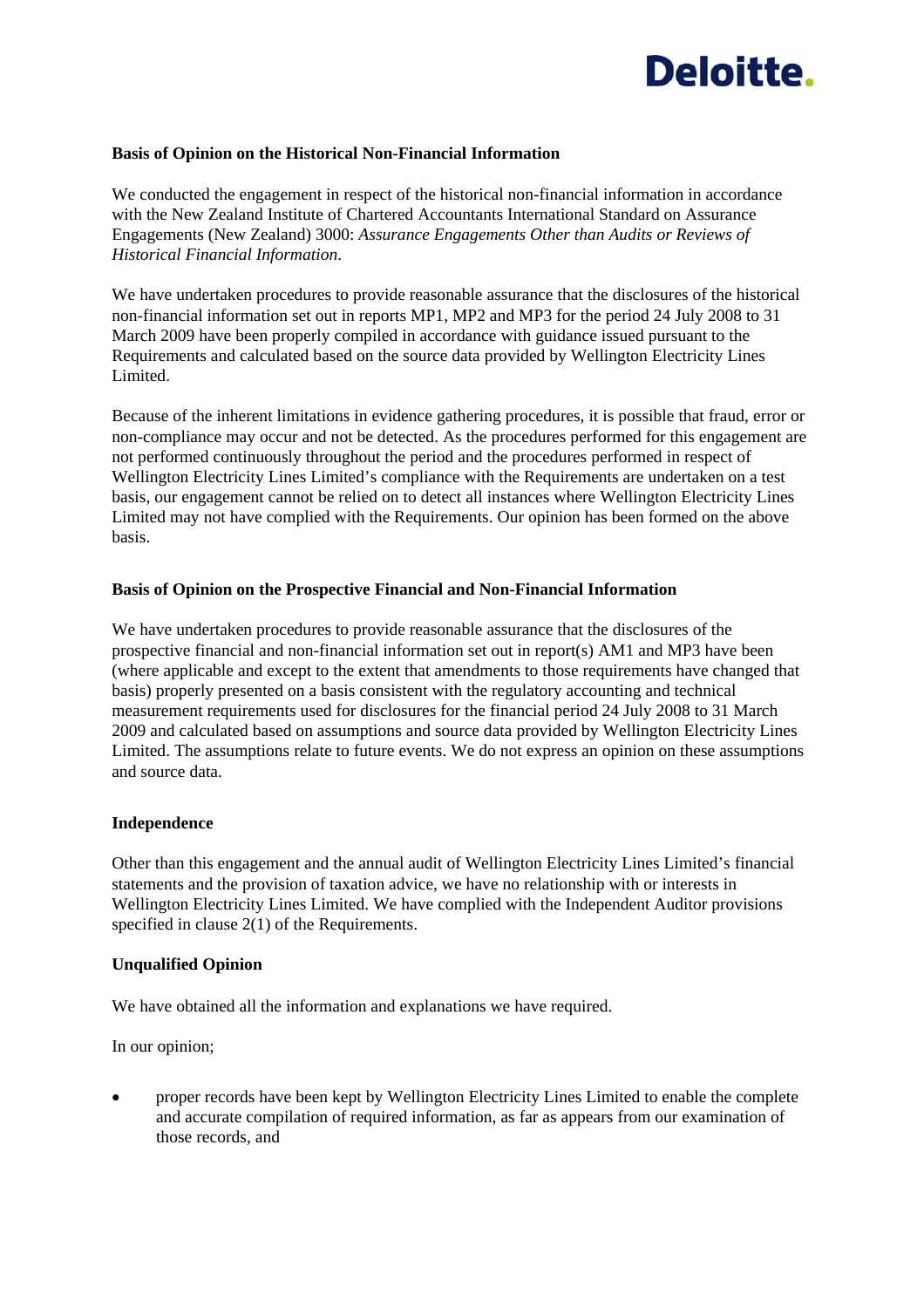

- the Disclosure Report for the period 24 July 2008 to 31 March 2009, and in particular the reports FS1, FS2, FS3, AV1, AV2, AV3, AV4, MP1, MP2, MP3 and AM1 comply with the Requirements as further outlined below:
	- the historical financial information included in reports FS1, FS2, FS3, AV1, AV2, AV3, AV4, MP2, MP3, and AM1 has been presented in all material respects in accordance with the Requirements.
	- the historical non-financial information included in reports MP1, MP2, and MP3 has been compiled in accordance with the guidance issued pursuant to the Requirements and calculated based on source data provided by Wellington Electricity Lines Limited,
	- the prospective financial and non-financial informati on included in report(s) AM1 and MP3 has been (where applicable and except to the extent that amendments to those requirements have changed that basis) presented on a basis consistent with the regulatory accounting and technical measurement requirements used for disclosures for the financial period 24 July 2008 to 31 March 2009, and has been calculated based on source data and assumptions provided by Wellington Electricity Lines Limited.

The assurance engagement was completed on 28 August 2009 and our opinion is expressed as at that date.

Pelaitte

**CHARTERED ACCOUNTANTS WELLINGTON, NEW ZEALAND**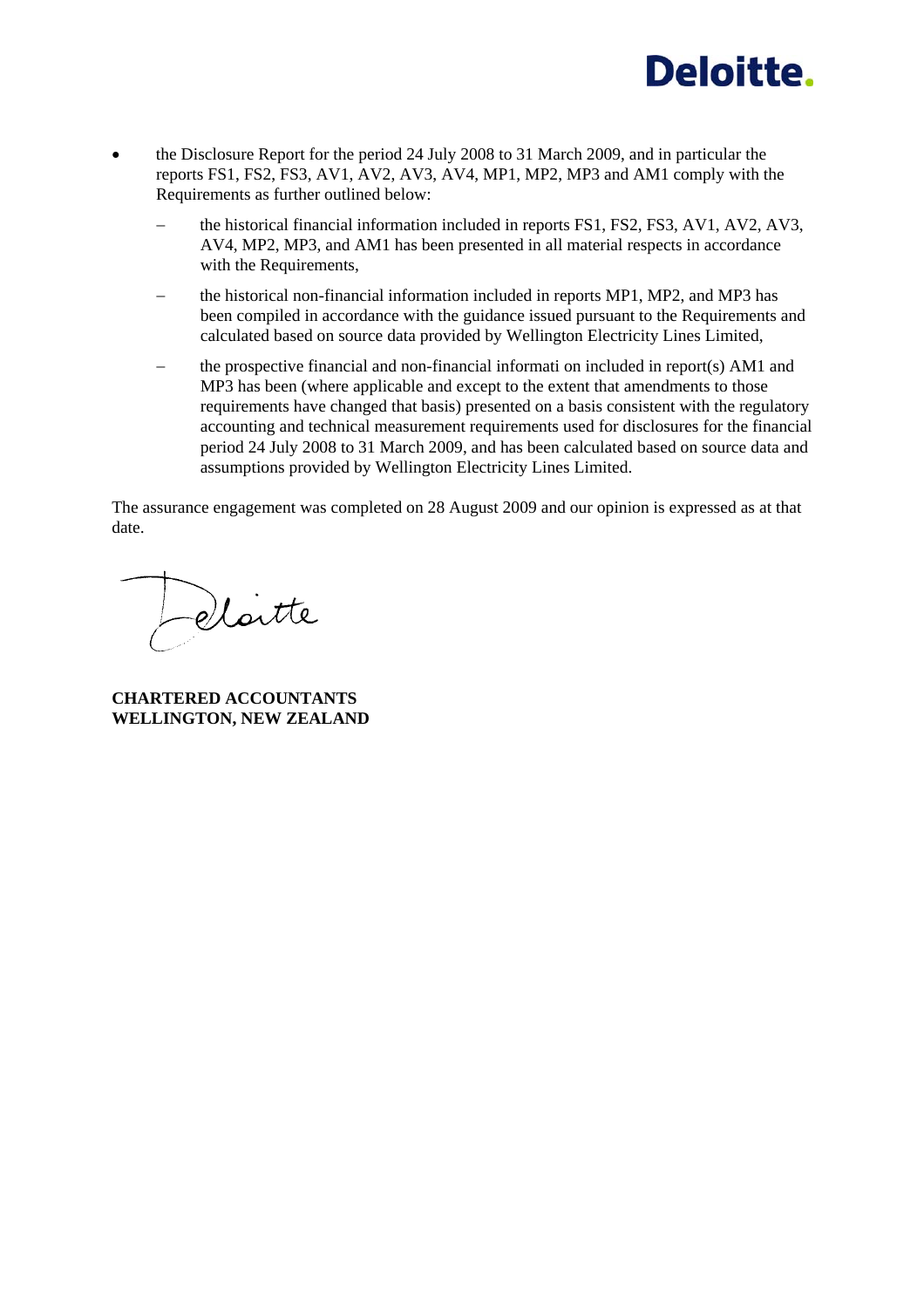

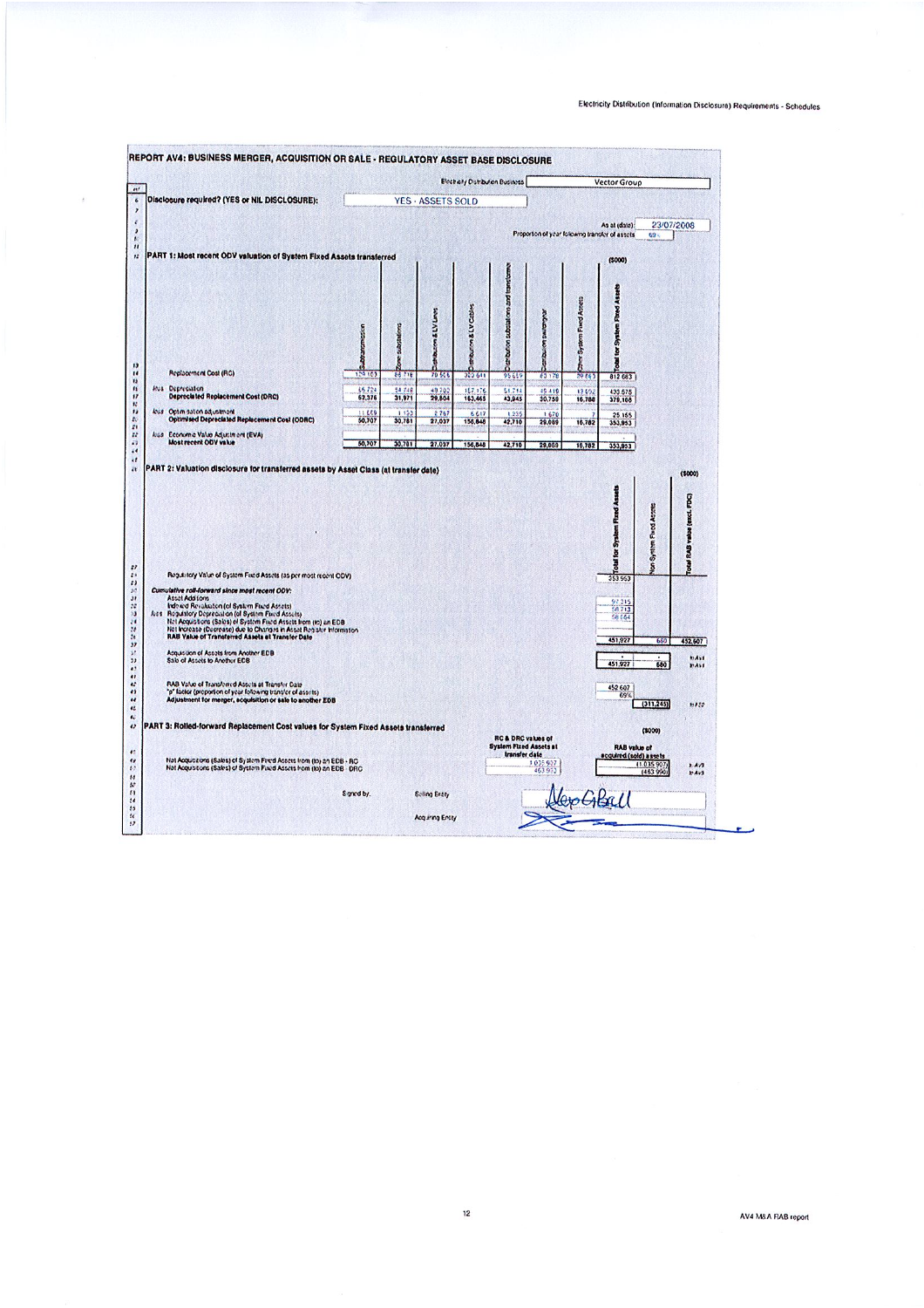# Commerce Commission

Wellington Electricity Lines Limited Electricity Distribution (Information Disclosure) Requirements Report Schedules

Schedules 2 to 13

2009 TEMPLATE

Version 1.1 Template

31 August 2009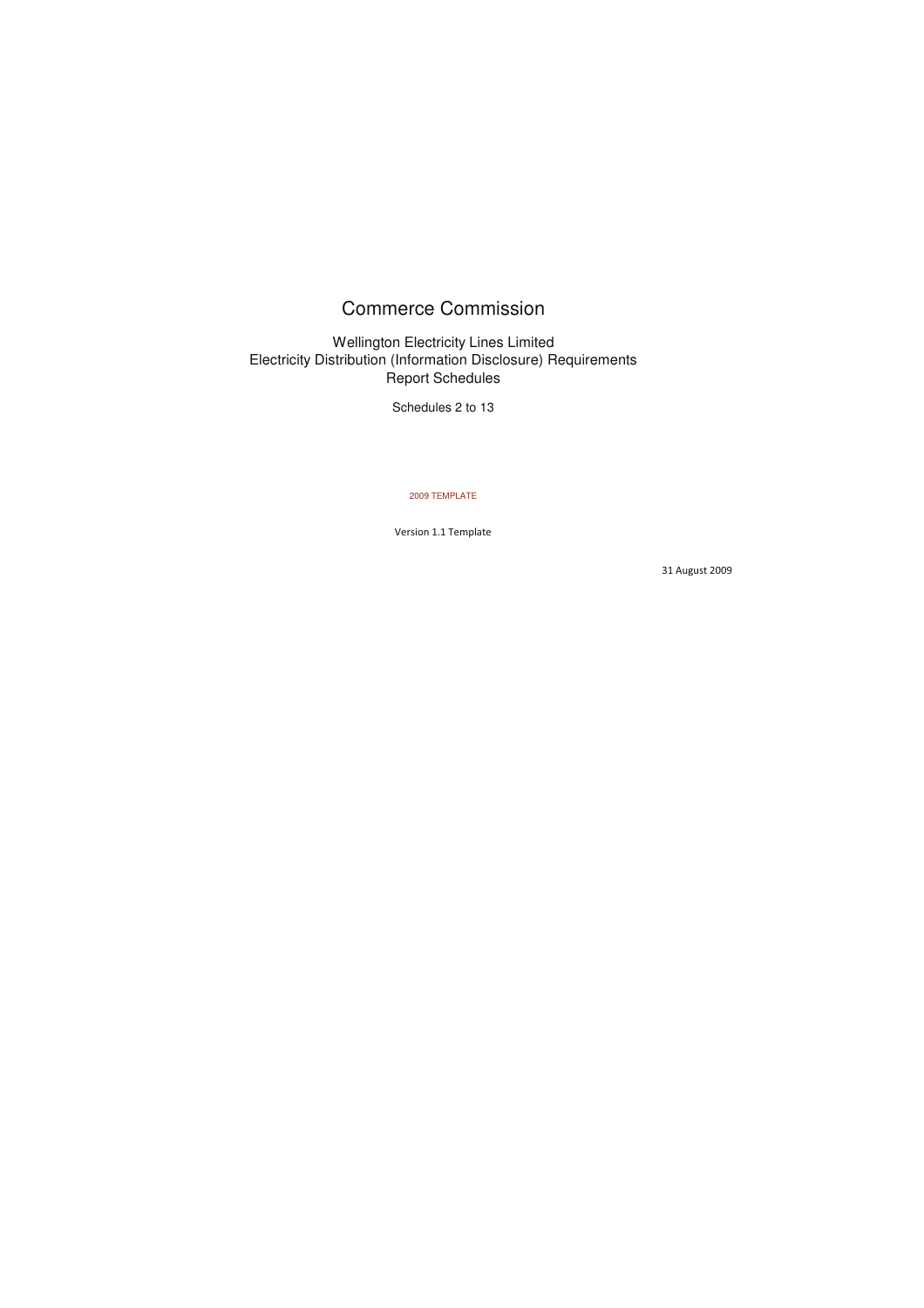# **Table of Contents**

Instructions

FS1 Regulatory Profit Statement FS2 Regulatory Asset & Financing Statement FS3 Regulatory Tax Allowance Calculation

AV1 Annual Regulatory Valuation Roll-forward Report

AV2 Regulatory Valuation Disclosure by Asset Class

AV3 System Fixed Assets Replacement Cost Roll-forward Report

AV4 Business Merger, Acquisition or Sale - Regulatory Asset Base Disclosure

MP1 Network Information

**MP2 Performance Measures** 

MP3 Price & Quality Measures

**AM1 Expenditure Forecasts and Reconciliation**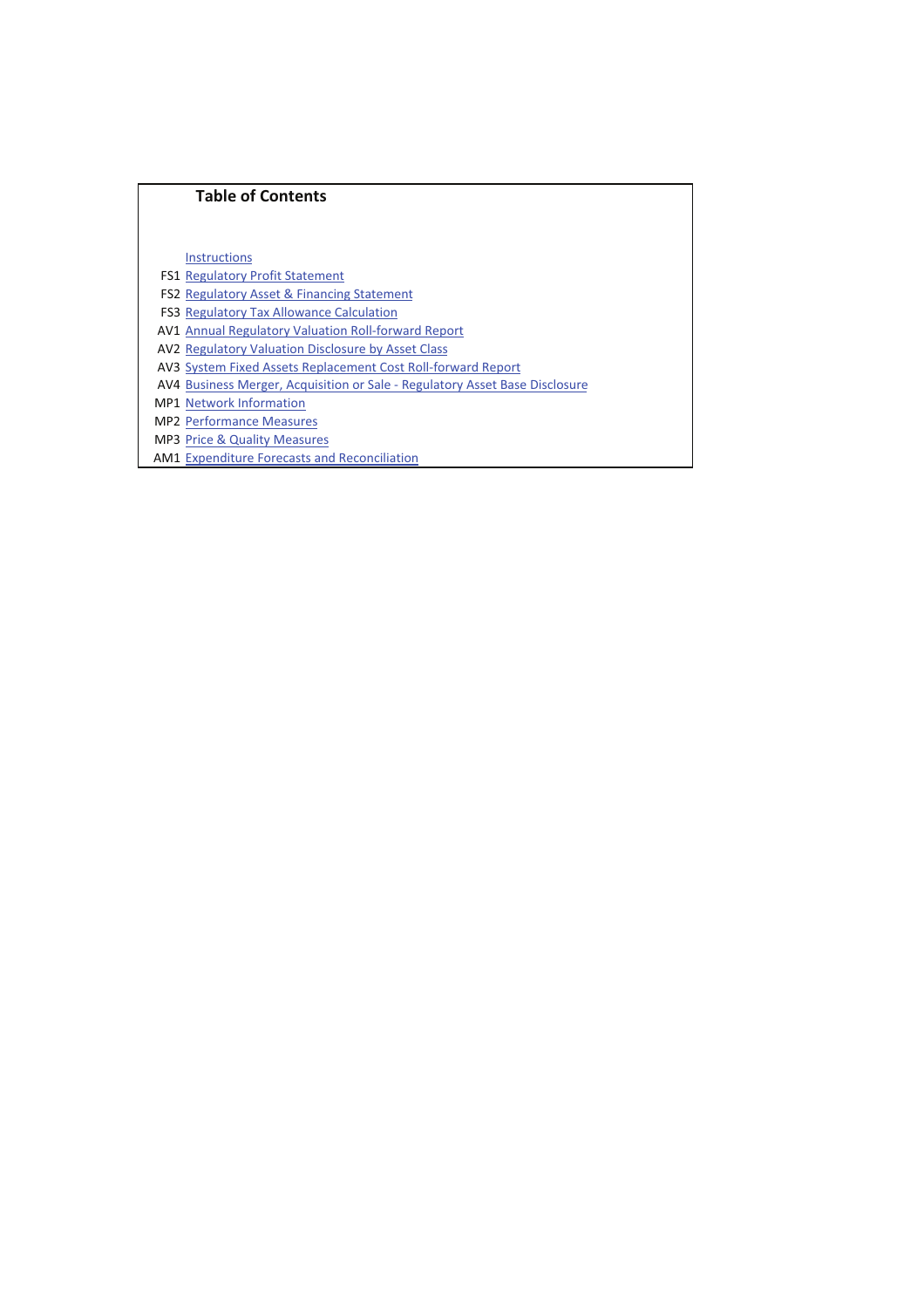|                  | <b>REPORT FS1: REGULATORY PROFIT STATEMENT</b>                                                            |                  |
|------------------|-----------------------------------------------------------------------------------------------------------|------------------|
| ref              | <b>Wellington Electricity</b><br><b>Electricity Distribution Business:</b>                                |                  |
| $\sqrt{5}$       | 2009<br>For Year Ended                                                                                    |                  |
| 6                | Income                                                                                                    |                  |
| $\overline{7}$   | (\$000)                                                                                                   |                  |
| $\boldsymbol{s}$ | Net Line Charge Revenue Received<br>88,165                                                                |                  |
| $\boldsymbol{g}$ | plus Discretionary Discounts and Customer Rebates                                                         | FS <sub>1a</sub> |
| 10<br>11         | <b>Gross Line Charge Income</b><br>88,165                                                                 |                  |
| 12               |                                                                                                           |                  |
| 13               | <b>Capital Contributions</b><br>3,151                                                                     |                  |
| 14               | plus Net Value of Vested Assets                                                                           |                  |
| 15               | 3,151<br><b>Total Capital Contributions and Vested Assets</b>                                             |                  |
| 16<br>17         | <b>AC Loss Rental Rebates Received</b><br>3,702                                                           |                  |
| $18\,$           | AC Loss Rental Rebates Passed On<br>3,674<br>less                                                         |                  |
| 19               | Net AC loss rental income (deficit)<br>28                                                                 |                  |
| 20               |                                                                                                           |                  |
| 21<br>22         | <b>Other Income</b><br>318                                                                                |                  |
| 23               | 318                                                                                                       |                  |
| 24               |                                                                                                           |                  |
| 25               | 91,661<br>Total regulatory income                                                                         |                  |
| 26               |                                                                                                           |                  |
| 27               |                                                                                                           |                  |
| 28<br>29         | <b>Expenses</b>                                                                                           |                  |
| $30\,$           | 28,802<br>Transmission Charges - Payments to Transpower                                                   |                  |
| 31               | plus Avoided Transmission Charges - payments to parties other than Transpower<br>7                        |                  |
| 32               | <b>Total Transmission Costs</b><br>28,808                                                                 |                  |
| 33<br>34         | <b>Operational Expenditure:</b>                                                                           |                  |
| $35\,$           | General Management, Administration and Overheads                                                          |                  |
| 36               | System Management and Operations                                                                          |                  |
| 37               | Routine and Preventative Maintenance                                                                      | to AM1           |
| $38\,$<br>39     | Refurbishment and Renewal Maintenance<br>Fault and Emergency Maintenance                                  | to AM1<br>to AM1 |
| 40               | Pass-through Costs                                                                                        |                  |
| 41               | Other                                                                                                     |                  |
| 42               | <b>Total Operational Expenditure</b><br>18,445                                                            | to MP2           |
| 43<br>44         |                                                                                                           |                  |
| 45               | <b>Operational earnings</b><br>44,408                                                                     |                  |
| 46               |                                                                                                           |                  |
| 47               |                                                                                                           |                  |
| 48               | Regulatory Depreciation of System Fixed Assets (incl. value of assets decommissioned)<br>10,277           | from AV1         |
| 49               | 197<br>plus Depreciation of Non-System Fixed Assets (incl. value of assets decommissioned)                | from AV1         |
| 50<br>51         | <b>Total Regulatory Depreciation</b><br>10,474                                                            | to FS3           |
| 52               |                                                                                                           |                  |
| 53               | Earnings before interest and tax (EBIT)<br>33,934                                                         | to FS3           |
| 54               |                                                                                                           |                  |
| 55               | <b>Regulatory Tax Allowance</b><br>3,595<br>less                                                          | from FS3         |
| 56               |                                                                                                           |                  |
| 57               | plus Indexed Revaluation (of System Fixed Assets)<br><b>Revaluations of Non-System Fixed Assets</b><br>21 | from AV1         |
| 58<br>59         | plus                                                                                                      | from AV1         |
| 60               | Regulatory profit / loss (pre-financing and distributions)<br>30,360                                      | to MP2           |
|                  |                                                                                                           |                  |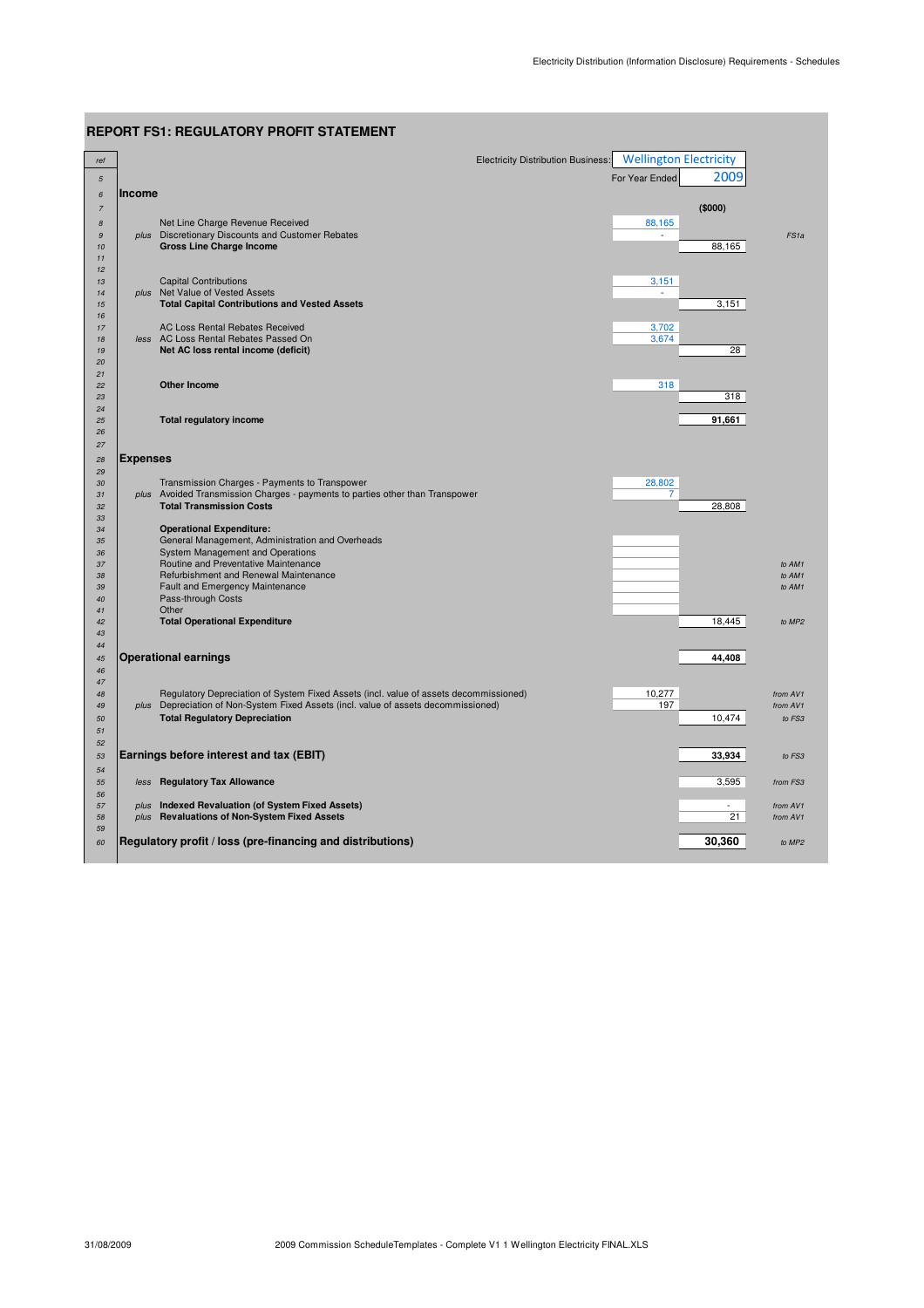|           | REPORT FS1: REGULATORY PROFIT STATEMENT (cont)                                                                        |                                                                   |
|-----------|-----------------------------------------------------------------------------------------------------------------------|-------------------------------------------------------------------|
|           |                                                                                                                       |                                                                   |
|           | <b>Notes to Regulatory Profit Statement</b>                                                                           |                                                                   |
|           |                                                                                                                       |                                                                   |
| 69        | FS1a: Discretionary Discounts: Customer Rebates and other line charge adjustments                                     | (\$000)                                                           |
| 70        | <b>Customer Rebates</b>                                                                                               | $\sim$                                                            |
| 71        | Line Charge Holidays and other Discretionary Discounts                                                                |                                                                   |
| 72        | <b>Total Discretionary Discounts and Customer Rebates</b>                                                             | $\sim$                                                            |
|           |                                                                                                                       |                                                                   |
| 75        | FS1b: Related party expenditure - summary                                                                             | (\$000)                                                           |
| 76        | <b>Avoided Transmission Charges</b>                                                                                   | $\sim$                                                            |
| 77        | <b>Operational Expenditure</b>                                                                                        | 2,240                                                             |
| 78        | <b>Subvention Payment</b>                                                                                             |                                                                   |
| 79        | Other related party expenditure<br><b>Total Related Party Expenditure</b>                                             | ÷,<br>2,240                                                       |
| 80<br>81  |                                                                                                                       |                                                                   |
| 82        |                                                                                                                       |                                                                   |
|           | N.B.: The additional Related Party information that is required to be disclosed in accordance with Section 3          |                                                                   |
|           | of the Information Disclosure Handbook is to be disclosed by way of a separate note to this Schedule and              |                                                                   |
| 83<br>84  | forms part of this Schedule.                                                                                          |                                                                   |
|           |                                                                                                                       |                                                                   |
|           |                                                                                                                       |                                                                   |
| 87        | <b>FS1c: Operational Expenditure notes</b>                                                                            | (\$000)                                                           |
| 88        |                                                                                                                       |                                                                   |
| 89        | <b>Merger and Acquisition Expenses</b>                                                                                |                                                                   |
| 90        | Merger and Acquisition Expenses (not to be included in Operational Expenditure)                                       |                                                                   |
| 91        |                                                                                                                       |                                                                   |
| 92        | Material items (if greater than 10% of the Operational Expenditure line item)                                         |                                                                   |
| 93        | Material item amount 1                                                                                                | 5,175 Notes to be provided separately                             |
| 94        | within expenditure category:                                                                                          | Other                                                             |
| 95        |                                                                                                                       |                                                                   |
| 96        | Material item amount 2                                                                                                | 2,328 Notes to be provided separately                             |
| 97        | within expenditure category:                                                                                          | Other                                                             |
| 98        | Material item amount 3                                                                                                |                                                                   |
| 99<br>100 | within expenditure category:                                                                                          | Notes to be provided separately<br>Select one                     |
| 101       |                                                                                                                       |                                                                   |
| 102       |                                                                                                                       | (further disclosures to be provided on separate page if required) |
| 103       |                                                                                                                       |                                                                   |
|           |                                                                                                                       |                                                                   |
| 106       | <b>FS1d: Vested Assets</b>                                                                                            | (\$000)                                                           |
| 107       | <b>Consideration Paid for Vested Assets</b>                                                                           |                                                                   |
|           |                                                                                                                       |                                                                   |
| 110       | FS1e: Reclassified items in Operational Expenditure                                                                   | (\$000)                                                           |
| 111       | Value of items which have been reclassified since previous disclosure (if greater than 10% of any affected line item) |                                                                   |
| 112       | Previous classification:                                                                                              | Select one                                                        |
| 113       | New classification:                                                                                                   | Select one                                                        |
| 114       |                                                                                                                       |                                                                   |
| 115       |                                                                                                                       | (5000)                                                            |
| 116       | Value of items which have been reclassified since previous disclosure (if greater than 10% of any affected line item) |                                                                   |
| 117       | Previous classification:                                                                                              | Select one                                                        |
| 118       | New classification:                                                                                                   | Select one                                                        |
| 119       |                                                                                                                       |                                                                   |
| 120       |                                                                                                                       | (\$000)                                                           |
| 121       | Value of items which have been reclassified since previous disclosure (if greater than 10% of any affected line item) |                                                                   |
| 122       | Previous classification:                                                                                              | Select one                                                        |
| 123       | New classification:                                                                                                   | Select one                                                        |
| 124       |                                                                                                                       |                                                                   |
|           | to be repeated as required for multiple reclassifications                                                             |                                                                   |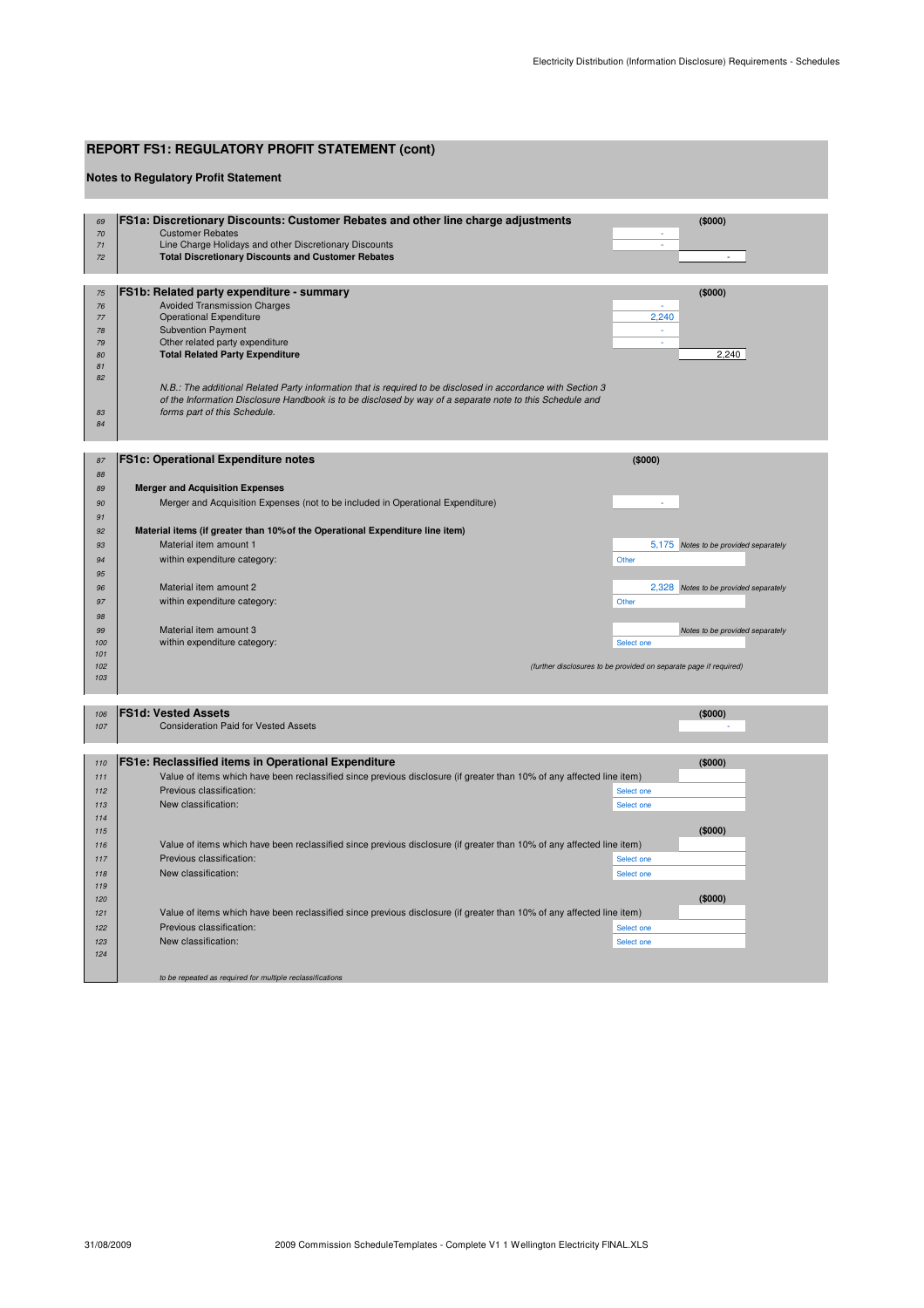# **Report FS1: Notes**

### **FS1b - Related Party Expenditure**

Related party transactions from 24Jul08 to 31Mar09:

- WE\* has purchased management services of \$1.8 Million from International Infrastructure Services Company Limited,
- which is an associated company of the Group.
- WE\* has purchased management services of \$0.4 Million from CHED Services Pty Limited, which is an associated company of the Group.

In addition:

- Outstanding Related Party payable as at 31Mar09 was \$0.5m. This was settled in April 2009.
- No Related Party debts have been written off or forgiven during the financial year
- No Related Party transactions have taken place at nil or nominal value. All transactions have been on an arms length basis.

#### **FS1c - Operational Expenditure Notes**

| Material item 1 |  | 5,175,000 Asset Management Services |
|-----------------|--|-------------------------------------|
| Material item 2 |  | 2,327,740 System Maintenance        |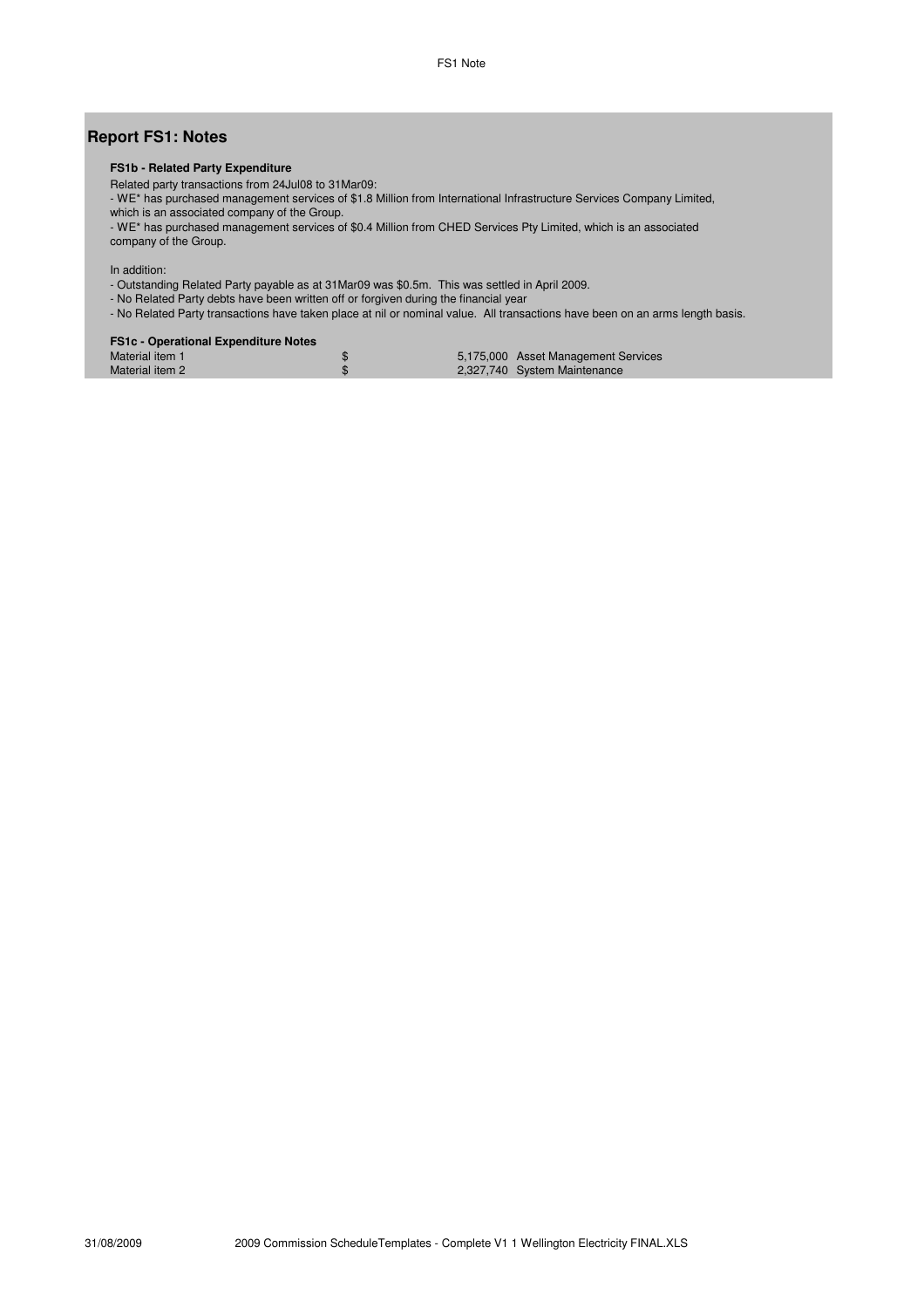|                | <b>REPORT FS2: REGULATORY ASSET AND FINANCING STATEMENT</b>                |                              |         |          |
|----------------|----------------------------------------------------------------------------|------------------------------|---------|----------|
| ref            | <b>Electricity Distribution Business:</b>                                  | Wellington Electricity Lines |         |          |
| 5              |                                                                            | For Year Ended               | 2009    |          |
| 6              |                                                                            |                              |         |          |
| $\overline{7}$ | Capital Expenditure on System Fixed Assets (by primary purpose)            |                              | (\$000) |          |
| 8              | <b>Customer Connection</b>                                                 |                              |         | to AM1   |
| 9              | <b>System Growth</b>                                                       |                              |         | to AM1   |
| 10             | Reliability, Safety and Environment                                        |                              |         | to AM1   |
| 11             | Asset Replacement and Renewal                                              |                              |         | to AM1   |
| 12             | <b>Asset Relocations</b>                                                   |                              |         | to AM1   |
| 13             | <b>Total Capital Expenditure on System Fixed Assets</b>                    |                              | 23,949  | to AM1   |
| 14             |                                                                            |                              |         |          |
| 15             |                                                                            |                              |         |          |
| 16             | <b>Capital Expenditure on Non-System Fixed Assets</b>                      |                              | 68      | from AV1 |
| 17             |                                                                            |                              |         |          |
| 18             |                                                                            |                              |         |          |
| 19             | Capital works roll-forward (for System Fixed Assets)                       |                              |         |          |
| 20             | Works Under Construction at Beginning of Year                              | 15,933                       |         |          |
| 21             | plus Total Capital Expenditure on System Fixed Assets                      | 23,949                       |         |          |
| 22             | less Assets Commissioned in Year                                           | 9,161                        |         | from AV1 |
| 23             | Works under construction at year end                                       |                              | 30,721  |          |
| 24             |                                                                            |                              |         |          |
| 25<br>26       | <b>Regulatory Investment Value calculation</b>                             |                              |         |          |
| 27             | System Fixed Assets: regulatory value at end of Previous Year              | L,                           |         | from AV1 |
| 28             | Non-System Fixed Assets: regulatory value at end of Previous Year          | $\overline{a}$               |         | from AV1 |
| 29             | Finance During Construction Allowance (on System Fixed assets)             | ÷.                           |         | 2.45%    |
| 30             | Total Regulatory Asset Base value at beginning of Current Financial Year   |                              |         |          |
| 31             |                                                                            |                              |         |          |
| 32             | plus <sub>I</sub> System Fixed Assets Commissioned in Year                 | 9,161                        |         | from AV1 |
| 33             | System Fixed Assets Acquired From (Sold to) a Non-EDB in Year              |                              |         | from AV1 |
| 34             | Non-System Fixed Assets: Asset Additions                                   | 68                           |         | from AV1 |
| 35             | Regulatory Asset Base investment in Current Financial Year - total         | 9,229                        |         |          |
| 36             | Regulatory Asset Base investment in Current Financial Year - average       |                              | 4,614   |          |
| 37             |                                                                            |                              |         |          |
| 38             | plus (minus) where a merger or acquisition has taken place within the year |                              |         |          |
| 39             | Adjustment for merger, acquisition or sale to another EDB                  |                              | 311,245 | from AV4 |
| 40             |                                                                            |                              |         |          |
| 41             | <b>Regulatory Investment Value</b>                                         |                              | 315,859 | to MP2   |
|                |                                                                            |                              |         |          |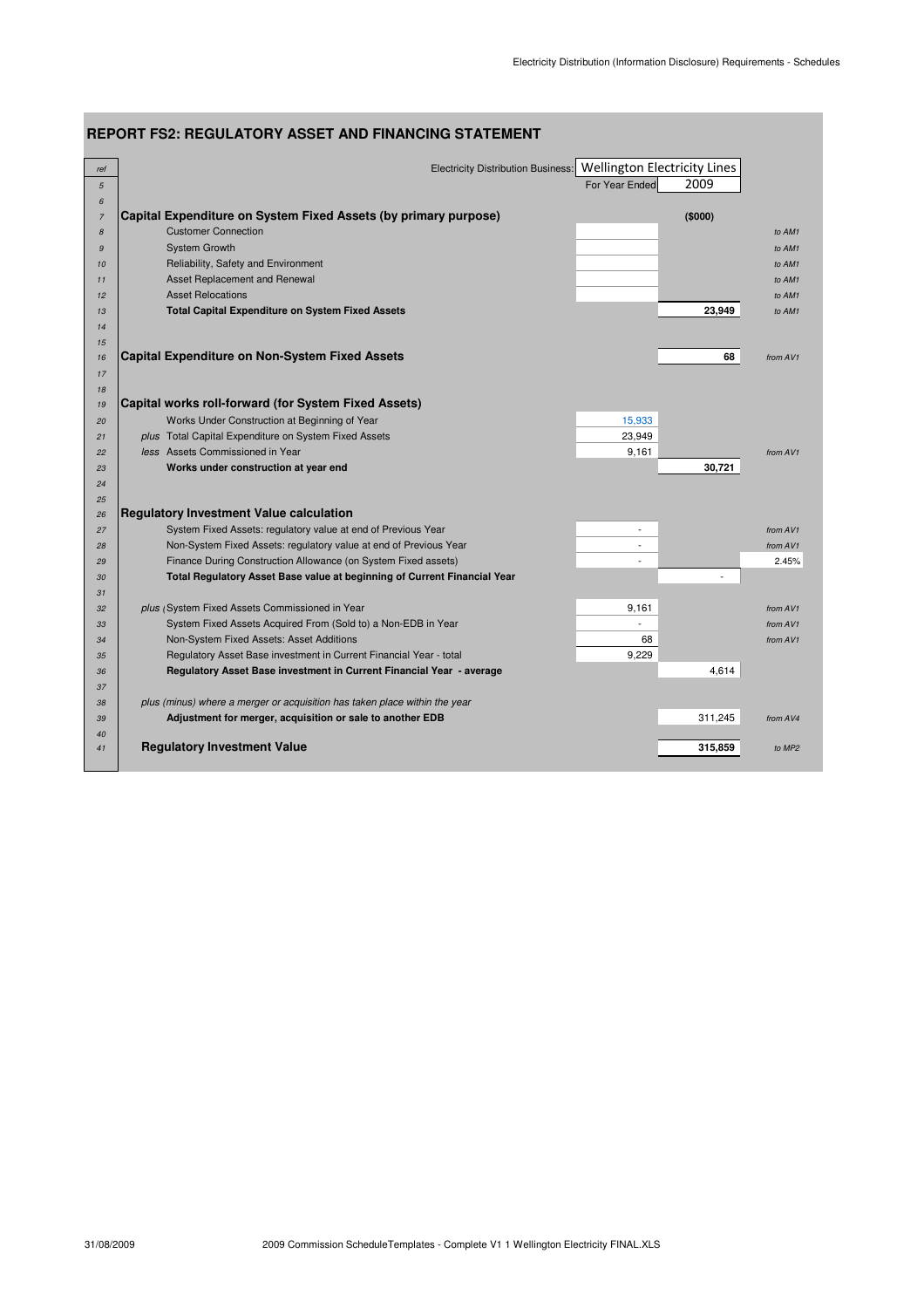

#### **Notes to Regulatory Tax Allowance Calculation**

| 36  | <b>FS3a: Description of adjustments classified as "other"</b>                                                                                                  |  |  |  |  |  |  |  |  |  |
|-----|----------------------------------------------------------------------------------------------------------------------------------------------------------------|--|--|--|--|--|--|--|--|--|
| 37  |                                                                                                                                                                |  |  |  |  |  |  |  |  |  |
| 38  | The Electricity Distribution Business is to provide descriptions of items recorded in the four "other" categories above (explanatory                           |  |  |  |  |  |  |  |  |  |
| 39  | notes can be provided in a separate note if necessary).                                                                                                        |  |  |  |  |  |  |  |  |  |
| 40  |                                                                                                                                                                |  |  |  |  |  |  |  |  |  |
| 41  | Other items include: Non-deductible entertainment expenses, doubtful debts, employeee bonus provision, and other accruals not deductible in the current period |  |  |  |  |  |  |  |  |  |
| 42  |                                                                                                                                                                |  |  |  |  |  |  |  |  |  |
| 43  |                                                                                                                                                                |  |  |  |  |  |  |  |  |  |
| 44  |                                                                                                                                                                |  |  |  |  |  |  |  |  |  |
| 45  |                                                                                                                                                                |  |  |  |  |  |  |  |  |  |
|     |                                                                                                                                                                |  |  |  |  |  |  |  |  |  |
|     |                                                                                                                                                                |  |  |  |  |  |  |  |  |  |
| 48  | (FS3b: Financing assumptions (for Deductible Interest and Interest Tax Shield calculation)                                                                     |  |  |  |  |  |  |  |  |  |
| 49  |                                                                                                                                                                |  |  |  |  |  |  |  |  |  |
| 50  | 40% %<br>Standard Debt Leverage Assumption (debt/total assets)                                                                                                 |  |  |  |  |  |  |  |  |  |
| .51 |                                                                                                                                                                |  |  |  |  |  |  |  |  |  |
| 52  | <b>Standard Cost of Debt Assumption</b><br>$8.18\%$ %                                                                                                          |  |  |  |  |  |  |  |  |  |

54 Deductible Interest **10,333** \$000 to row 18

56 Interest Tax Shield Adjustment 3,100 \$000 to MP2

31/08/2009 2009 Commission ScheduleTemplates - Complete V1 1 Wellington Electricity FINAL.XLS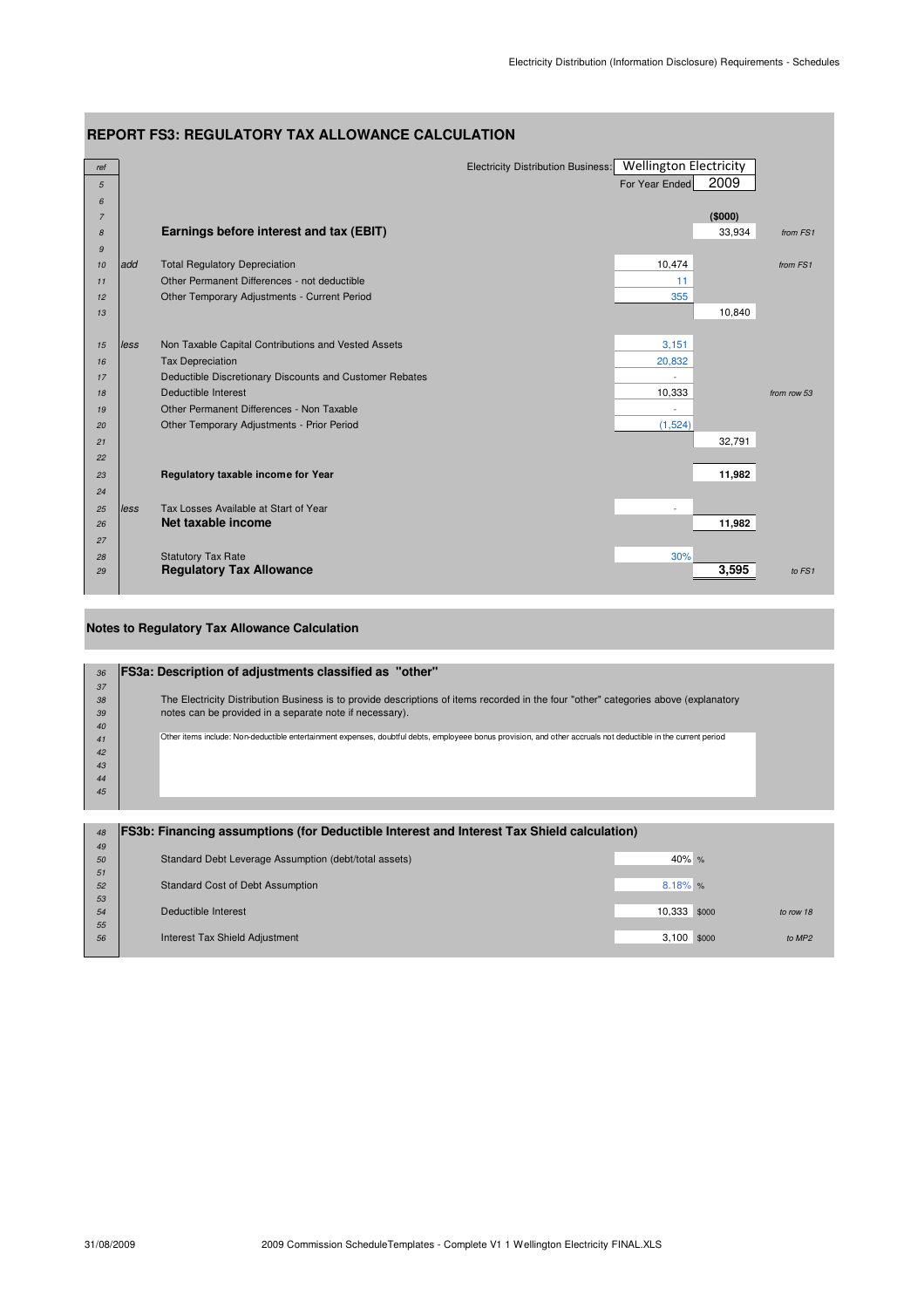| REPORT AV1: ANNUAL REGULATORY VALUATION ROLL-FORWARD REPORT |                                                                                                                                       |      |                |      |                                                                        |                            |                  |  |  |  |
|-------------------------------------------------------------|---------------------------------------------------------------------------------------------------------------------------------------|------|----------------|------|------------------------------------------------------------------------|----------------------------|------------------|--|--|--|
| ref                                                         |                                                                                                                                       |      |                |      | Electricity Distribution Business: Wellington Electricity              |                            |                  |  |  |  |
| 5                                                           |                                                                                                                                       |      |                |      | For Year Ended:                                                        | 2009                       |                  |  |  |  |
| 6                                                           |                                                                                                                                       |      |                |      | Year of most recent ODV                                                | 2004                       |                  |  |  |  |
| $\overline{7}$<br>8<br>$\mathcal{G}$                        |                                                                                                                                       |      | $\overline{2}$ | 3    | ODV Year + ODV Year + ODV Year + ODV Year +<br>$\overline{\mathbf{4}}$ | (\$000)<br>ODV Year +<br>5 |                  |  |  |  |
| 10                                                          | For Year Ending:                                                                                                                      | 2005 | 2006           | 2007 | 2008                                                                   | 2009                       |                  |  |  |  |
| 11                                                          | <b>System Fixed Assets</b>                                                                                                            |      |                |      |                                                                        |                            |                  |  |  |  |
| 12                                                          | Regulatory Value at End of Previous Year*                                                                                             |      |                |      |                                                                        |                            | to FS2           |  |  |  |
| 13                                                          | plus<br><b>Assets Commissioned</b>                                                                                                    |      |                |      |                                                                        | 9,161                      |                  |  |  |  |
| 14<br>15                                                    | <b>Gross Value of Vested Assets</b>                                                                                                   |      |                |      |                                                                        |                            | to FS2<br>to FS1 |  |  |  |
| 16                                                          | Assets Acquired from (Sold to) a Non-EDB                                                                                              |      |                |      |                                                                        | ٠                          | to FS2           |  |  |  |
| 17                                                          | <b>Asset Additions</b>                                                                                                                |      |                |      | ٠                                                                      | 9.161                      |                  |  |  |  |
| 18                                                          | plus                                                                                                                                  |      |                |      |                                                                        |                            |                  |  |  |  |
| 19                                                          | <b>Indexed Revaluation</b>                                                                                                            |      |                |      |                                                                        | ÷                          | to FS1           |  |  |  |
| 20<br>21                                                    | less<br>Depreciation of System Fixed Assets                                                                                           |      |                |      |                                                                        | 10,140                     |                  |  |  |  |
| 22                                                          | Regulatory Value of Assets Decommissioned                                                                                             |      |                |      |                                                                        | 137                        |                  |  |  |  |
| 23                                                          | Regulatory Depreciation (incl. value of assets decommissioned)                                                                        |      |                |      |                                                                        | 10,277                     | to FS1           |  |  |  |
| 24                                                          |                                                                                                                                       |      |                |      |                                                                        |                            |                  |  |  |  |
| 25<br>26                                                    | plus (minus)<br>Acquisition of System Fixed Assets from another EDB                                                                   |      |                |      |                                                                        | 451,927                    | from AV4         |  |  |  |
| 27                                                          | less Sale of System Fixed Assets to another EDB                                                                                       |      |                |      |                                                                        | ÷                          | from $AV4$       |  |  |  |
| 28                                                          | Net Acquisitions (Sales) of System Fixed Assets from (to) an EDB                                                                      |      |                |      |                                                                        | 451.927                    |                  |  |  |  |
| 29                                                          |                                                                                                                                       |      |                |      |                                                                        |                            |                  |  |  |  |
| 30<br>31                                                    | plus (minus)<br>Net Increase (Decrease) Due to Changes in Asset Register Information                                                  |      |                |      |                                                                        |                            |                  |  |  |  |
| 32                                                          |                                                                                                                                       |      |                |      |                                                                        |                            |                  |  |  |  |
| 33                                                          | Regulatory Value of System Fixed Assets at Year End                                                                                   | ٠    |                |      |                                                                        | 450,811                    |                  |  |  |  |
| 34                                                          |                                                                                                                                       |      |                |      |                                                                        |                            |                  |  |  |  |
| 35                                                          | <b>Non-System Fixed Assets</b>                                                                                                        |      |                |      |                                                                        |                            |                  |  |  |  |
| 36                                                          | Regulatory value at end of previous year                                                                                              |      | ×.             | ÷    | ×.                                                                     | ÷.                         |                  |  |  |  |
| 37                                                          |                                                                                                                                       |      |                |      |                                                                        |                            |                  |  |  |  |
| 38<br>39                                                    | plus Asset Additions<br>plus Revaluations                                                                                             |      |                |      |                                                                        | 68<br>21                   | to FS2<br>to FS1 |  |  |  |
| 40                                                          | less Depreciation (incl. value of assets decommissioned)                                                                              |      |                |      |                                                                        | 197                        | to $FS1$         |  |  |  |
| 41                                                          | plus Net Acquisitions (Sales) of Non-System Fixed Assets from (to) an EDB                                                             |      |                |      |                                                                        | 680                        | from AV4         |  |  |  |
| 42                                                          | Regulatory Value of Non-System Fixed Assets at Year end                                                                               |      |                |      | r.                                                                     | 571                        |                  |  |  |  |
| 43<br>44                                                    |                                                                                                                                       |      |                |      |                                                                        |                            |                  |  |  |  |
| 45                                                          | <b>Total Regulatory Asset Base Value (excluding FDC)</b>                                                                              |      |                |      |                                                                        | 451,382                    |                  |  |  |  |
|                                                             |                                                                                                                                       |      |                |      |                                                                        |                            |                  |  |  |  |
| 46<br>47                                                    |                                                                                                                                       |      |                |      |                                                                        |                            |                  |  |  |  |
| 48<br>49                                                    | * The commencing figure for completing this schedule is the most recent ODV value<br>Note: Additional columns to be added if required |      |                |      |                                                                        |                            |                  |  |  |  |

# **Notes to Annual Regulatory Valuation Roll-forward Report**

| 57 | AV1a: Calculation of Revaluation Rate and Indexed Revaluation of System Fixed Assets |       |       |                          |       |                          |             |
|----|--------------------------------------------------------------------------------------|-------|-------|--------------------------|-------|--------------------------|-------------|
| 58 | CPI as at date of ODV                                                                | 928   |       |                          |       |                          |             |
|    |                                                                                      |       |       |                          |       |                          |             |
| 59 |                                                                                      |       |       |                          |       |                          |             |
| 60 | For Year Ended                                                                       | 2005  | 2006  | 2007                     | 2008  | 2009                     |             |
| 61 | CPI at CPI reference date                                                            | 953   | 985   | 101                      | 1044  | 1075                     |             |
| 62 | <b>Revaluation Rate</b>                                                              | 2.69% | 3.36% | 2.54%                    | 3.37% | 2.97%                    |             |
| 63 |                                                                                      |       |       |                          |       |                          |             |
| 64 | System Fixed Assets: Regulatory Value at End of Previous Year                        |       |       | $\overline{\phantom{a}}$ | ۰     | $\overline{\phantom{a}}$ |             |
| 65 | <b>Indexed Revaluation of System Fixed Assets</b>                                    |       |       |                          |       |                          | to FS1, AV1 |
|    |                                                                                      |       |       |                          |       |                          |             |
|    |                                                                                      |       |       |                          |       |                          |             |
| 68 | AV1b: Input for prior year Acquisitions (Sales) of Assets to (from) another ELB      |       |       |                          |       | (\$000)                  |             |
| 69 | For Year Ended                                                                       | 2005  | 2006  | 2007                     | 2008  | 2009                     |             |
| 70 | Acquisition of System Fixed Assets from another EDB                                  |       |       |                          |       |                          |             |
| 71 | Sale of System Fixed Assets to another EDB                                           |       |       |                          |       |                          |             |
| 72 | Net Acquisitions (Sales) of Non-System Fixed Assets from (to) an EDB                 |       |       |                          |       |                          |             |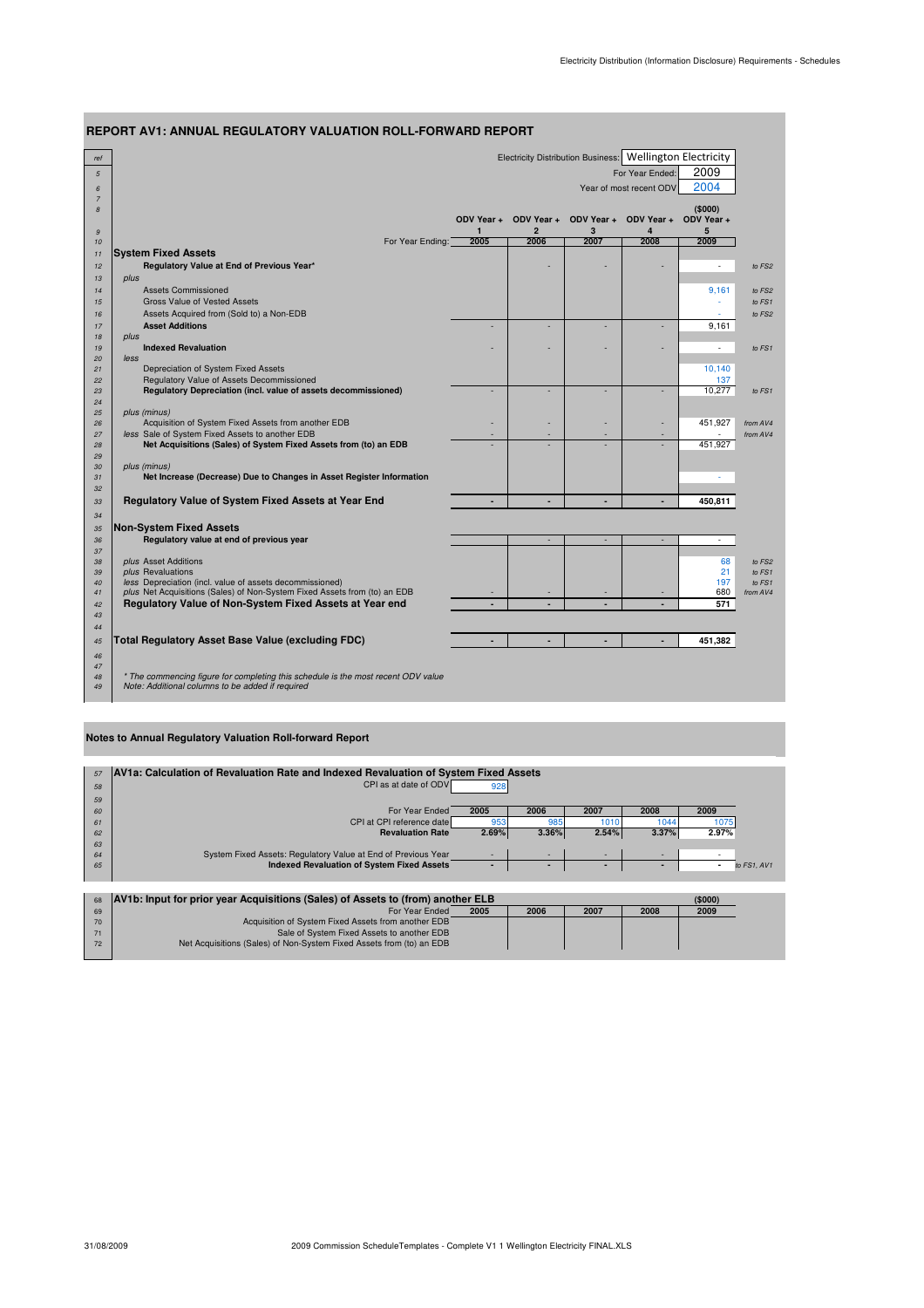|                  | <b>REPORT AV2: REGULATORY VALUATION DISCLOSURE BY ASSET CLASS</b><br>(for System Fixed Assets)                                           |                 |                     |                                                           |                                |                                                              |                         |                              |                                                           |                      |  |  |
|------------------|------------------------------------------------------------------------------------------------------------------------------------------|-----------------|---------------------|-----------------------------------------------------------|--------------------------------|--------------------------------------------------------------|-------------------------|------------------------------|-----------------------------------------------------------|----------------------|--|--|
| ref              |                                                                                                                                          |                 |                     |                                                           |                                |                                                              |                         |                              | Electricity Distribution Business: Wellington Electricity |                      |  |  |
| $6 \overline{6}$ |                                                                                                                                          |                 |                     |                                                           |                                |                                                              |                         | For Year Ended:              | 2009                                                      |                      |  |  |
| $\theta$         |                                                                                                                                          |                 |                     |                                                           |                                |                                                              |                         |                              |                                                           |                      |  |  |
| g                |                                                                                                                                          |                 |                     | <b>Subtotals by Asset Class (for System Fixed Assets)</b> |                                |                                                              |                         |                              |                                                           |                      |  |  |
| 10               |                                                                                                                                          |                 |                     |                                                           |                                |                                                              |                         |                              |                                                           |                      |  |  |
| 11               | <b>System Fixed Assets</b>                                                                                                               | Subtransmission | Substations<br>Zone | LV Lines<br>œ<br>Distribution                             | LV Cables<br>ಜ<br>Distribution | Transformers<br>$\frac{1}{6}$<br>Substations<br>Distribution | Distribution Switchgear | System Fixed Assets<br>Other | Total for System Fixed Assets<br>(per AV1)                |                      |  |  |
| 12<br>13         | Regulatory Value of System Fixed Assets (as per most recent ODV)                                                                         |                 |                     |                                                           |                                |                                                              |                         |                              | ۰                                                         | from AV1             |  |  |
| 14<br>15         | Cumulative roll-forward since most recent ODV:                                                                                           |                 |                     |                                                           |                                |                                                              |                         |                              |                                                           |                      |  |  |
| 16<br>17         | <b>Asset Additions</b><br>Indexed Revaluation (of System Fixed Assets)                                                                   |                 |                     |                                                           |                                |                                                              |                         |                              | 9,161                                                     | from AV1<br>from AV1 |  |  |
| 18               | less Regulatory Depreciation (of System Fixed Assets)                                                                                    |                 |                     |                                                           |                                |                                                              |                         |                              | 10.277                                                    | from AV1             |  |  |
| 19<br>20         | Net Acquisitions (Sales) of System Fixed Assets from (to) an EDB<br>Net Increase (Decrease) Due to Changes in Asset Register Information |                 |                     |                                                           |                                |                                                              |                         |                              | 451,927                                                   | from AV1<br>from AV1 |  |  |
| 21               | Regulatory Value of System Fixed Assets at Year End                                                                                      |                 |                     |                                                           |                                |                                                              |                         |                              | 450,811                                                   | from AV1             |  |  |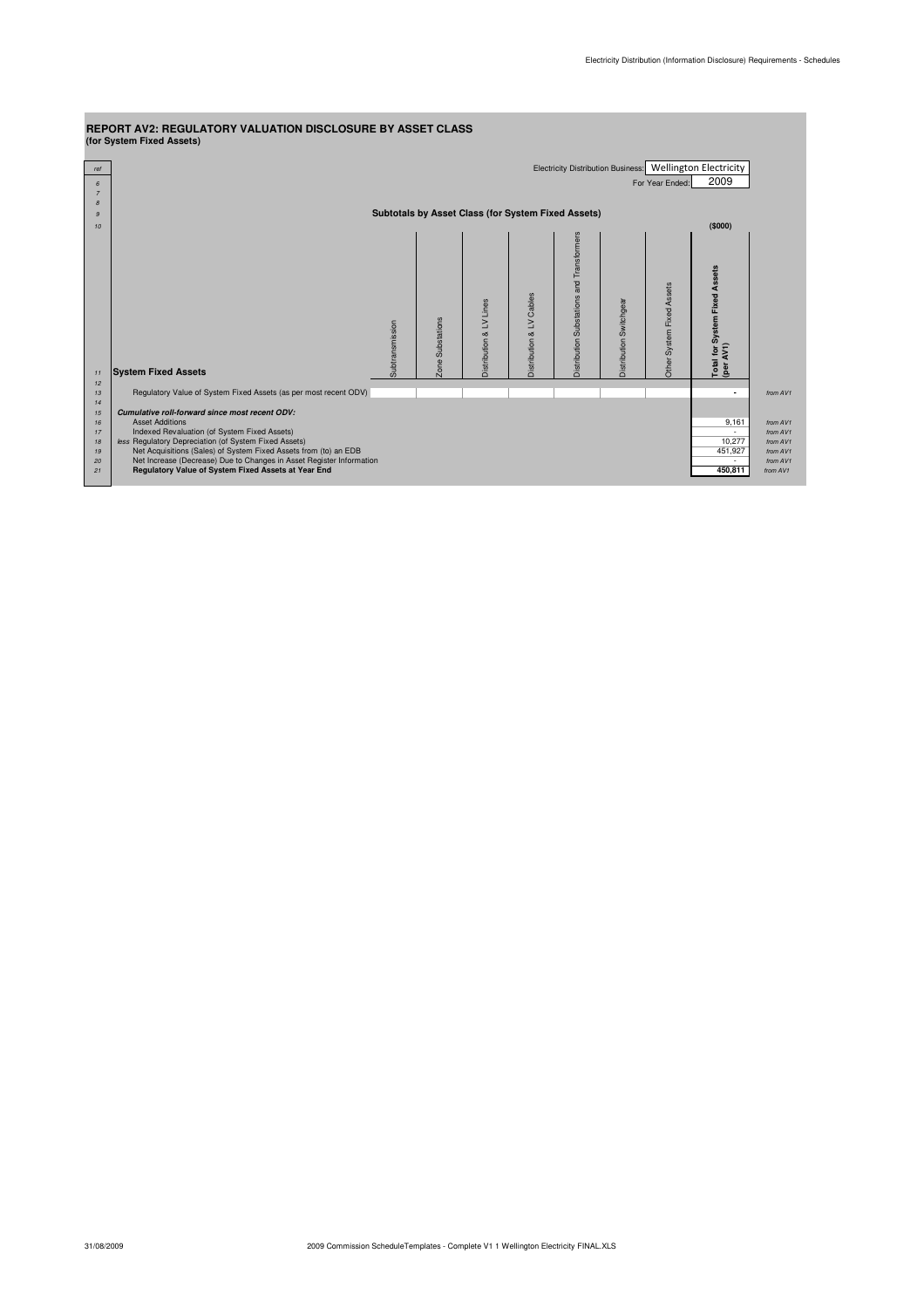#### **REPORT AV3: SYSTEM FIXED ASSETS REPLACEMENT COST ROLL-FORWARD REPORT** ref Electricity Distribution Business:  $\overline{\phantom{a}}$  For Year Ended:  $\overline{\phantom{a}}$  2009 <sup>6</sup> **System Fixed Assets - Replacement Cost** 7 **(\$000)** 8 **Replacement cost at end of previous year** 9 10 Asset Additions **9,161** Asset Additions **9,161** AV3a 11 Indexed Revaluation (of System Fixed Assets) **- Annual Construction Construction Construction** 137 Indexed Assets Decommissioned **- Annual Construction 137** Less Replacement Cost of Assets Decommissioned<br>
Net Acquisitions (Sales) of System Fixed Assets from (to) an EDB<br>
1,035,907 13 Net Acquisitions (Sales) of System Fixed Assets from (to) an EDB 1,035,907 1,035,907 from AV4<br>14 Net Increase (Decrease) Due to Changes in Asset Register Information Net Increase (Decrease) Due to Changes in Asset Register Information 15 **Replacement cost of System Fixed Assets at year end** 1,044,931 16 17 <sup>18</sup> **System Fixed Assets - Depreciated Replacement Cost** 19 20 **Depreciated Replacement Cost at end of previous year** - 21 22 Asset Additions and the control of the control of the control of the control of the control of the control of the control of the control of the control of the control of the control of the control of the control of the 23 Indexed Revaluation (of System Fixed Assets) - 24 less Depreciation of Replacement Cost 10,762 ess Depreciated Replacement Cost of Assets Decommissioned 135 26 Net Acquisitions (Sales) of System Fixed Assets from (to) an EDB 463,990 463,990 from AV4 27 Net Increase (Decrease) Due to Changes in Asset Register Information<br>
28 **Depreciated replacement cost of System Fixed Assets at year end** 462,254 Depreciated replacement cost of System Fixed Assets at year end Wellington Electricity

# **REPORT AV3: SYSTEM FIXED ASSETS REPLACEMENT COST ROLL-FORWARD REPORT (cont)**

# **Notes to Price and Quality Measures**

| 36 | <b>AV3a: New Asset Additions</b>                                                                 |       |          |
|----|--------------------------------------------------------------------------------------------------|-------|----------|
| 37 |                                                                                                  |       |          |
| 38 | Asset Additions - Depreciated Replacement Cost                                                   | 9.161 | from AV1 |
| 39 | Difference in Replacement Cost and Depreciated Replacment Cost values of Asset Additions<br>plus | ٠     |          |
| 40 |                                                                                                  |       |          |
| 41 | <b>Asset Additions - Replacement Cost</b>                                                        | 9,161 |          |
| 42 |                                                                                                  |       |          |
|    |                                                                                                  |       |          |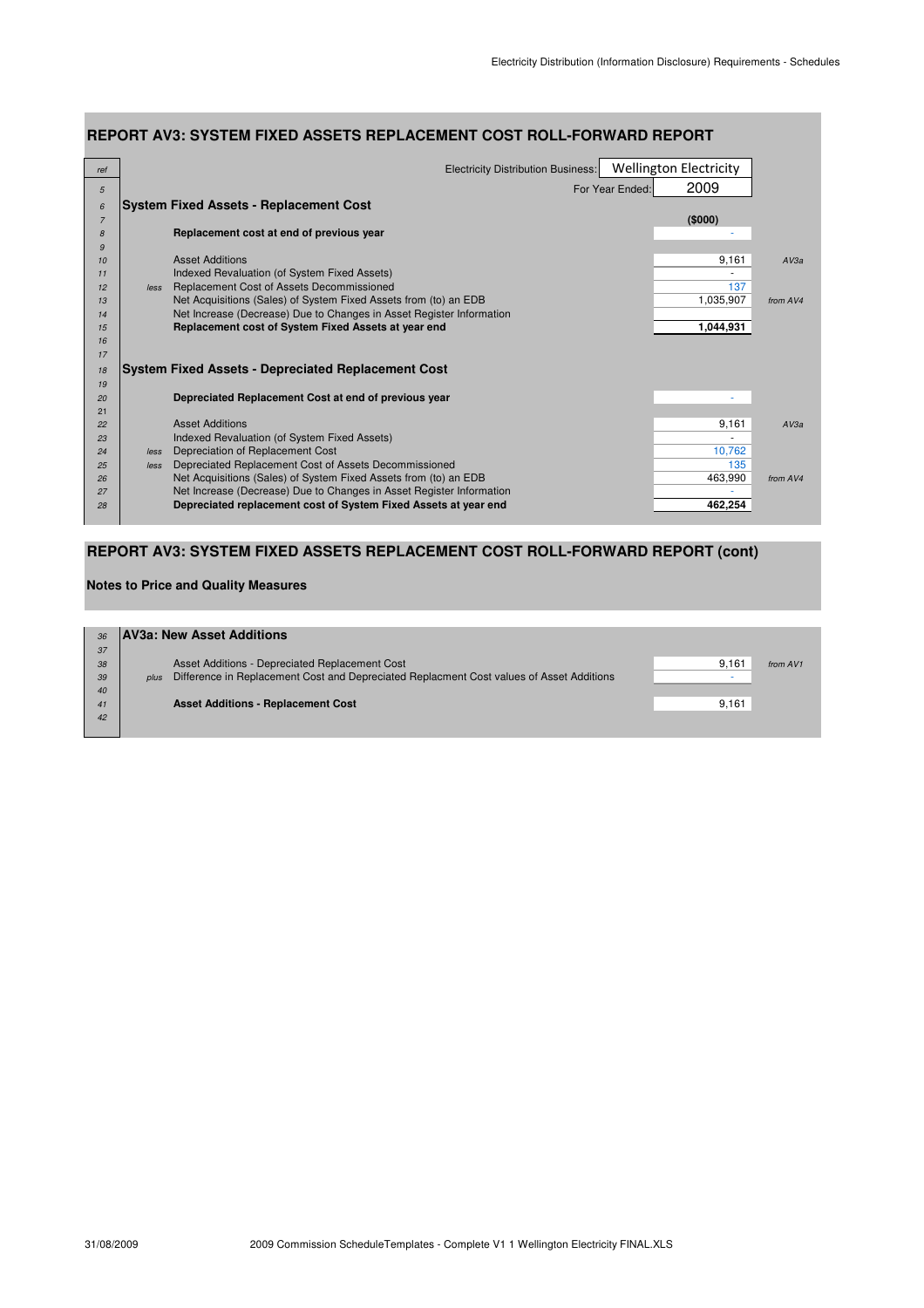| REPORT AV4: BUSINESS MERGER, ACQUISITION OR SALE - REGULATORY ASSET BASE DISCLOSURE |                                                                                                                                                 |                   |                  |                         |                          |                                                |                      |                           |                                                                  |                      |                       |  |
|-------------------------------------------------------------------------------------|-------------------------------------------------------------------------------------------------------------------------------------------------|-------------------|------------------|-------------------------|--------------------------|------------------------------------------------|----------------------|---------------------------|------------------------------------------------------------------|----------------------|-----------------------|--|
|                                                                                     |                                                                                                                                                 |                   |                  |                         |                          | <b>Electricity Distribution Business:</b>      |                      |                           | Wellington Electricity Lines Limited                             |                      |                       |  |
| ref<br>$\epsilon$                                                                   | <b>YES - ASSETS ACQUIRED</b><br>Disclosure required? (YES or NIL DISCLOSURE):                                                                   |                   |                  |                         |                          |                                                |                      |                           |                                                                  |                      |                       |  |
|                                                                                     |                                                                                                                                                 |                   |                  |                         |                          |                                                |                      |                           |                                                                  |                      |                       |  |
| $\boldsymbol{s}$<br>$\overline{g}$                                                  |                                                                                                                                                 |                   |                  |                         |                          |                                                |                      |                           | As at (date):<br>Proportion of year following transfer of assets | 23/07/2008<br>69%    |                       |  |
| 10<br>11                                                                            |                                                                                                                                                 |                   |                  |                         |                          |                                                |                      |                           |                                                                  |                      |                       |  |
| 12                                                                                  | PART 1: Most recent ODV valuation of System Fixed Assets transferred                                                                            |                   |                  |                         |                          |                                                |                      |                           | (\$000)                                                          |                      |                       |  |
|                                                                                     |                                                                                                                                                 |                   |                  |                         |                          | transformer                                    |                      |                           |                                                                  |                      |                       |  |
|                                                                                     |                                                                                                                                                 |                   |                  |                         |                          |                                                |                      |                           |                                                                  |                      |                       |  |
|                                                                                     |                                                                                                                                                 |                   |                  |                         | Distribution & LV Cables | Distribution substations and                   |                      | Other System Fixed Assets | Total for System Fixed Assets                                    |                      |                       |  |
|                                                                                     |                                                                                                                                                 |                   |                  | Distribution & LV Lines |                          |                                                | switchgear           |                           |                                                                  |                      |                       |  |
|                                                                                     |                                                                                                                                                 | Subtransmission   | substations      |                         |                          |                                                | Distribution         |                           |                                                                  |                      |                       |  |
| 13                                                                                  |                                                                                                                                                 |                   | Zone             |                         |                          |                                                |                      |                           |                                                                  |                      |                       |  |
| $\sqrt{14}$<br>15                                                                   | Replacement Cost (RC)<br>less Depreciation                                                                                                      | 129,100<br>66.724 | 86,718<br>54,748 | 70,506<br>40.702        | 320,641<br>157.176       | 95,659<br>51.714                               | 80,178<br>49.419     | 29,880<br>13,092          | 812,683<br>433,575                                               |                      |                       |  |
| 16<br>17<br>18                                                                      | <b>Depreciated Replacement Cost (DRC)</b>                                                                                                       | 62,376            | 31,971           | 29,804                  | 163,465                  | 43,945                                         | 30,759               | 16,788                    | 379,108                                                          |                      |                       |  |
| 19<br>20<br>21                                                                      | less Optimisation adjustment<br><b>Optimised Depreciated Replacement Cost (ODRC)</b>                                                            | 11,669<br>50,707  | 1,190<br>30,781  | 2.767<br>27,037         | 6,617<br>156,848         | 1.235<br>42,710                                | 1.670<br>29,089      | 16,782                    | 25.155<br>353,953                                                |                      |                       |  |
| $\mathfrak{D}$<br>23<br>$\overline{24}$                                             | less Economic Value Adiustment (EVA)<br>Most recent ODV value                                                                                   | 50,707            | 30,781           | 27,037                  | 156,848                  | 42,710                                         | 29,089               | 16,782                    | 353,953                                                          |                      |                       |  |
| 25<br>26                                                                            | PART 2: Valuation disclosure for transferred assets by Asset Class (at transfer date)                                                           |                   |                  |                         |                          |                                                |                      |                           |                                                                  |                      | (\$000)               |  |
|                                                                                     |                                                                                                                                                 |                   |                  |                         |                          |                                                |                      |                           |                                                                  |                      |                       |  |
|                                                                                     |                                                                                                                                                 |                   |                  |                         |                          |                                                |                      |                           | for System Fixed Assets                                          |                      |                       |  |
|                                                                                     |                                                                                                                                                 |                   |                  |                         |                          |                                                |                      |                           |                                                                  |                      |                       |  |
|                                                                                     |                                                                                                                                                 |                   |                  |                         |                          |                                                |                      |                           |                                                                  |                      |                       |  |
|                                                                                     |                                                                                                                                                 |                   |                  |                         |                          |                                                |                      |                           |                                                                  | System Fixed Assets  | RAB value (excl. FDC) |  |
| 27                                                                                  |                                                                                                                                                 |                   |                  |                         |                          |                                                |                      |                           | Total                                                            | Non-                 | <b>Total</b>          |  |
| 28<br>29                                                                            | Regulatory Value of System Fixed Assets (as per most recent ODV)                                                                                |                   |                  |                         |                          |                                                |                      |                           | 353,953                                                          |                      |                       |  |
| 30<br>31<br>32                                                                      | Cumulative roll-forward since most recent ODV:<br><b>Asset Additions</b><br>Indexed Revaluation (of System Fixed Assets)                        |                   |                  |                         |                          |                                                |                      |                           | 97,315<br>58,713                                                 |                      |                       |  |
| 33<br>34                                                                            | Regulatory Depreciation (of System Fixed Assets)<br>less<br>Net Acquisitions (Sales) of System Fixed Assets from (to) an EDB                    |                   |                  |                         |                          |                                                |                      |                           | 58,054                                                           |                      |                       |  |
| 35<br>36                                                                            | Net Increase (Decrease) due to Changes in Asset Register Information<br>RAB Value of Transferred Assets at Transfer Date                        |                   |                  |                         |                          |                                                |                      |                           | 451,927                                                          | 680                  | 452,607               |  |
| 37<br>38                                                                            | Acquisition of Assets from Another EDB                                                                                                          |                   |                  |                         |                          |                                                |                      |                           | 451,927                                                          | 680                  | to AV1                |  |
| 39<br>40                                                                            | Sale of Assets to Another EDB                                                                                                                   |                   |                  |                         |                          |                                                |                      |                           |                                                                  |                      | to AV1                |  |
| 41<br>42                                                                            | RAB Value of Transferred Assets at Transfer Date                                                                                                |                   |                  |                         |                          |                                                |                      |                           | 452,607                                                          |                      |                       |  |
| 43<br>44                                                                            | "p" factor (proportion of year following transfer of assets)<br>Adjustment for merger, acquisition or sale to another EDB                       |                   |                  |                         |                          |                                                |                      |                           | 69%                                                              | 311,245              | to FS2                |  |
| 45<br>46                                                                            |                                                                                                                                                 |                   |                  |                         |                          |                                                |                      |                           |                                                                  |                      |                       |  |
| 47                                                                                  | PART 3: Rolled-forward Replacement Cost values for System Fixed Assets transferred                                                              |                   |                  |                         |                          | RC & DRC values of                             |                      |                           |                                                                  | (\$000)              |                       |  |
| 48                                                                                  |                                                                                                                                                 |                   |                  |                         |                          | <b>System Fixed Assets at</b><br>transfer date |                      |                           | RAB value of<br>acquired/(sold) assets                           |                      |                       |  |
| 49<br>50                                                                            | Net Acquisitions (Sales) of System Fixed Assets from (to) an EDB - RC<br>Net Acquisitions (Sales) of System Fixed Assets from (to) an EDB - DRC |                   |                  |                         |                          |                                                | 1,035,907<br>463,990 |                           |                                                                  | 1,035,907<br>463,990 | to AV3<br>to AV3      |  |
| 51<br>52<br>53                                                                      |                                                                                                                                                 | Signed by:        |                  | <b>Selling Entity</b>   |                          |                                                |                      |                           |                                                                  |                      |                       |  |
| 54<br>55                                                                            |                                                                                                                                                 |                   |                  |                         |                          |                                                |                      |                           |                                                                  |                      |                       |  |
| 56<br>57                                                                            |                                                                                                                                                 |                   |                  | <b>Acquiring Entity</b> |                          |                                                |                      |                           |                                                                  |                      |                       |  |
|                                                                                     |                                                                                                                                                 |                   |                  |                         |                          |                                                |                      |                           |                                                                  |                      |                       |  |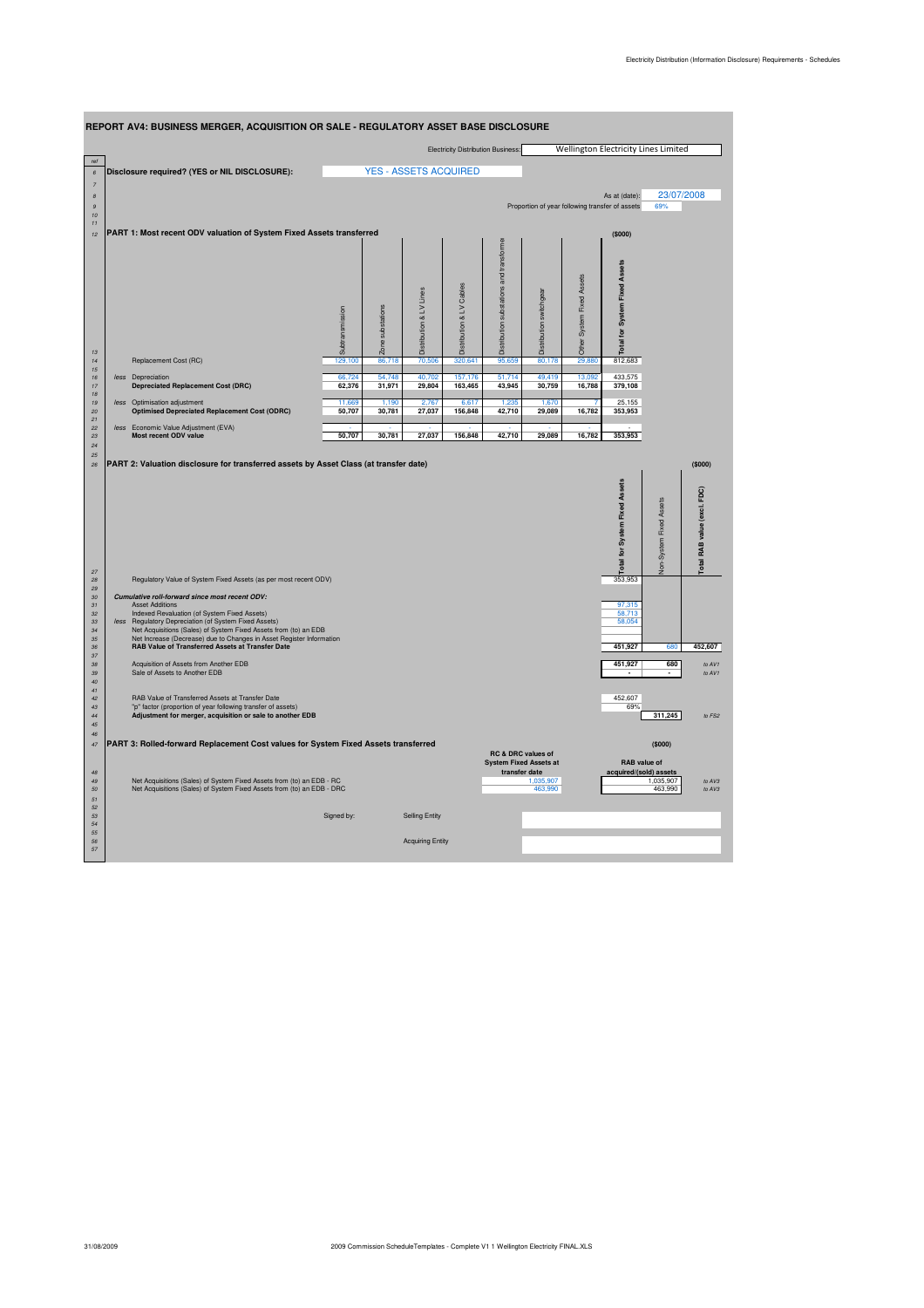# **REPORT AV4: NOTE**

Row 32, Indexed Revaluations includes revaluation indexation to 31 March 2009. Indexation for the year ended 31 March 2009 has been included in AV4 because AV1 does not permit the calculation of revaluation indexation where the opening RAB is equal to zero. Excluding 2009 revlauation indexation in AV4 would result in the closing RAB balance being incorrect.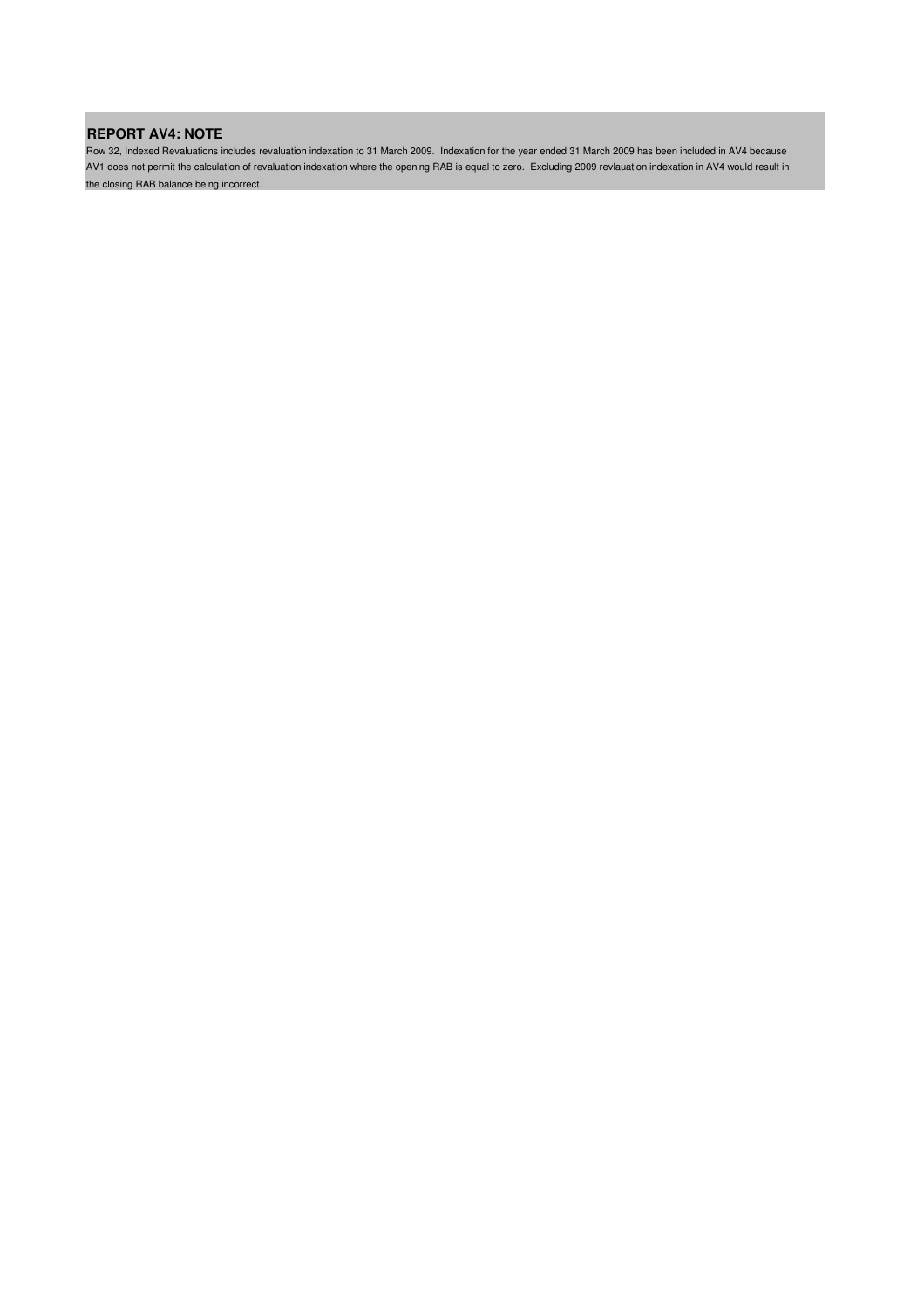|                           | REPORT AV4: BUSINESS MERGER, ACQUISITION OR SALE - REGULATORY ASSET BASE DISCLOSURE                                                             |                 |                  |                         |                          |                                         |                                                |                           |                                                 |                         |                             |  |
|---------------------------|-------------------------------------------------------------------------------------------------------------------------------------------------|-----------------|------------------|-------------------------|--------------------------|-----------------------------------------|------------------------------------------------|---------------------------|-------------------------------------------------|-------------------------|-----------------------------|--|
|                           | <b>Electricity Distribution Business:</b>                                                                                                       |                 |                  |                         |                          |                                         |                                                |                           | Wellington Electricity Lines Limited            |                         |                             |  |
| ref<br>$\epsilon$         | Disclosure required? (YES or NIL DISCLOSURE):                                                                                                   |                 |                  |                         |                          |                                         |                                                |                           |                                                 |                         |                             |  |
| $\overline{7}$<br>$\it 8$ |                                                                                                                                                 |                 |                  |                         |                          |                                         |                                                |                           | As at (date):                                   |                         |                             |  |
| $\overline{g}$<br>10      |                                                                                                                                                 |                 |                  |                         |                          |                                         |                                                |                           | Proportion of year following transfer of assets | 0%                      |                             |  |
| $11\,$<br>12              | PART 1: Most recent ODV valuation of System Fixed Assets transferred                                                                            |                 |                  |                         |                          |                                         |                                                |                           | (\$000)                                         |                         |                             |  |
|                           |                                                                                                                                                 |                 |                  |                         |                          |                                         |                                                |                           |                                                 |                         |                             |  |
|                           |                                                                                                                                                 |                 |                  |                         |                          | Distribution substations and transforme |                                                |                           |                                                 |                         |                             |  |
|                           |                                                                                                                                                 |                 |                  |                         |                          |                                         |                                                | Other System Fixed Assets | otal for System Fixed Assets                    |                         |                             |  |
|                           |                                                                                                                                                 |                 |                  | Distribution & LV Lines | Distribution & LV Cables |                                         | Distribution switchgear                        |                           |                                                 |                         |                             |  |
|                           |                                                                                                                                                 |                 |                  |                         |                          |                                         |                                                |                           |                                                 |                         |                             |  |
|                           |                                                                                                                                                 | Subtransmission | Zone substations |                         |                          |                                         |                                                |                           |                                                 |                         |                             |  |
| $13\,$<br>14              | Replacement Cost (RC)                                                                                                                           |                 |                  |                         |                          |                                         |                                                |                           |                                                 |                         |                             |  |
| 15<br>$16\,$<br>17        | less<br>Depreciation<br><b>Depreciated Replacement Cost (DRC)</b>                                                                               | ٠               |                  |                         | ÷                        |                                         | ÷                                              | ٠                         |                                                 |                         |                             |  |
| $18\,$<br>$\it 19$        | Optimisation adjustment<br>less                                                                                                                 |                 |                  |                         |                          |                                         |                                                |                           |                                                 |                         |                             |  |
| 20<br>21                  | <b>Optimised Depreciated Replacement Cost (ODRC)</b>                                                                                            |                 |                  | $\blacksquare$          | $\overline{\phantom{a}}$ |                                         | ÷                                              | $\overline{\phantom{a}}$  |                                                 |                         |                             |  |
| 22<br>23<br>24            | Economic Value Adjustment (EVA)<br>less<br>Most recent ODV Value                                                                                |                 |                  |                         |                          |                                         |                                                |                           |                                                 |                         |                             |  |
| 25<br>26                  | PART 2: Valuation disclosure for transferred assets by Asset Class (at transfer date)                                                           |                 |                  |                         |                          |                                         |                                                |                           |                                                 |                         | (\$000)                     |  |
|                           |                                                                                                                                                 |                 |                  |                         |                          |                                         |                                                |                           |                                                 |                         |                             |  |
|                           |                                                                                                                                                 |                 |                  |                         |                          |                                         |                                                |                           |                                                 |                         |                             |  |
|                           |                                                                                                                                                 |                 |                  |                         |                          |                                         |                                                |                           |                                                 |                         |                             |  |
|                           |                                                                                                                                                 |                 |                  |                         |                          |                                         |                                                |                           | for System Fixed Assets                         |                         |                             |  |
|                           |                                                                                                                                                 |                 |                  |                         |                          |                                         |                                                |                           |                                                 | Von-System Fixed Assets | Total RAB value (excl. FDC) |  |
| 27<br>$\sqrt{28}$         | Regulatory Value of System Fixed Assets (as per most recent ODV)                                                                                |                 |                  |                         |                          |                                         |                                                |                           | Total                                           |                         |                             |  |
| $\mathfrak{g}$<br>30      | Cumulative roll-forward since most recent ODV:                                                                                                  |                 |                  |                         |                          |                                         |                                                |                           |                                                 |                         |                             |  |
| 31<br>32                  | <b>Asset Additions</b><br>Indexed Revaluation (of System Fixed Assets)<br>Regulatory Depreciation (of System Fixed Assets)<br>less              |                 |                  |                         |                          |                                         |                                                |                           |                                                 |                         |                             |  |
| $33\,$<br>34<br>35        | Net Acquisitions (Sales) of System Fixed Assets from (to) an EDB<br>Net Increase (Decrease) Due to Changes in Asset Register Information        |                 |                  |                         |                          |                                         |                                                |                           |                                                 |                         |                             |  |
| $36\,$<br>37              | RAB Value of Transferred Assets at Transfer Date                                                                                                |                 |                  |                         |                          |                                         |                                                |                           |                                                 |                         |                             |  |
| 38<br>39                  | Acquisition of Assets from Another EDB<br>Sale of Assets to Another EDB                                                                         |                 |                  |                         |                          |                                         |                                                |                           | $\overline{\phantom{a}}$                        |                         | to AV1<br>to AV1            |  |
| 40<br>41<br>42            | RAB Value of Transferred Assets at Transfer Date                                                                                                |                 |                  |                         |                          |                                         |                                                |                           |                                                 |                         |                             |  |
| $43\,$<br>44              | "p" factor (proportion of year following transfer of assets)<br>Adjustment for merger, acquisition or sale to another EDB                       |                 |                  |                         |                          |                                         |                                                |                           | 0%                                              |                         | to FS2                      |  |
| 45<br>46                  |                                                                                                                                                 |                 |                  |                         |                          |                                         |                                                |                           |                                                 |                         |                             |  |
| $47\,$                    | PART 3: Rolled-forward Replacement Cost values for System Fixed Assets transferred                                                              |                 |                  |                         |                          |                                         | RC & DRC values of                             |                           |                                                 | (\$000)                 |                             |  |
| $\sqrt{48}$               |                                                                                                                                                 |                 |                  |                         |                          |                                         | <b>System Fixed Assets at</b><br>transfer date |                           | <b>RAB</b> value of<br>acquired/(sold) assets   |                         |                             |  |
| 49<br>$50\,$              | Net Acquisitions (Sales) of System Fixed Assets from (to) an EDB - RC<br>Net Acquisitions (Sales) of System Fixed Assets from (to) an EDB - DRC |                 |                  |                         |                          |                                         |                                                |                           |                                                 |                         | to AV3                      |  |
| $51\,$<br>$52\,$          |                                                                                                                                                 |                 |                  |                         |                          |                                         |                                                |                           |                                                 |                         |                             |  |
| 53<br>54<br>55            |                                                                                                                                                 | Signed by:      |                  | <b>Selling Entity</b>   |                          |                                         |                                                |                           |                                                 |                         |                             |  |
| 56<br>57                  |                                                                                                                                                 |                 |                  | <b>Acquiring Entity</b> |                          |                                         |                                                |                           |                                                 |                         |                             |  |
|                           |                                                                                                                                                 |                 |                  |                         |                          |                                         |                                                |                           |                                                 |                         |                             |  |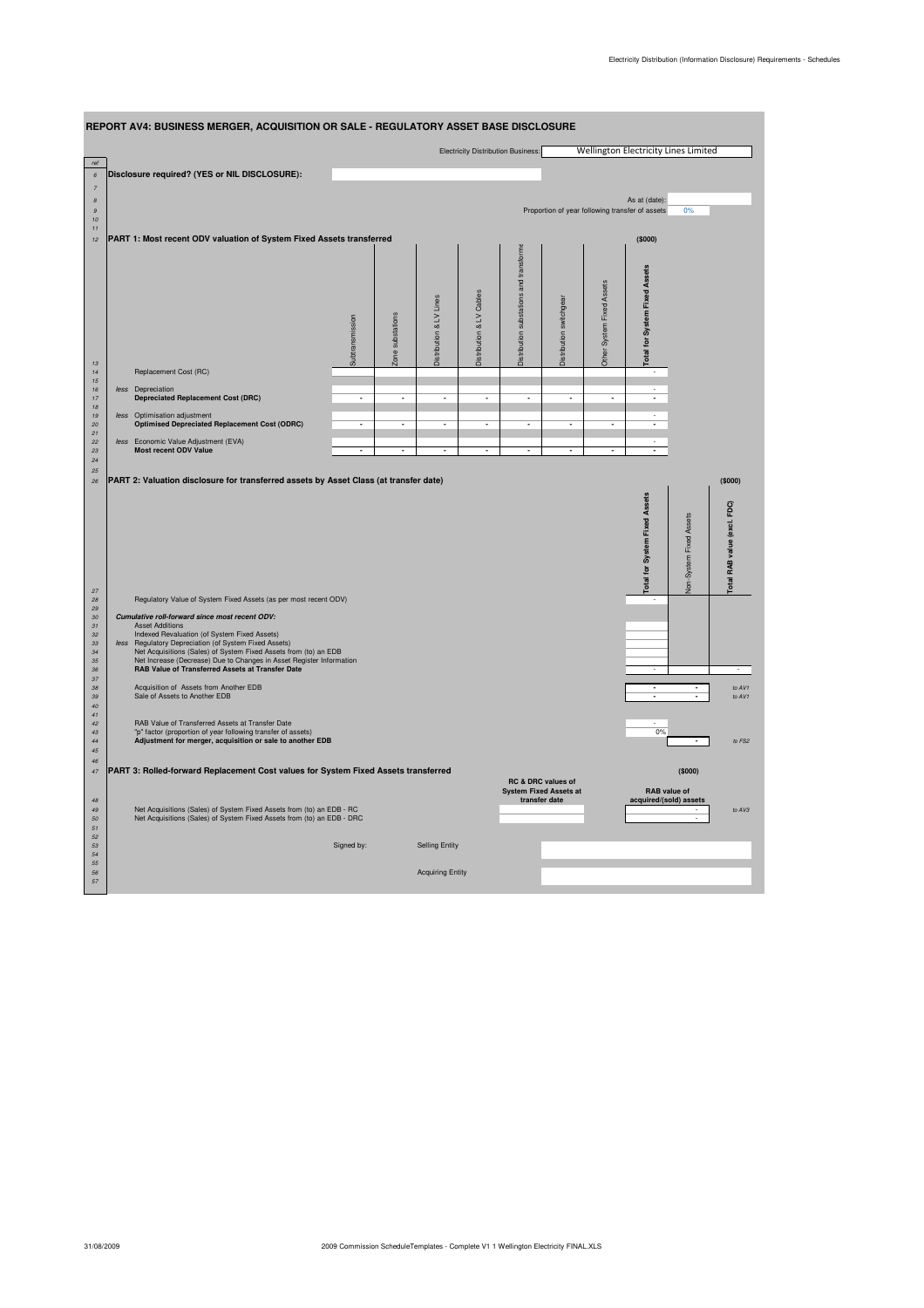|                                                                  | REPORT AV4: BUSINESS MERGER, ACQUISITION OR SALE - REGULATORY ASSET BASE DISCLOSURE                                                                                                                                                                                                                                                                                                                                                                      |                 |                  |                         |                          |                                            |                                                                      |                           |                                                 |                                |                                       |
|------------------------------------------------------------------|----------------------------------------------------------------------------------------------------------------------------------------------------------------------------------------------------------------------------------------------------------------------------------------------------------------------------------------------------------------------------------------------------------------------------------------------------------|-----------------|------------------|-------------------------|--------------------------|--------------------------------------------|----------------------------------------------------------------------|---------------------------|-------------------------------------------------|--------------------------------|---------------------------------------|
|                                                                  |                                                                                                                                                                                                                                                                                                                                                                                                                                                          |                 |                  |                         |                          | <b>Electricity Distribution Business:</b>  |                                                                      |                           | Wellington Electricity Lines Limited            |                                |                                       |
| $\it ref$<br>$\epsilon$                                          | Disclosure required? (YES or NIL DISCLOSURE):                                                                                                                                                                                                                                                                                                                                                                                                            |                 |                  |                         |                          |                                            |                                                                      |                           |                                                 |                                |                                       |
| $\overline{z}$<br>$\it 8$                                        |                                                                                                                                                                                                                                                                                                                                                                                                                                                          |                 |                  |                         |                          |                                            |                                                                      |                           | As at (date):                                   |                                |                                       |
| $\boldsymbol{g}$<br>10                                           |                                                                                                                                                                                                                                                                                                                                                                                                                                                          |                 |                  |                         |                          |                                            |                                                                      |                           | Proportion of year following transfer of assets | 0%                             |                                       |
| 11<br>12                                                         | PART 1: Most recent ODV valuation of System Fixed Assets transferred                                                                                                                                                                                                                                                                                                                                                                                     |                 |                  |                         |                          |                                            |                                                                      |                           | (\$000)                                         |                                |                                       |
| 13                                                               |                                                                                                                                                                                                                                                                                                                                                                                                                                                          | Subtransmission | Zone substations | Distribution & LV Lines | Distribution & LV Cables | transforme<br>Distribution substations and | Distribution switchgear                                              | Other System Fixed Assets | Total for System Fixed Assets                   |                                |                                       |
| $^{\rm 14}$<br>15<br>16                                          | Replacement Cost (RC)<br>less Depreciation                                                                                                                                                                                                                                                                                                                                                                                                               |                 |                  |                         |                          |                                            |                                                                      |                           |                                                 |                                |                                       |
| $17\,$<br>18                                                     | <b>Depreciated Replacement Cost (DRC)</b>                                                                                                                                                                                                                                                                                                                                                                                                                |                 |                  |                         |                          |                                            |                                                                      |                           |                                                 |                                |                                       |
| 19<br>20<br>21                                                   | less Optimisation adjustment<br><b>Optimised Depreciated Replacement Cost (ODRC)</b>                                                                                                                                                                                                                                                                                                                                                                     |                 |                  |                         |                          |                                            |                                                                      |                           |                                                 |                                |                                       |
| 22<br>23<br>24                                                   | less Economic Value Adjustment (EVA)<br>Most recent ODV Value                                                                                                                                                                                                                                                                                                                                                                                            |                 |                  |                         |                          |                                            |                                                                      |                           |                                                 |                                |                                       |
| 26                                                               | PART 2: Valuation disclosure for transferred assets by Asset Class (at transfer date)                                                                                                                                                                                                                                                                                                                                                                    |                 |                  |                         |                          |                                            |                                                                      |                           | <b>System Fixed Assets</b><br>Įã                | <b>Jon-System Fixed Assets</b> | (\$000)<br>otal RAB value (excl. FDC) |
| 27<br>28<br>29<br>30<br>$31\,$<br>32<br>$33\,$<br>34<br>35<br>36 | Regulatory Value of System Fixed Assets (as per most recent ODV)<br>Cumulative roll-forward since most recent ODV:<br><b>Asset Additions</b><br>Indexed Revaluation (of System Fixed Assets)<br>Regulatory Depreciation (of System Fixed Assets)<br>less<br>Net Acquisitions (Sales) of System Fixed Assets from (to) an EDB<br>Net Increase (Decrease) Due to Changes in Asset Register Information<br>RAB Value of Transferred Assets at Transfer Date |                 |                  |                         |                          |                                            |                                                                      |                           | Total                                           |                                |                                       |
| 37<br>$_{38}$<br>39<br>${\bf 40}$<br>41                          | Acquisition of Assets from another EDB<br>Sale of Assets to another EDB                                                                                                                                                                                                                                                                                                                                                                                  |                 |                  |                         |                          |                                            |                                                                      |                           |                                                 |                                | to $AV1$<br>to AV1                    |
| 42<br>43<br>44<br>45<br>46                                       | RAB Value of Transferred Assets at Transfer Date<br>"p" factor (proportion of year following transfer of assets)<br>Adjustment for merger, acquisition or sale to another EDB                                                                                                                                                                                                                                                                            |                 |                  |                         |                          |                                            |                                                                      |                           | 0%                                              |                                | to FS2                                |
| 47<br>$\sqrt{48}$                                                | PART 3: Rolled-forward Replacement Cost values for System Fixed Assets transferred                                                                                                                                                                                                                                                                                                                                                                       |                 |                  |                         |                          |                                            | RC & DRC values of<br><b>System Fixed Assets at</b><br>transfer date |                           | <b>RAB</b> value of<br>acquired/(sold) assets   | (\$000)                        |                                       |
| 49<br>50<br>51<br>52                                             | Net Acquisitions (Sales) of System Fixed Assets from (to) an EDB - RC<br>Net Acquisitions (Sales) of System Fixed Assets from (to) an EDB - DRC                                                                                                                                                                                                                                                                                                          |                 |                  |                         |                          |                                            |                                                                      |                           |                                                 |                                | to AV3<br>to AV3                      |
| 53<br>54                                                         |                                                                                                                                                                                                                                                                                                                                                                                                                                                          | Signed by:      |                  | <b>Selling Entity</b>   |                          |                                            |                                                                      |                           |                                                 |                                |                                       |
| 55<br>56<br>57                                                   |                                                                                                                                                                                                                                                                                                                                                                                                                                                          |                 |                  | <b>Acquiring Entity</b> |                          |                                            |                                                                      |                           |                                                 |                                |                                       |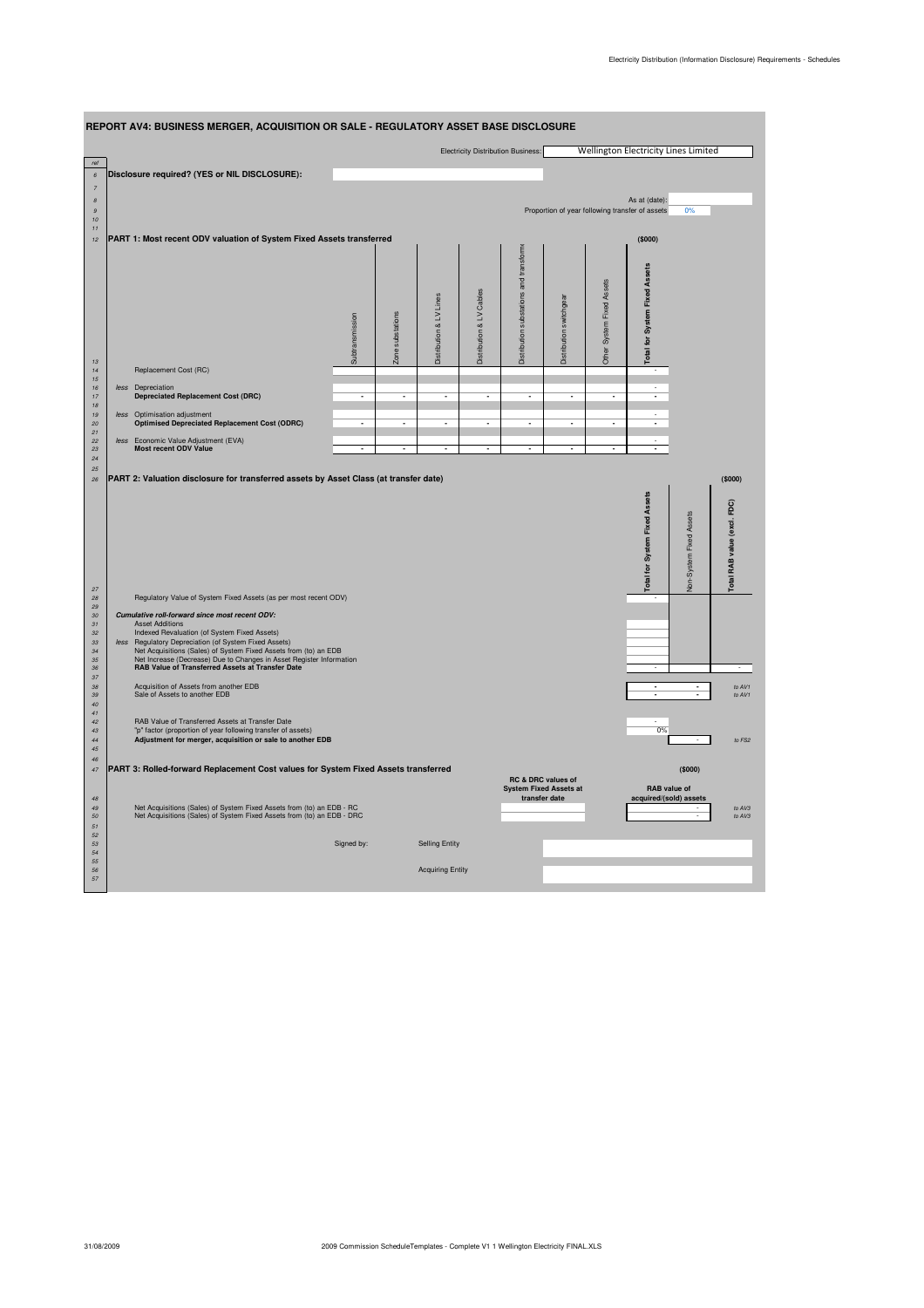| Electricity Distribution Business: Wellington Electricity Lines<br><b>Wellington</b><br>Network Name:<br>(enter "Total Business" or name of network)<br>Annual Disclosure - Requirement 6(1)<br>Disclosure:<br>Circuit Length by Operating Line Voltage (at year end)<br>Overhead<br>Underground<br>(km)<br>(km)<br>> 66kV<br>$\sim$<br>50kV & 66kV<br>$\omega$<br>$\overline{\phantom{a}}$<br>59<br>153<br>33kV<br>SWER (all SWER voltages)<br>$\sim$<br>22kV (other than SWER)<br>×<br>$\sim$<br>6.6kV to 11kV (inclusive - other than SWER)<br>598<br>1,119<br>Low Voltage (< 1kV)<br>1,115<br>1,546<br><b>Total circuit length (for Supply)</b><br>1,772<br>2,818<br><b>Dedicated Street Lighting Circuit Length</b><br>90<br>293<br>Overhead Circuit Length by Terrain (at year end)<br>(km)<br>(%)<br>Urban (only)<br>1,377<br>78%<br>Rural (only)<br>395<br>22%<br>Remote (only)<br>0%<br>$\sim$<br>Rugged (only)<br>0%<br>$\omega$<br>0%<br>Rural & rugged (only)<br>$\overline{\phantom{a}}$<br>0%<br>Remote & rugged (only)<br>$\bar{\phantom{a}}$<br>Unallocated overhead lines<br>0%<br><b>Total overhead length</b><br>1,772<br>100%<br>Error (Row19)<br>Transformer capacity (at year end)<br>Distribution Transformer Capacity (EDB Owned)<br>1,327<br><b>MVA</b><br>Distribution Transformer Capacity (Non-EDB Owned, Estimated)<br><b>MVA</b><br><b>Total Distribution Transformer Capacity</b><br>1,327 MVA (to MP2)<br>Zone Substation Transformer Capacity<br>1,138 MVA<br>System Fixed Assets age (at year end)<br>Average Age of System Fixed Assets<br>33<br>Years<br>57<br>Average Expected Total Life of System Fixed Assets<br>Years<br>Average Age as a Proportion of Average Expected Total Life<br>58% %<br>Estimated Proportion of Assets (by Replacement Cost) within 10 years of Total Life<br>28% %<br><b>Maximum</b><br>coincident<br><b>Electricity demand</b><br>system<br>demand (MW)<br><b>GXP Demand</b><br>526<br>plus Embedded Generation Output at HV and Above<br>3<br><b>Maximum System Demand</b><br>529<br>Net Transfers to (from) Other EDBs at HV and Above<br>less<br>×.<br>Demand on system for supply to customers' Connection Points<br>529<br>Subtransmission Customers' Connection Point Demand<br>less<br>529<br><b>Maximum Distribution Transformer Demand</b><br>GXP Demand not Supplied at Subtransmission Level<br>79<br>Embedded Generation Output - Connected to Subtransmission System<br>$\sim$<br>Net Transfers to (from) Other EDBs at Subtransmission Level Only<br>à.<br><b>Estimated Controlled Load Shed at Time of Maximum System Demand (MW)</b><br>13<br>Five-Year System Maximum Demand Growth Forecast<br>$0.6$ % p.a.<br><b>Electricity volumes carried</b><br>(GWh)<br><b>Electricity Supplied from GXPs</b><br>1,671<br><b>Electricity Exports to GXPs</b><br>less<br><b>Electricity Supplied from Embedded Generators</b><br>14<br>plus<br>Net Electricity Supplied to (from) Other EDBs<br>less<br>$\sim$<br>Electricity entering system for supply to customers' Connection Points<br>1,685<br>less Electricity Supplied to Customers' Connection Points<br>1,603<br><b>Electricity Losses (loss ratio)</b><br>81<br>Electricity Supplied to Customers' Connection Points<br>1,603<br>Electricity Supplied to Largest 5 Connection Points<br>53<br>less<br>Electricity supplied other than to Largest 5 Connection Points<br>1,550<br><b>Load Factor</b><br>36%%<br><b>Number of Connection Points (at year end)</b><br>162,900 ICPs |                                    |                      |
|----------------------------------------------------------------------------------------------------------------------------------------------------------------------------------------------------------------------------------------------------------------------------------------------------------------------------------------------------------------------------------------------------------------------------------------------------------------------------------------------------------------------------------------------------------------------------------------------------------------------------------------------------------------------------------------------------------------------------------------------------------------------------------------------------------------------------------------------------------------------------------------------------------------------------------------------------------------------------------------------------------------------------------------------------------------------------------------------------------------------------------------------------------------------------------------------------------------------------------------------------------------------------------------------------------------------------------------------------------------------------------------------------------------------------------------------------------------------------------------------------------------------------------------------------------------------------------------------------------------------------------------------------------------------------------------------------------------------------------------------------------------------------------------------------------------------------------------------------------------------------------------------------------------------------------------------------------------------------------------------------------------------------------------------------------------------------------------------------------------------------------------------------------------------------------------------------------------------------------------------------------------------------------------------------------------------------------------------------------------------------------------------------------------------------------------------------------------------------------------------------------------------------------------------------------------------------------------------------------------------------------------------------------------------------------------------------------------------------------------------------------------------------------------------------------------------------------------------------------------------------------------------------------------------------------------------------------------------------------------------------------------------------------------------------------------------------------------------------------------------------------------------------------------------------------------------------------------------------------------------------------------------------------------------------------------------------------------------------------------------------------------------------------------------------------------------------------------------------------------------------------------------|------------------------------------|----------------------|
|                                                                                                                                                                                                                                                                                                                                                                                                                                                                                                                                                                                                                                                                                                                                                                                                                                                                                                                                                                                                                                                                                                                                                                                                                                                                                                                                                                                                                                                                                                                                                                                                                                                                                                                                                                                                                                                                                                                                                                                                                                                                                                                                                                                                                                                                                                                                                                                                                                                                                                                                                                                                                                                                                                                                                                                                                                                                                                                                                                                                                                                                                                                                                                                                                                                                                                                                                                                                                                                                                                                      | For Year Ended:                    | 2009                 |
|                                                                                                                                                                                                                                                                                                                                                                                                                                                                                                                                                                                                                                                                                                                                                                                                                                                                                                                                                                                                                                                                                                                                                                                                                                                                                                                                                                                                                                                                                                                                                                                                                                                                                                                                                                                                                                                                                                                                                                                                                                                                                                                                                                                                                                                                                                                                                                                                                                                                                                                                                                                                                                                                                                                                                                                                                                                                                                                                                                                                                                                                                                                                                                                                                                                                                                                                                                                                                                                                                                                      |                                    |                      |
|                                                                                                                                                                                                                                                                                                                                                                                                                                                                                                                                                                                                                                                                                                                                                                                                                                                                                                                                                                                                                                                                                                                                                                                                                                                                                                                                                                                                                                                                                                                                                                                                                                                                                                                                                                                                                                                                                                                                                                                                                                                                                                                                                                                                                                                                                                                                                                                                                                                                                                                                                                                                                                                                                                                                                                                                                                                                                                                                                                                                                                                                                                                                                                                                                                                                                                                                                                                                                                                                                                                      |                                    |                      |
|                                                                                                                                                                                                                                                                                                                                                                                                                                                                                                                                                                                                                                                                                                                                                                                                                                                                                                                                                                                                                                                                                                                                                                                                                                                                                                                                                                                                                                                                                                                                                                                                                                                                                                                                                                                                                                                                                                                                                                                                                                                                                                                                                                                                                                                                                                                                                                                                                                                                                                                                                                                                                                                                                                                                                                                                                                                                                                                                                                                                                                                                                                                                                                                                                                                                                                                                                                                                                                                                                                                      | <b>Total</b>                       |                      |
|                                                                                                                                                                                                                                                                                                                                                                                                                                                                                                                                                                                                                                                                                                                                                                                                                                                                                                                                                                                                                                                                                                                                                                                                                                                                                                                                                                                                                                                                                                                                                                                                                                                                                                                                                                                                                                                                                                                                                                                                                                                                                                                                                                                                                                                                                                                                                                                                                                                                                                                                                                                                                                                                                                                                                                                                                                                                                                                                                                                                                                                                                                                                                                                                                                                                                                                                                                                                                                                                                                                      | (km)<br>$\sim$                     |                      |
|                                                                                                                                                                                                                                                                                                                                                                                                                                                                                                                                                                                                                                                                                                                                                                                                                                                                                                                                                                                                                                                                                                                                                                                                                                                                                                                                                                                                                                                                                                                                                                                                                                                                                                                                                                                                                                                                                                                                                                                                                                                                                                                                                                                                                                                                                                                                                                                                                                                                                                                                                                                                                                                                                                                                                                                                                                                                                                                                                                                                                                                                                                                                                                                                                                                                                                                                                                                                                                                                                                                      | $\sim$                             |                      |
|                                                                                                                                                                                                                                                                                                                                                                                                                                                                                                                                                                                                                                                                                                                                                                                                                                                                                                                                                                                                                                                                                                                                                                                                                                                                                                                                                                                                                                                                                                                                                                                                                                                                                                                                                                                                                                                                                                                                                                                                                                                                                                                                                                                                                                                                                                                                                                                                                                                                                                                                                                                                                                                                                                                                                                                                                                                                                                                                                                                                                                                                                                                                                                                                                                                                                                                                                                                                                                                                                                                      | 212                                |                      |
|                                                                                                                                                                                                                                                                                                                                                                                                                                                                                                                                                                                                                                                                                                                                                                                                                                                                                                                                                                                                                                                                                                                                                                                                                                                                                                                                                                                                                                                                                                                                                                                                                                                                                                                                                                                                                                                                                                                                                                                                                                                                                                                                                                                                                                                                                                                                                                                                                                                                                                                                                                                                                                                                                                                                                                                                                                                                                                                                                                                                                                                                                                                                                                                                                                                                                                                                                                                                                                                                                                                      | $\overline{\phantom{a}}$<br>$\sim$ |                      |
|                                                                                                                                                                                                                                                                                                                                                                                                                                                                                                                                                                                                                                                                                                                                                                                                                                                                                                                                                                                                                                                                                                                                                                                                                                                                                                                                                                                                                                                                                                                                                                                                                                                                                                                                                                                                                                                                                                                                                                                                                                                                                                                                                                                                                                                                                                                                                                                                                                                                                                                                                                                                                                                                                                                                                                                                                                                                                                                                                                                                                                                                                                                                                                                                                                                                                                                                                                                                                                                                                                                      | 1,717                              |                      |
|                                                                                                                                                                                                                                                                                                                                                                                                                                                                                                                                                                                                                                                                                                                                                                                                                                                                                                                                                                                                                                                                                                                                                                                                                                                                                                                                                                                                                                                                                                                                                                                                                                                                                                                                                                                                                                                                                                                                                                                                                                                                                                                                                                                                                                                                                                                                                                                                                                                                                                                                                                                                                                                                                                                                                                                                                                                                                                                                                                                                                                                                                                                                                                                                                                                                                                                                                                                                                                                                                                                      | 2,661                              |                      |
|                                                                                                                                                                                                                                                                                                                                                                                                                                                                                                                                                                                                                                                                                                                                                                                                                                                                                                                                                                                                                                                                                                                                                                                                                                                                                                                                                                                                                                                                                                                                                                                                                                                                                                                                                                                                                                                                                                                                                                                                                                                                                                                                                                                                                                                                                                                                                                                                                                                                                                                                                                                                                                                                                                                                                                                                                                                                                                                                                                                                                                                                                                                                                                                                                                                                                                                                                                                                                                                                                                                      | 4,590                              |                      |
|                                                                                                                                                                                                                                                                                                                                                                                                                                                                                                                                                                                                                                                                                                                                                                                                                                                                                                                                                                                                                                                                                                                                                                                                                                                                                                                                                                                                                                                                                                                                                                                                                                                                                                                                                                                                                                                                                                                                                                                                                                                                                                                                                                                                                                                                                                                                                                                                                                                                                                                                                                                                                                                                                                                                                                                                                                                                                                                                                                                                                                                                                                                                                                                                                                                                                                                                                                                                                                                                                                                      | 383                                |                      |
|                                                                                                                                                                                                                                                                                                                                                                                                                                                                                                                                                                                                                                                                                                                                                                                                                                                                                                                                                                                                                                                                                                                                                                                                                                                                                                                                                                                                                                                                                                                                                                                                                                                                                                                                                                                                                                                                                                                                                                                                                                                                                                                                                                                                                                                                                                                                                                                                                                                                                                                                                                                                                                                                                                                                                                                                                                                                                                                                                                                                                                                                                                                                                                                                                                                                                                                                                                                                                                                                                                                      |                                    |                      |
|                                                                                                                                                                                                                                                                                                                                                                                                                                                                                                                                                                                                                                                                                                                                                                                                                                                                                                                                                                                                                                                                                                                                                                                                                                                                                                                                                                                                                                                                                                                                                                                                                                                                                                                                                                                                                                                                                                                                                                                                                                                                                                                                                                                                                                                                                                                                                                                                                                                                                                                                                                                                                                                                                                                                                                                                                                                                                                                                                                                                                                                                                                                                                                                                                                                                                                                                                                                                                                                                                                                      |                                    |                      |
|                                                                                                                                                                                                                                                                                                                                                                                                                                                                                                                                                                                                                                                                                                                                                                                                                                                                                                                                                                                                                                                                                                                                                                                                                                                                                                                                                                                                                                                                                                                                                                                                                                                                                                                                                                                                                                                                                                                                                                                                                                                                                                                                                                                                                                                                                                                                                                                                                                                                                                                                                                                                                                                                                                                                                                                                                                                                                                                                                                                                                                                                                                                                                                                                                                                                                                                                                                                                                                                                                                                      |                                    |                      |
|                                                                                                                                                                                                                                                                                                                                                                                                                                                                                                                                                                                                                                                                                                                                                                                                                                                                                                                                                                                                                                                                                                                                                                                                                                                                                                                                                                                                                                                                                                                                                                                                                                                                                                                                                                                                                                                                                                                                                                                                                                                                                                                                                                                                                                                                                                                                                                                                                                                                                                                                                                                                                                                                                                                                                                                                                                                                                                                                                                                                                                                                                                                                                                                                                                                                                                                                                                                                                                                                                                                      |                                    |                      |
|                                                                                                                                                                                                                                                                                                                                                                                                                                                                                                                                                                                                                                                                                                                                                                                                                                                                                                                                                                                                                                                                                                                                                                                                                                                                                                                                                                                                                                                                                                                                                                                                                                                                                                                                                                                                                                                                                                                                                                                                                                                                                                                                                                                                                                                                                                                                                                                                                                                                                                                                                                                                                                                                                                                                                                                                                                                                                                                                                                                                                                                                                                                                                                                                                                                                                                                                                                                                                                                                                                                      |                                    |                      |
|                                                                                                                                                                                                                                                                                                                                                                                                                                                                                                                                                                                                                                                                                                                                                                                                                                                                                                                                                                                                                                                                                                                                                                                                                                                                                                                                                                                                                                                                                                                                                                                                                                                                                                                                                                                                                                                                                                                                                                                                                                                                                                                                                                                                                                                                                                                                                                                                                                                                                                                                                                                                                                                                                                                                                                                                                                                                                                                                                                                                                                                                                                                                                                                                                                                                                                                                                                                                                                                                                                                      |                                    |                      |
|                                                                                                                                                                                                                                                                                                                                                                                                                                                                                                                                                                                                                                                                                                                                                                                                                                                                                                                                                                                                                                                                                                                                                                                                                                                                                                                                                                                                                                                                                                                                                                                                                                                                                                                                                                                                                                                                                                                                                                                                                                                                                                                                                                                                                                                                                                                                                                                                                                                                                                                                                                                                                                                                                                                                                                                                                                                                                                                                                                                                                                                                                                                                                                                                                                                                                                                                                                                                                                                                                                                      |                                    |                      |
|                                                                                                                                                                                                                                                                                                                                                                                                                                                                                                                                                                                                                                                                                                                                                                                                                                                                                                                                                                                                                                                                                                                                                                                                                                                                                                                                                                                                                                                                                                                                                                                                                                                                                                                                                                                                                                                                                                                                                                                                                                                                                                                                                                                                                                                                                                                                                                                                                                                                                                                                                                                                                                                                                                                                                                                                                                                                                                                                                                                                                                                                                                                                                                                                                                                                                                                                                                                                                                                                                                                      |                                    |                      |
|                                                                                                                                                                                                                                                                                                                                                                                                                                                                                                                                                                                                                                                                                                                                                                                                                                                                                                                                                                                                                                                                                                                                                                                                                                                                                                                                                                                                                                                                                                                                                                                                                                                                                                                                                                                                                                                                                                                                                                                                                                                                                                                                                                                                                                                                                                                                                                                                                                                                                                                                                                                                                                                                                                                                                                                                                                                                                                                                                                                                                                                                                                                                                                                                                                                                                                                                                                                                                                                                                                                      |                                    | <b>Previous Year</b> |
|                                                                                                                                                                                                                                                                                                                                                                                                                                                                                                                                                                                                                                                                                                                                                                                                                                                                                                                                                                                                                                                                                                                                                                                                                                                                                                                                                                                                                                                                                                                                                                                                                                                                                                                                                                                                                                                                                                                                                                                                                                                                                                                                                                                                                                                                                                                                                                                                                                                                                                                                                                                                                                                                                                                                                                                                                                                                                                                                                                                                                                                                                                                                                                                                                                                                                                                                                                                                                                                                                                                      |                                    |                      |
|                                                                                                                                                                                                                                                                                                                                                                                                                                                                                                                                                                                                                                                                                                                                                                                                                                                                                                                                                                                                                                                                                                                                                                                                                                                                                                                                                                                                                                                                                                                                                                                                                                                                                                                                                                                                                                                                                                                                                                                                                                                                                                                                                                                                                                                                                                                                                                                                                                                                                                                                                                                                                                                                                                                                                                                                                                                                                                                                                                                                                                                                                                                                                                                                                                                                                                                                                                                                                                                                                                                      |                                    |                      |
|                                                                                                                                                                                                                                                                                                                                                                                                                                                                                                                                                                                                                                                                                                                                                                                                                                                                                                                                                                                                                                                                                                                                                                                                                                                                                                                                                                                                                                                                                                                                                                                                                                                                                                                                                                                                                                                                                                                                                                                                                                                                                                                                                                                                                                                                                                                                                                                                                                                                                                                                                                                                                                                                                                                                                                                                                                                                                                                                                                                                                                                                                                                                                                                                                                                                                                                                                                                                                                                                                                                      |                                    |                      |
|                                                                                                                                                                                                                                                                                                                                                                                                                                                                                                                                                                                                                                                                                                                                                                                                                                                                                                                                                                                                                                                                                                                                                                                                                                                                                                                                                                                                                                                                                                                                                                                                                                                                                                                                                                                                                                                                                                                                                                                                                                                                                                                                                                                                                                                                                                                                                                                                                                                                                                                                                                                                                                                                                                                                                                                                                                                                                                                                                                                                                                                                                                                                                                                                                                                                                                                                                                                                                                                                                                                      |                                    |                      |
|                                                                                                                                                                                                                                                                                                                                                                                                                                                                                                                                                                                                                                                                                                                                                                                                                                                                                                                                                                                                                                                                                                                                                                                                                                                                                                                                                                                                                                                                                                                                                                                                                                                                                                                                                                                                                                                                                                                                                                                                                                                                                                                                                                                                                                                                                                                                                                                                                                                                                                                                                                                                                                                                                                                                                                                                                                                                                                                                                                                                                                                                                                                                                                                                                                                                                                                                                                                                                                                                                                                      |                                    |                      |
|                                                                                                                                                                                                                                                                                                                                                                                                                                                                                                                                                                                                                                                                                                                                                                                                                                                                                                                                                                                                                                                                                                                                                                                                                                                                                                                                                                                                                                                                                                                                                                                                                                                                                                                                                                                                                                                                                                                                                                                                                                                                                                                                                                                                                                                                                                                                                                                                                                                                                                                                                                                                                                                                                                                                                                                                                                                                                                                                                                                                                                                                                                                                                                                                                                                                                                                                                                                                                                                                                                                      |                                    |                      |
|                                                                                                                                                                                                                                                                                                                                                                                                                                                                                                                                                                                                                                                                                                                                                                                                                                                                                                                                                                                                                                                                                                                                                                                                                                                                                                                                                                                                                                                                                                                                                                                                                                                                                                                                                                                                                                                                                                                                                                                                                                                                                                                                                                                                                                                                                                                                                                                                                                                                                                                                                                                                                                                                                                                                                                                                                                                                                                                                                                                                                                                                                                                                                                                                                                                                                                                                                                                                                                                                                                                      |                                    |                      |
|                                                                                                                                                                                                                                                                                                                                                                                                                                                                                                                                                                                                                                                                                                                                                                                                                                                                                                                                                                                                                                                                                                                                                                                                                                                                                                                                                                                                                                                                                                                                                                                                                                                                                                                                                                                                                                                                                                                                                                                                                                                                                                                                                                                                                                                                                                                                                                                                                                                                                                                                                                                                                                                                                                                                                                                                                                                                                                                                                                                                                                                                                                                                                                                                                                                                                                                                                                                                                                                                                                                      |                                    |                      |
|                                                                                                                                                                                                                                                                                                                                                                                                                                                                                                                                                                                                                                                                                                                                                                                                                                                                                                                                                                                                                                                                                                                                                                                                                                                                                                                                                                                                                                                                                                                                                                                                                                                                                                                                                                                                                                                                                                                                                                                                                                                                                                                                                                                                                                                                                                                                                                                                                                                                                                                                                                                                                                                                                                                                                                                                                                                                                                                                                                                                                                                                                                                                                                                                                                                                                                                                                                                                                                                                                                                      |                                    |                      |
|                                                                                                                                                                                                                                                                                                                                                                                                                                                                                                                                                                                                                                                                                                                                                                                                                                                                                                                                                                                                                                                                                                                                                                                                                                                                                                                                                                                                                                                                                                                                                                                                                                                                                                                                                                                                                                                                                                                                                                                                                                                                                                                                                                                                                                                                                                                                                                                                                                                                                                                                                                                                                                                                                                                                                                                                                                                                                                                                                                                                                                                                                                                                                                                                                                                                                                                                                                                                                                                                                                                      |                                    |                      |
|                                                                                                                                                                                                                                                                                                                                                                                                                                                                                                                                                                                                                                                                                                                                                                                                                                                                                                                                                                                                                                                                                                                                                                                                                                                                                                                                                                                                                                                                                                                                                                                                                                                                                                                                                                                                                                                                                                                                                                                                                                                                                                                                                                                                                                                                                                                                                                                                                                                                                                                                                                                                                                                                                                                                                                                                                                                                                                                                                                                                                                                                                                                                                                                                                                                                                                                                                                                                                                                                                                                      |                                    |                      |
|                                                                                                                                                                                                                                                                                                                                                                                                                                                                                                                                                                                                                                                                                                                                                                                                                                                                                                                                                                                                                                                                                                                                                                                                                                                                                                                                                                                                                                                                                                                                                                                                                                                                                                                                                                                                                                                                                                                                                                                                                                                                                                                                                                                                                                                                                                                                                                                                                                                                                                                                                                                                                                                                                                                                                                                                                                                                                                                                                                                                                                                                                                                                                                                                                                                                                                                                                                                                                                                                                                                      |                                    |                      |
|                                                                                                                                                                                                                                                                                                                                                                                                                                                                                                                                                                                                                                                                                                                                                                                                                                                                                                                                                                                                                                                                                                                                                                                                                                                                                                                                                                                                                                                                                                                                                                                                                                                                                                                                                                                                                                                                                                                                                                                                                                                                                                                                                                                                                                                                                                                                                                                                                                                                                                                                                                                                                                                                                                                                                                                                                                                                                                                                                                                                                                                                                                                                                                                                                                                                                                                                                                                                                                                                                                                      | Non-coincident                     |                      |
|                                                                                                                                                                                                                                                                                                                                                                                                                                                                                                                                                                                                                                                                                                                                                                                                                                                                                                                                                                                                                                                                                                                                                                                                                                                                                                                                                                                                                                                                                                                                                                                                                                                                                                                                                                                                                                                                                                                                                                                                                                                                                                                                                                                                                                                                                                                                                                                                                                                                                                                                                                                                                                                                                                                                                                                                                                                                                                                                                                                                                                                                                                                                                                                                                                                                                                                                                                                                                                                                                                                      | Sum of maximum                     |                      |
|                                                                                                                                                                                                                                                                                                                                                                                                                                                                                                                                                                                                                                                                                                                                                                                                                                                                                                                                                                                                                                                                                                                                                                                                                                                                                                                                                                                                                                                                                                                                                                                                                                                                                                                                                                                                                                                                                                                                                                                                                                                                                                                                                                                                                                                                                                                                                                                                                                                                                                                                                                                                                                                                                                                                                                                                                                                                                                                                                                                                                                                                                                                                                                                                                                                                                                                                                                                                                                                                                                                      | demands (MW)<br>558                |                      |
|                                                                                                                                                                                                                                                                                                                                                                                                                                                                                                                                                                                                                                                                                                                                                                                                                                                                                                                                                                                                                                                                                                                                                                                                                                                                                                                                                                                                                                                                                                                                                                                                                                                                                                                                                                                                                                                                                                                                                                                                                                                                                                                                                                                                                                                                                                                                                                                                                                                                                                                                                                                                                                                                                                                                                                                                                                                                                                                                                                                                                                                                                                                                                                                                                                                                                                                                                                                                                                                                                                                      |                                    |                      |
|                                                                                                                                                                                                                                                                                                                                                                                                                                                                                                                                                                                                                                                                                                                                                                                                                                                                                                                                                                                                                                                                                                                                                                                                                                                                                                                                                                                                                                                                                                                                                                                                                                                                                                                                                                                                                                                                                                                                                                                                                                                                                                                                                                                                                                                                                                                                                                                                                                                                                                                                                                                                                                                                                                                                                                                                                                                                                                                                                                                                                                                                                                                                                                                                                                                                                                                                                                                                                                                                                                                      |                                    |                      |
|                                                                                                                                                                                                                                                                                                                                                                                                                                                                                                                                                                                                                                                                                                                                                                                                                                                                                                                                                                                                                                                                                                                                                                                                                                                                                                                                                                                                                                                                                                                                                                                                                                                                                                                                                                                                                                                                                                                                                                                                                                                                                                                                                                                                                                                                                                                                                                                                                                                                                                                                                                                                                                                                                                                                                                                                                                                                                                                                                                                                                                                                                                                                                                                                                                                                                                                                                                                                                                                                                                                      |                                    |                      |
|                                                                                                                                                                                                                                                                                                                                                                                                                                                                                                                                                                                                                                                                                                                                                                                                                                                                                                                                                                                                                                                                                                                                                                                                                                                                                                                                                                                                                                                                                                                                                                                                                                                                                                                                                                                                                                                                                                                                                                                                                                                                                                                                                                                                                                                                                                                                                                                                                                                                                                                                                                                                                                                                                                                                                                                                                                                                                                                                                                                                                                                                                                                                                                                                                                                                                                                                                                                                                                                                                                                      |                                    |                      |
|                                                                                                                                                                                                                                                                                                                                                                                                                                                                                                                                                                                                                                                                                                                                                                                                                                                                                                                                                                                                                                                                                                                                                                                                                                                                                                                                                                                                                                                                                                                                                                                                                                                                                                                                                                                                                                                                                                                                                                                                                                                                                                                                                                                                                                                                                                                                                                                                                                                                                                                                                                                                                                                                                                                                                                                                                                                                                                                                                                                                                                                                                                                                                                                                                                                                                                                                                                                                                                                                                                                      |                                    |                      |
|                                                                                                                                                                                                                                                                                                                                                                                                                                                                                                                                                                                                                                                                                                                                                                                                                                                                                                                                                                                                                                                                                                                                                                                                                                                                                                                                                                                                                                                                                                                                                                                                                                                                                                                                                                                                                                                                                                                                                                                                                                                                                                                                                                                                                                                                                                                                                                                                                                                                                                                                                                                                                                                                                                                                                                                                                                                                                                                                                                                                                                                                                                                                                                                                                                                                                                                                                                                                                                                                                                                      |                                    |                      |
|                                                                                                                                                                                                                                                                                                                                                                                                                                                                                                                                                                                                                                                                                                                                                                                                                                                                                                                                                                                                                                                                                                                                                                                                                                                                                                                                                                                                                                                                                                                                                                                                                                                                                                                                                                                                                                                                                                                                                                                                                                                                                                                                                                                                                                                                                                                                                                                                                                                                                                                                                                                                                                                                                                                                                                                                                                                                                                                                                                                                                                                                                                                                                                                                                                                                                                                                                                                                                                                                                                                      | $\sim$                             |                      |
|                                                                                                                                                                                                                                                                                                                                                                                                                                                                                                                                                                                                                                                                                                                                                                                                                                                                                                                                                                                                                                                                                                                                                                                                                                                                                                                                                                                                                                                                                                                                                                                                                                                                                                                                                                                                                                                                                                                                                                                                                                                                                                                                                                                                                                                                                                                                                                                                                                                                                                                                                                                                                                                                                                                                                                                                                                                                                                                                                                                                                                                                                                                                                                                                                                                                                                                                                                                                                                                                                                                      |                                    |                      |
|                                                                                                                                                                                                                                                                                                                                                                                                                                                                                                                                                                                                                                                                                                                                                                                                                                                                                                                                                                                                                                                                                                                                                                                                                                                                                                                                                                                                                                                                                                                                                                                                                                                                                                                                                                                                                                                                                                                                                                                                                                                                                                                                                                                                                                                                                                                                                                                                                                                                                                                                                                                                                                                                                                                                                                                                                                                                                                                                                                                                                                                                                                                                                                                                                                                                                                                                                                                                                                                                                                                      |                                    |                      |
|                                                                                                                                                                                                                                                                                                                                                                                                                                                                                                                                                                                                                                                                                                                                                                                                                                                                                                                                                                                                                                                                                                                                                                                                                                                                                                                                                                                                                                                                                                                                                                                                                                                                                                                                                                                                                                                                                                                                                                                                                                                                                                                                                                                                                                                                                                                                                                                                                                                                                                                                                                                                                                                                                                                                                                                                                                                                                                                                                                                                                                                                                                                                                                                                                                                                                                                                                                                                                                                                                                                      |                                    |                      |
|                                                                                                                                                                                                                                                                                                                                                                                                                                                                                                                                                                                                                                                                                                                                                                                                                                                                                                                                                                                                                                                                                                                                                                                                                                                                                                                                                                                                                                                                                                                                                                                                                                                                                                                                                                                                                                                                                                                                                                                                                                                                                                                                                                                                                                                                                                                                                                                                                                                                                                                                                                                                                                                                                                                                                                                                                                                                                                                                                                                                                                                                                                                                                                                                                                                                                                                                                                                                                                                                                                                      |                                    |                      |
|                                                                                                                                                                                                                                                                                                                                                                                                                                                                                                                                                                                                                                                                                                                                                                                                                                                                                                                                                                                                                                                                                                                                                                                                                                                                                                                                                                                                                                                                                                                                                                                                                                                                                                                                                                                                                                                                                                                                                                                                                                                                                                                                                                                                                                                                                                                                                                                                                                                                                                                                                                                                                                                                                                                                                                                                                                                                                                                                                                                                                                                                                                                                                                                                                                                                                                                                                                                                                                                                                                                      |                                    |                      |
|                                                                                                                                                                                                                                                                                                                                                                                                                                                                                                                                                                                                                                                                                                                                                                                                                                                                                                                                                                                                                                                                                                                                                                                                                                                                                                                                                                                                                                                                                                                                                                                                                                                                                                                                                                                                                                                                                                                                                                                                                                                                                                                                                                                                                                                                                                                                                                                                                                                                                                                                                                                                                                                                                                                                                                                                                                                                                                                                                                                                                                                                                                                                                                                                                                                                                                                                                                                                                                                                                                                      |                                    |                      |
|                                                                                                                                                                                                                                                                                                                                                                                                                                                                                                                                                                                                                                                                                                                                                                                                                                                                                                                                                                                                                                                                                                                                                                                                                                                                                                                                                                                                                                                                                                                                                                                                                                                                                                                                                                                                                                                                                                                                                                                                                                                                                                                                                                                                                                                                                                                                                                                                                                                                                                                                                                                                                                                                                                                                                                                                                                                                                                                                                                                                                                                                                                                                                                                                                                                                                                                                                                                                                                                                                                                      |                                    |                      |
|                                                                                                                                                                                                                                                                                                                                                                                                                                                                                                                                                                                                                                                                                                                                                                                                                                                                                                                                                                                                                                                                                                                                                                                                                                                                                                                                                                                                                                                                                                                                                                                                                                                                                                                                                                                                                                                                                                                                                                                                                                                                                                                                                                                                                                                                                                                                                                                                                                                                                                                                                                                                                                                                                                                                                                                                                                                                                                                                                                                                                                                                                                                                                                                                                                                                                                                                                                                                                                                                                                                      |                                    |                      |
|                                                                                                                                                                                                                                                                                                                                                                                                                                                                                                                                                                                                                                                                                                                                                                                                                                                                                                                                                                                                                                                                                                                                                                                                                                                                                                                                                                                                                                                                                                                                                                                                                                                                                                                                                                                                                                                                                                                                                                                                                                                                                                                                                                                                                                                                                                                                                                                                                                                                                                                                                                                                                                                                                                                                                                                                                                                                                                                                                                                                                                                                                                                                                                                                                                                                                                                                                                                                                                                                                                                      |                                    |                      |
|                                                                                                                                                                                                                                                                                                                                                                                                                                                                                                                                                                                                                                                                                                                                                                                                                                                                                                                                                                                                                                                                                                                                                                                                                                                                                                                                                                                                                                                                                                                                                                                                                                                                                                                                                                                                                                                                                                                                                                                                                                                                                                                                                                                                                                                                                                                                                                                                                                                                                                                                                                                                                                                                                                                                                                                                                                                                                                                                                                                                                                                                                                                                                                                                                                                                                                                                                                                                                                                                                                                      | 4.8%%                              |                      |
|                                                                                                                                                                                                                                                                                                                                                                                                                                                                                                                                                                                                                                                                                                                                                                                                                                                                                                                                                                                                                                                                                                                                                                                                                                                                                                                                                                                                                                                                                                                                                                                                                                                                                                                                                                                                                                                                                                                                                                                                                                                                                                                                                                                                                                                                                                                                                                                                                                                                                                                                                                                                                                                                                                                                                                                                                                                                                                                                                                                                                                                                                                                                                                                                                                                                                                                                                                                                                                                                                                                      |                                    |                      |
|                                                                                                                                                                                                                                                                                                                                                                                                                                                                                                                                                                                                                                                                                                                                                                                                                                                                                                                                                                                                                                                                                                                                                                                                                                                                                                                                                                                                                                                                                                                                                                                                                                                                                                                                                                                                                                                                                                                                                                                                                                                                                                                                                                                                                                                                                                                                                                                                                                                                                                                                                                                                                                                                                                                                                                                                                                                                                                                                                                                                                                                                                                                                                                                                                                                                                                                                                                                                                                                                                                                      |                                    |                      |
|                                                                                                                                                                                                                                                                                                                                                                                                                                                                                                                                                                                                                                                                                                                                                                                                                                                                                                                                                                                                                                                                                                                                                                                                                                                                                                                                                                                                                                                                                                                                                                                                                                                                                                                                                                                                                                                                                                                                                                                                                                                                                                                                                                                                                                                                                                                                                                                                                                                                                                                                                                                                                                                                                                                                                                                                                                                                                                                                                                                                                                                                                                                                                                                                                                                                                                                                                                                                                                                                                                                      | 97%%                               |                      |
|                                                                                                                                                                                                                                                                                                                                                                                                                                                                                                                                                                                                                                                                                                                                                                                                                                                                                                                                                                                                                                                                                                                                                                                                                                                                                                                                                                                                                                                                                                                                                                                                                                                                                                                                                                                                                                                                                                                                                                                                                                                                                                                                                                                                                                                                                                                                                                                                                                                                                                                                                                                                                                                                                                                                                                                                                                                                                                                                                                                                                                                                                                                                                                                                                                                                                                                                                                                                                                                                                                                      |                                    |                      |
|                                                                                                                                                                                                                                                                                                                                                                                                                                                                                                                                                                                                                                                                                                                                                                                                                                                                                                                                                                                                                                                                                                                                                                                                                                                                                                                                                                                                                                                                                                                                                                                                                                                                                                                                                                                                                                                                                                                                                                                                                                                                                                                                                                                                                                                                                                                                                                                                                                                                                                                                                                                                                                                                                                                                                                                                                                                                                                                                                                                                                                                                                                                                                                                                                                                                                                                                                                                                                                                                                                                      |                                    |                      |
|                                                                                                                                                                                                                                                                                                                                                                                                                                                                                                                                                                                                                                                                                                                                                                                                                                                                                                                                                                                                                                                                                                                                                                                                                                                                                                                                                                                                                                                                                                                                                                                                                                                                                                                                                                                                                                                                                                                                                                                                                                                                                                                                                                                                                                                                                                                                                                                                                                                                                                                                                                                                                                                                                                                                                                                                                                                                                                                                                                                                                                                                                                                                                                                                                                                                                                                                                                                                                                                                                                                      |                                    |                      |
|                                                                                                                                                                                                                                                                                                                                                                                                                                                                                                                                                                                                                                                                                                                                                                                                                                                                                                                                                                                                                                                                                                                                                                                                                                                                                                                                                                                                                                                                                                                                                                                                                                                                                                                                                                                                                                                                                                                                                                                                                                                                                                                                                                                                                                                                                                                                                                                                                                                                                                                                                                                                                                                                                                                                                                                                                                                                                                                                                                                                                                                                                                                                                                                                                                                                                                                                                                                                                                                                                                                      |                                    |                      |
| Intensity of service requirements<br>Demand Density (Maximum Distribution Transformer Demand / Total circuit length)<br>115 kW/km                                                                                                                                                                                                                                                                                                                                                                                                                                                                                                                                                                                                                                                                                                                                                                                                                                                                                                                                                                                                                                                                                                                                                                                                                                                                                                                                                                                                                                                                                                                                                                                                                                                                                                                                                                                                                                                                                                                                                                                                                                                                                                                                                                                                                                                                                                                                                                                                                                                                                                                                                                                                                                                                                                                                                                                                                                                                                                                                                                                                                                                                                                                                                                                                                                                                                                                                                                                    |                                    |                      |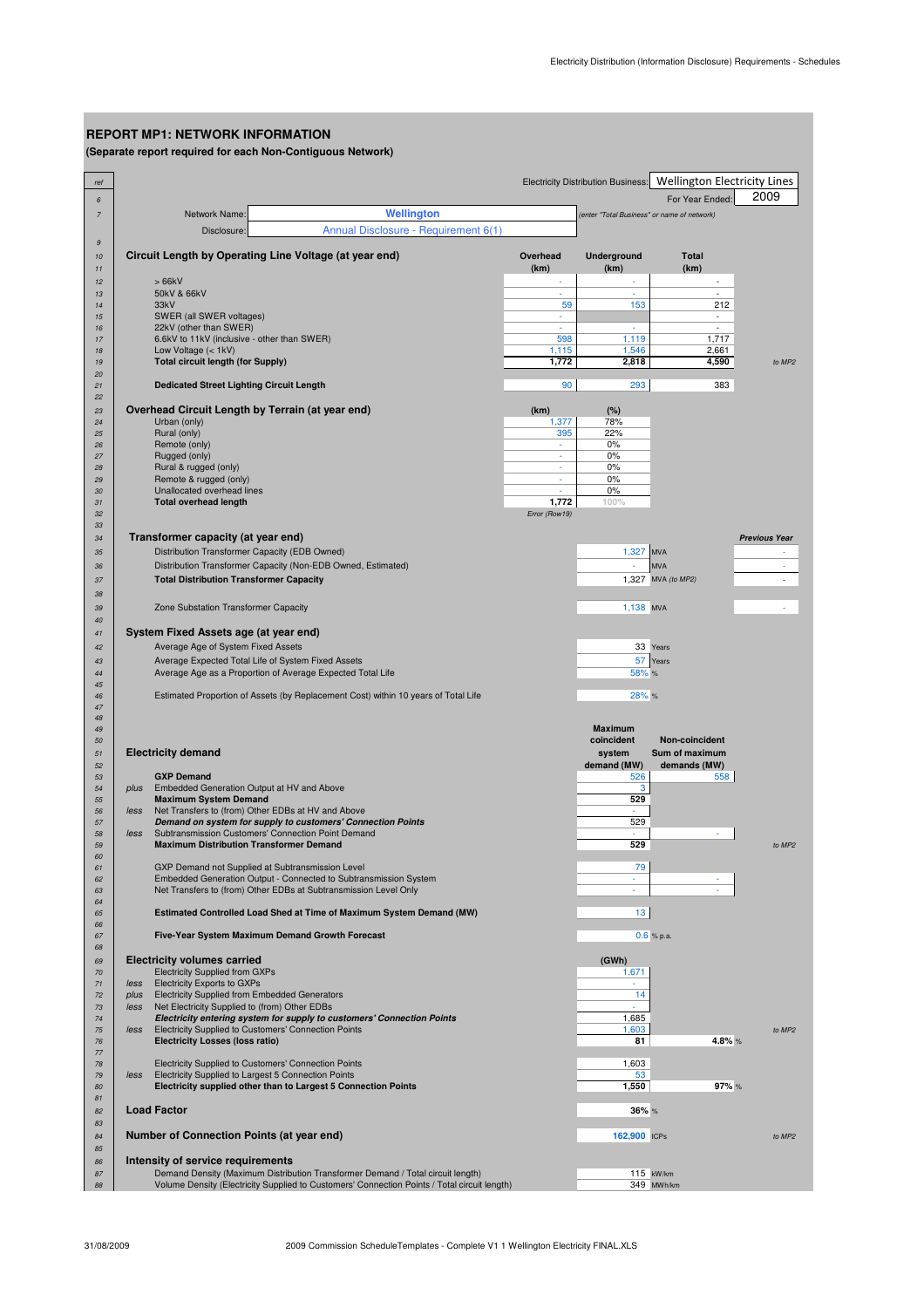| 89 | Connection Point Density (ICPs / Total circuit length)                        | 35 ICP/km     |
|----|-------------------------------------------------------------------------------|---------------|
| 90 | Energy Intensity (Electricity Supplied to Customers' Connection Points / ICP) | 9.841 kWh/ICP |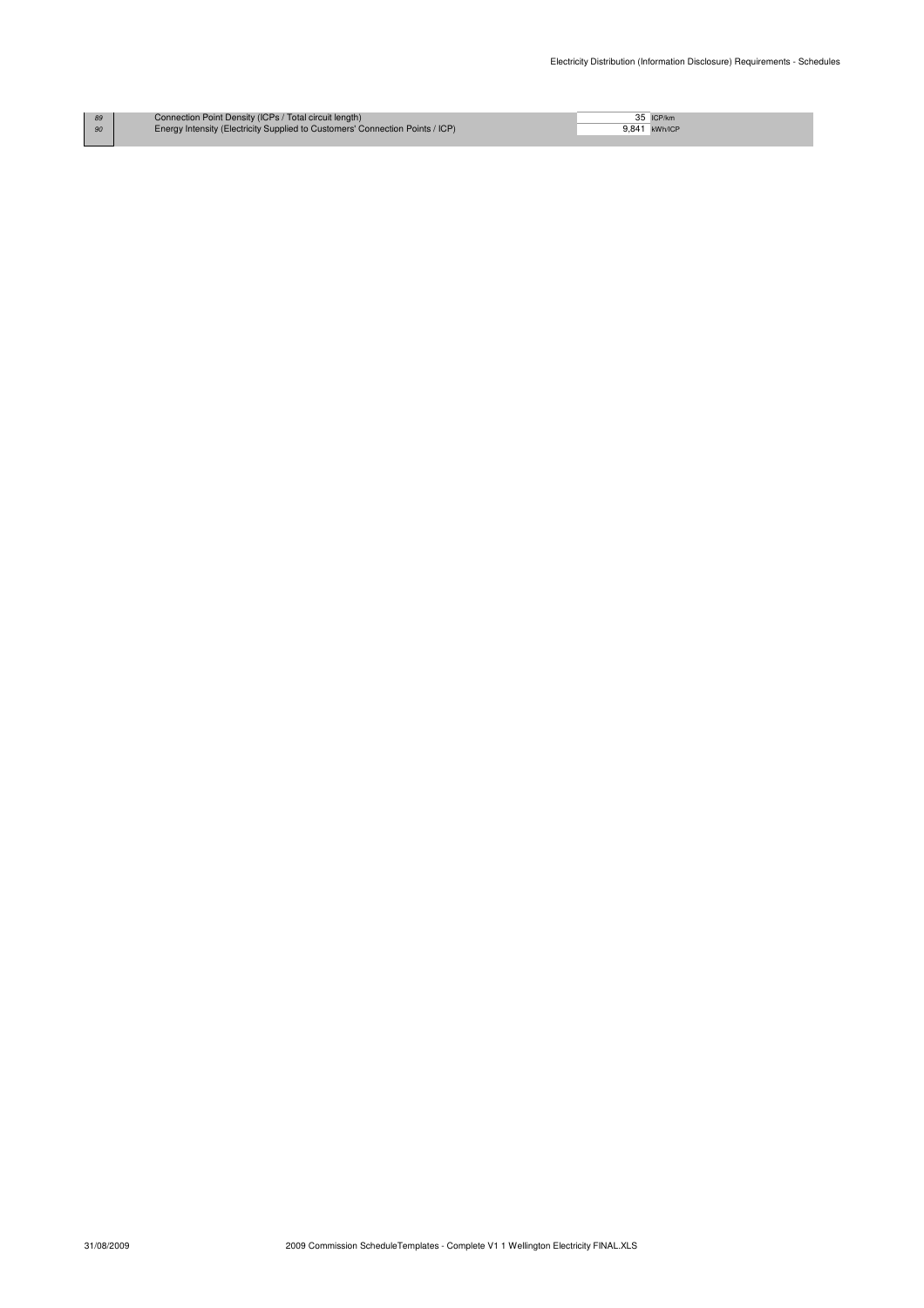# **REPORT MP1: NOTE**

The following ratios and performance measures calculated in schedule MP1 are sensitive to the part year acquisition of the Wellington network: - Load Factor

- Demand Density (Maximum Distribution Transformer Demand / Total circuit length)
- Volume Density (Electricity Supplied to Customers' Connection Points / Total circuit length)
- Energy Intensity (Electricity Supplied to Customers' Connection Points / ICP)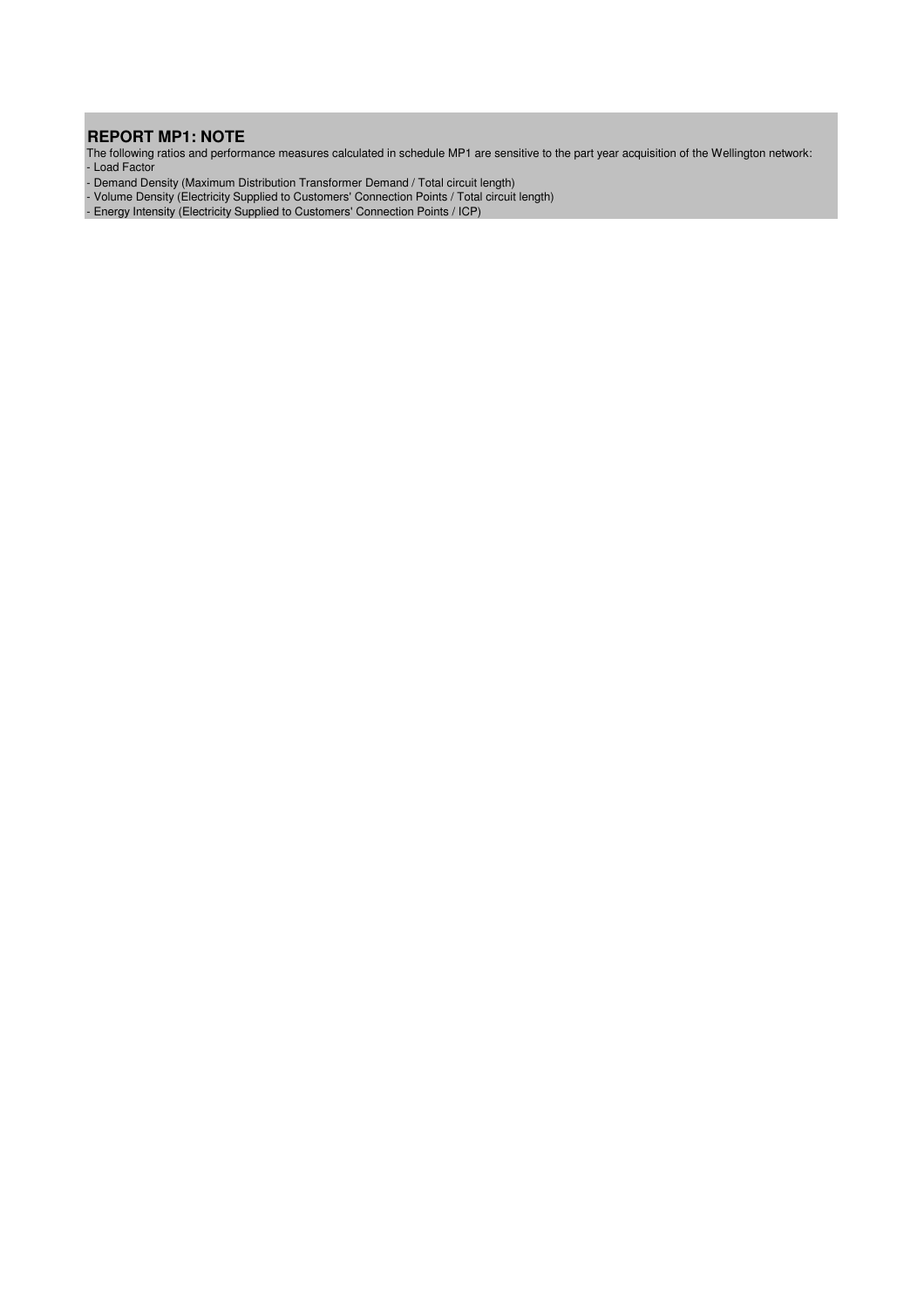|                     | <b>REPORT MP2: PERFORMANCE MEASURES</b>                                         |                                     |                                                                             |                                              |                                                                           |                                                             |               |                |
|---------------------|---------------------------------------------------------------------------------|-------------------------------------|-----------------------------------------------------------------------------|----------------------------------------------|---------------------------------------------------------------------------|-------------------------------------------------------------|---------------|----------------|
| ref                 | Electricity Distribution Business: lington Electricity Lines Lin                |                                     |                                                                             |                                              |                                                                           |                                                             |               |                |
| 5                   |                                                                                 |                                     | For Year Ended:                                                             | 2009                                         |                                                                           |                                                             |               |                |
| 6<br>$\overline{z}$ | Performance comparators                                                         |                                     | <b>Previous Years:</b>                                                      |                                              |                                                                           | <b>Current</b><br><b>Financial</b>                          |               |                |
| $\it 8$             |                                                                                 |                                     |                                                                             | Current Yr - 3 Current Yr - 2 Current Yr - 1 |                                                                           | Year                                                        |               |                |
| 9                   | Operational expenditure ratio                                                   |                                     |                                                                             |                                              |                                                                           |                                                             |               |                |
| 10                  | <b>Total Operational Expenditure</b>                                            |                                     |                                                                             |                                              |                                                                           | $18 \,$ Sm                                                  |               | from FS1       |
| 11                  | Replacement Cost of System Fixed Assets (at year end*)                          |                                     |                                                                             |                                              |                                                                           | 1,045 \$m                                                   |               | from AV3       |
| 12                  |                                                                                 | Ratio (%)                           | Not defined                                                                 | Not defined                                  | Not defined                                                               | 1.77%%                                                      |               |                |
| 13                  |                                                                                 |                                     |                                                                             |                                              |                                                                           |                                                             |               |                |
| 14                  | Capital expenditure ratio                                                       |                                     |                                                                             |                                              |                                                                           |                                                             |               |                |
| 15                  | Total Capital Expenditure on System Fixed Assets                                |                                     |                                                                             |                                              |                                                                           | 24 sm                                                       |               | from FS2       |
| 16                  | Replacement Cost of System Fixed Assets (at year end*)                          |                                     |                                                                             |                                              |                                                                           | 1,045 \$m                                                   |               | from AV3       |
| 17                  |                                                                                 | Ratio (%)                           | Not defined                                                                 | Not defined                                  | Not defined                                                               | 2.29% %                                                     |               |                |
| 18                  | Capital expenditure growth ratio                                                |                                     |                                                                             |                                              |                                                                           |                                                             |               |                |
| 19                  | Capital Expenditure: Customer Connection and System Growth                      |                                     |                                                                             |                                              |                                                                           | $\overline{a}$                                              | $\mathsf{sm}$ | from FS2       |
| 20<br>21            | Change in Total Distribution Transformer Capacity                               |                                     |                                                                             |                                              |                                                                           | 1,327 MVA                                                   |               | from MP1       |
| 22                  |                                                                                 | \$/kVA                              | Not defined                                                                 | Not defined                                  | Not defined                                                               |                                                             | \$/kVA        |                |
| 23                  |                                                                                 |                                     |                                                                             |                                              |                                                                           |                                                             |               |                |
| 24                  | Renewal expenditure ratio                                                       |                                     |                                                                             |                                              |                                                                           |                                                             |               |                |
| 25                  | Capital & Operational Expenditure: Asset Replacement, Refurbishment and Renewal |                                     |                                                                             |                                              |                                                                           |                                                             | \$m           | from FS1 & 2   |
| 26                  | Regulatory Depreciation of System Fixed Assets                                  |                                     |                                                                             |                                              |                                                                           | $10 \,$ \$m                                                 |               | from AV1       |
| 27                  |                                                                                 | Ratio (%)                           | Not defined                                                                 | Not defined                                  | Not defined                                                               | 0%%                                                         |               |                |
| 28                  |                                                                                 |                                     |                                                                             |                                              |                                                                           |                                                             |               |                |
| 29                  | <b>Distribution Transformer Capacity Utilisation</b>                            |                                     |                                                                             |                                              |                                                                           |                                                             |               |                |
| 30                  | Maximum Distribution Transformer Demand                                         |                                     |                                                                             |                                              |                                                                           | 529 MW                                                      |               | from MP1       |
| 31                  | Total Distribution Transformer Capacity (at year end*)                          |                                     | Not defined                                                                 | Not defined                                  | Not defined                                                               | 1,327 kVA<br>39.9%%                                         |               | from MP1       |
| 32<br>33            |                                                                                 | Ratio (%)                           |                                                                             |                                              |                                                                           |                                                             |               |                |
| 34                  | <b>Return on Investment</b>                                                     |                                     |                                                                             |                                              |                                                                           |                                                             |               |                |
| 35                  | Regulatory Profit / Loss (pre-financing and distributions)                      |                                     |                                                                             |                                              |                                                                           | 30 sm                                                       |               | from FS1       |
| 36                  | less Interest Tax Shield Adjustment                                             |                                     |                                                                             |                                              |                                                                           | $3 \,$ \$m                                                  |               | from FS3       |
| 37                  | <b>Adjusted Regulatory Profit</b>                                               |                                     | ÷                                                                           | ÷                                            | ÷,                                                                        | $27 \text{ sm}$                                             |               |                |
| 38                  | <b>Regulatory Investment Value</b>                                              |                                     |                                                                             |                                              |                                                                           | 316 \$m                                                     |               | from FS2       |
| 39                  |                                                                                 | Ratio (%)                           | Not defined                                                                 | Not defined                                  | Not defined                                                               | 8.63% %                                                     |               |                |
| 40                  |                                                                                 |                                     |                                                                             |                                              | * If a Merger or Asset Transfer with another EDB was enetered into during |                                                             |               |                |
| 41<br>42            | <b>Expenditure comparison table</b>                                             |                                     |                                                                             |                                              | the year, the denominators are calcuated as time-weighted averages.       |                                                             |               |                |
| 43                  |                                                                                 |                                     |                                                                             | Expenditure metrics (\$ per):                |                                                                           |                                                             |               |                |
| 44                  |                                                                                 |                                     |                                                                             |                                              |                                                                           |                                                             |               |                |
|                     |                                                                                 | <b>Total circuit</b><br>length (for | Electricity<br><b>Supplied to</b><br><b>Customers'</b><br><b>Connection</b> | <b>Maximum</b><br>coincident<br>system       | <b>Connection</b>                                                         | <b>Distribution</b><br><b>Transformer</b><br>Capacity (EDB- |               |                |
| 45                  |                                                                                 | Supply)                             | <b>Points</b>                                                               | demand                                       | Point                                                                     | Owned)                                                      |               |                |
| 46                  |                                                                                 | (\$/km)                             | (\$/MWh)                                                                    | (\$/MW)                                      | (\$/ICP)                                                                  | (\$/MVA)                                                    |               |                |
| 47                  | Capital Expenditure (\$) per                                                    | 5,233                               | 15                                                                          | 45,400                                       | 147                                                                       | 18,105                                                      |               | from FS2 & MP1 |
| 48                  | Operational Expenditure (\$) per                                                | 4,019                               | 12                                                                          | 34,867                                       | 113                                                                       | 13,904                                                      |               | from FS1 & MP1 |
| 49                  |                                                                                 |                                     |                                                                             |                                              |                                                                           |                                                             |               |                |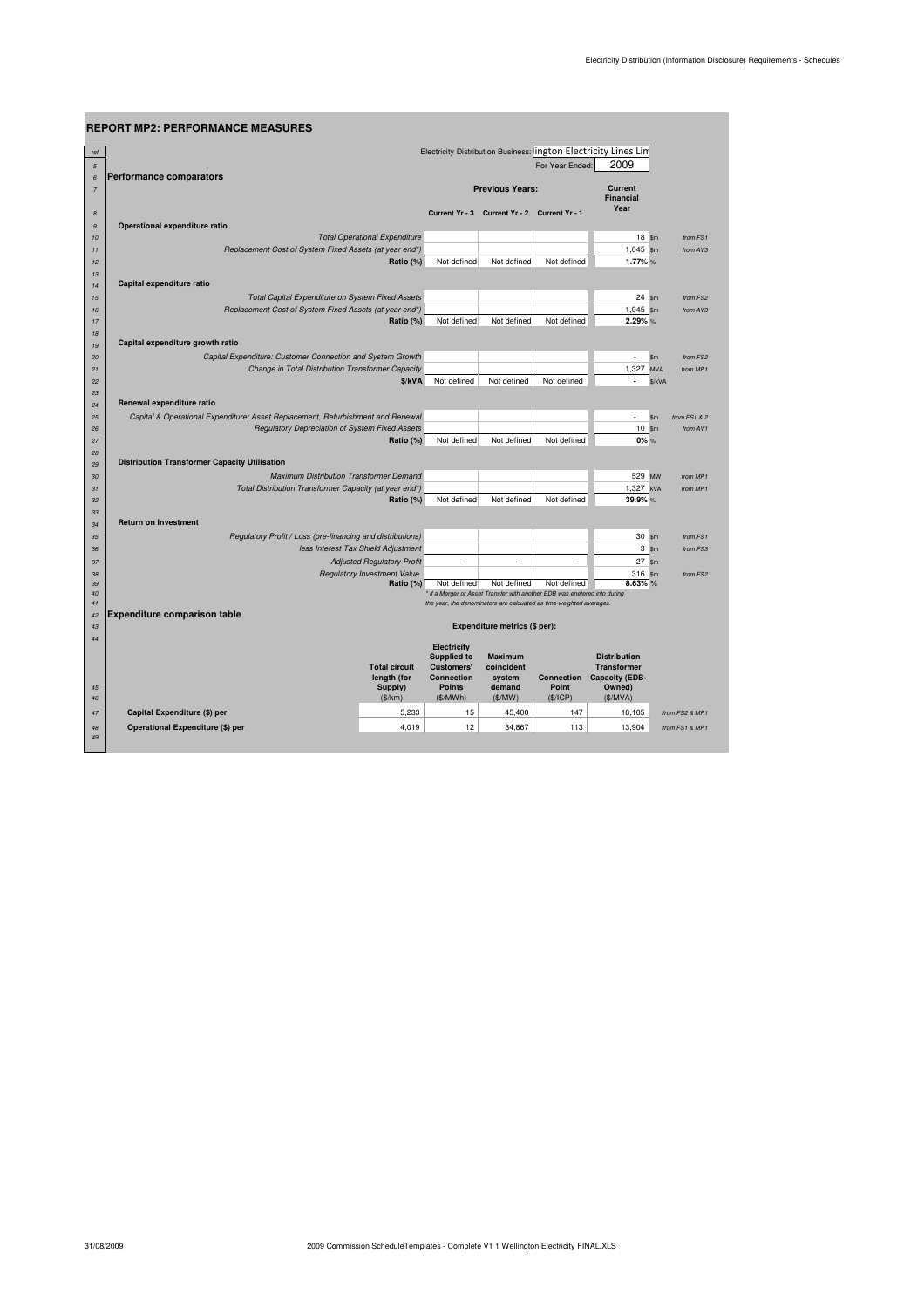# **REPORT MP2: NOTE**

The following ratios and performance measures calculated in schedule MP2 are sensitive to the part year acquisition of the Wellington network:

- Operational expenditure ratio
- Capital expenditure ratio
- Distribution Transformer Capacity Utilisation
- Return on Investment
- Expenditure metrics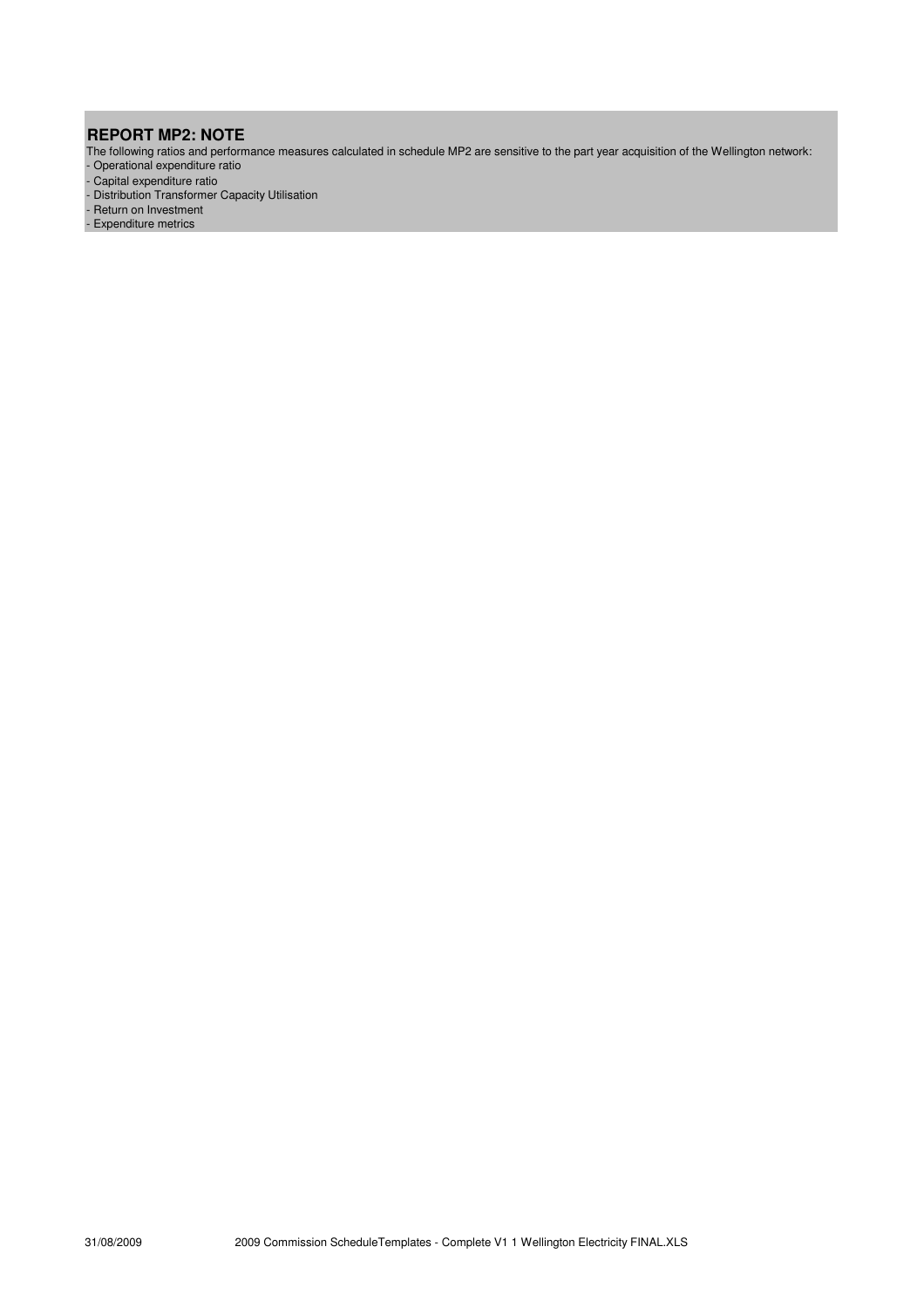|                | <b>REPORT MP3: PRICE &amp; QUALITY MEASURES</b> | (Separate report required for each Non-contiguous Network)            |                                            |                      |                                                                                                                                 |                      |                    |            |
|----------------|-------------------------------------------------|-----------------------------------------------------------------------|--------------------------------------------|----------------------|---------------------------------------------------------------------------------------------------------------------------------|----------------------|--------------------|------------|
| ref            |                                                 |                                                                       |                                            |                      | <b>Electricity Distribution Business:</b>                                                                                       |                      |                    | Wellington |
| 6              |                                                 |                                                                       |                                            |                      |                                                                                                                                 |                      | For Year Ended:    | 2009       |
| $\overline{7}$ | Network Name                                    | <b>Wellington</b>                                                     |                                            |                      |                                                                                                                                 |                      |                    |            |
|                | Disclosure:                                     | Annual Disclosure - Requirement 6(1)                                  |                                            |                      |                                                                                                                                 |                      |                    |            |
| 9              |                                                 |                                                                       |                                            |                      |                                                                                                                                 |                      |                    |            |
| 10             | <b>QUALITY</b>                                  |                                                                       |                                            |                      |                                                                                                                                 |                      |                    |            |
| 11             |                                                 |                                                                       |                                            |                      |                                                                                                                                 |                      |                    |            |
| 12<br>13       | <b>Interruptions</b><br>Interruptions by class  |                                                                       |                                            |                      |                                                                                                                                 |                      |                    |            |
| 14             | Class A                                         | ٠                                                                     | planned interruptions by Transpower:       |                      |                                                                                                                                 |                      |                    |            |
| 15             | Class B                                         |                                                                       | 49 planned interruptions on the network    |                      |                                                                                                                                 |                      |                    |            |
| 16             | Class C                                         |                                                                       | 135 unplanned interruptions on the network |                      |                                                                                                                                 |                      |                    |            |
| 17             | Class D                                         |                                                                       | 2 unplanned interruptions by Transpower    |                      |                                                                                                                                 |                      |                    |            |
| 18             | Class E<br>Class F                              |                                                                       |                                            |                      | unplanned interruptions of network owned generation                                                                             |                      |                    |            |
| 19<br>20       | Class G                                         |                                                                       |                                            |                      | unplanned interruptions of generation (non-network)<br>unplanned interruptions caused by other electricity industry participant |                      |                    |            |
| 21             | Class H                                         |                                                                       |                                            |                      | planned interruptions caused by other electricity industry participant                                                          |                      |                    |            |
| 22             | Total                                           |                                                                       | 186 Total of above                         |                      |                                                                                                                                 |                      |                    |            |
| 23             |                                                 |                                                                       |                                            |                      |                                                                                                                                 |                      |                    |            |
| 24             | <b>Interruption targets for Forecast Year</b>   |                                                                       |                                            | 2010                 | <b>Current Financial Year +1</b>                                                                                                |                      |                    |            |
| 25             | Class B                                         |                                                                       |                                            |                      | 50 planned interruptions on the network                                                                                         |                      |                    |            |
| 26             | Class C                                         |                                                                       |                                            |                      | 217 unplanned interruptions on the network                                                                                      |                      |                    |            |
| 27             |                                                 |                                                                       |                                            |                      | 2010-2014 Current Financial Year +1 to +5                                                                                       |                      |                    |            |
| 28<br>29       | Class B                                         | Average interruption targets for 5 Forecast Years                     |                                            |                      | 50 planned interruptions on the network                                                                                         |                      |                    |            |
| 30             | Class C                                         |                                                                       |                                            |                      | 217 unplanned interruptions on the network                                                                                      |                      |                    |            |
| 31             |                                                 |                                                                       |                                            |                      |                                                                                                                                 |                      |                    |            |
| 32             | Class C interruptions restored within           |                                                                       |                                            | ≤3Hrs                | $>3$ hrs                                                                                                                        |                      |                    |            |
| 33             |                                                 |                                                                       |                                            | 99                   | 36                                                                                                                              |                      |                    |            |
| 34             |                                                 |                                                                       |                                            |                      |                                                                                                                                 |                      |                    |            |
| 35             | <b>Faults</b>                                   |                                                                       |                                            |                      |                                                                                                                                 |                      |                    |            |
| 36             | <b>Faults per 100 circuit kilometres</b>        |                                                                       |                                            |                      |                                                                                                                                 |                      |                    |            |
| 37             |                                                 | The total number of faults for Current Financial Year                 |                                            |                      | 7.10                                                                                                                            |                      | in year            | 2009       |
| 38             |                                                 | The total number of faults forecast for the Forecast Year             |                                            |                      | 12.29                                                                                                                           |                      | in year            | 2010       |
| 39<br>40       |                                                 | The average annual number of faults forecast for the 5 Forecast Years |                                            |                      | 12.29                                                                                                                           |                      | average over years | 2010-2014  |
| 41             |                                                 | Fault Information per 100 circuit kilometres by Voltage and Type      |                                            |                      |                                                                                                                                 |                      |                    |            |
|                |                                                 |                                                                       | 6.6kV &                                    |                      |                                                                                                                                 |                      |                    |            |
|                |                                                 |                                                                       | 11kV non-                                  | 22kV non-            |                                                                                                                                 |                      |                    |            |
| 42             |                                                 |                                                                       | <b>SWER</b>                                | <b>SWER</b>          | <b>SWER</b>                                                                                                                     | 33kV                 | 50kV & 66kV        | >66kV      |
| 43             | Is this voltage part of the EDB system?         |                                                                       | Yes                                        | No                   | No                                                                                                                              | Yes                  | No                 | <b>No</b>  |
| 44             | <b>Current Financial Year</b>                   |                                                                       | 7.92                                       |                      |                                                                                                                                 | 0.47                 |                    |            |
| 45             | <b>Forecast Year</b>                            |                                                                       | 13.06                                      |                      |                                                                                                                                 | 6.04                 |                    |            |
| 46             | Average annual for 5 Forecast Years             |                                                                       | 13.06                                      |                      |                                                                                                                                 | 6.04                 |                    |            |
| 47             |                                                 |                                                                       |                                            |                      |                                                                                                                                 |                      |                    |            |
| 48             |                                                 | Fault Information per 100 circuit kilometres by Voltage and Type      | 6.6kV &                                    |                      |                                                                                                                                 |                      |                    |            |
|                |                                                 |                                                                       | 11kV non-                                  | 22kV non-            |                                                                                                                                 |                      |                    |            |
| 49             |                                                 |                                                                       | <b>SWER</b>                                | <b>SWER</b>          | <b>SWER</b>                                                                                                                     | 33kV                 | 50kV & 66kV        | >66kV      |
| 50             | Underground                                     |                                                                       | 2.59                                       |                      |                                                                                                                                 |                      |                    |            |
| 51             | Overhead                                        |                                                                       | 17.89                                      |                      |                                                                                                                                 | 1.69                 |                    |            |
| 52             |                                                 |                                                                       |                                            |                      |                                                                                                                                 |                      |                    |            |
| 53             | <b>Reliability</b>                              |                                                                       |                                            |                      |                                                                                                                                 |                      |                    |            |
| 54             | <b>Overall reliability</b>                      |                                                                       |                                            | <b>SAIDI</b>         | <b>SAIFI</b>                                                                                                                    | <b>CAIDI</b>         |                    |            |
| 55             | Based on the total number of interruptions      |                                                                       |                                            | 26.30                | 0.39                                                                                                                            | 67.78                |                    |            |
| 56             |                                                 |                                                                       |                                            |                      |                                                                                                                                 |                      |                    |            |
| 57             | Reliability by interruption class               |                                                                       |                                            | <b>SAIDI</b>         | <b>SAIFI</b>                                                                                                                    | <b>CAIDI</b>         |                    |            |
| 58<br>59       | Class B<br>Class C                              |                                                                       |                                            | 0.57<br>25.78        | 0.01<br>0.38                                                                                                                    | 114.00<br>67.31      |                    |            |
| 60             |                                                 |                                                                       |                                            |                      |                                                                                                                                 |                      |                    |            |
| 61             | <b>Targets for Forecast Year</b>                |                                                                       |                                            | <b>SAIDI</b>         | <b>SAIFI</b>                                                                                                                    | <b>CAIDI</b>         |                    |            |
| 62             | Class B                                         |                                                                       |                                            | 2.40                 | 0.01                                                                                                                            | 200.00               |                    |            |
| 63             | Class C                                         |                                                                       |                                            | 40.30                | 0.52                                                                                                                            | 77.50                |                    |            |
| 64             |                                                 |                                                                       |                                            |                      |                                                                                                                                 |                      |                    |            |
| 65             | Average targets for 5 Forecast Years            |                                                                       |                                            | <b>SAIDI</b>         | <b>SAIFI</b>                                                                                                                    | <b>CAIDI</b>         |                    |            |
| 66             | Class B                                         |                                                                       |                                            | 2.40                 | 0.01                                                                                                                            | 200.00               |                    |            |
| 67             | Class C                                         |                                                                       |                                            | 40.30                | 0.52                                                                                                                            | 77.50                |                    |            |
| 68<br>69       |                                                 |                                                                       |                                            |                      |                                                                                                                                 |                      |                    |            |
|                | <b>PRICES</b>                                   |                                                                       |                                            |                      |                                                                                                                                 |                      |                    |            |
| 70             |                                                 |                                                                       |                                            |                      |                                                                                                                                 |                      |                    |            |
| 71             |                                                 |                                                                       |                                            |                      |                                                                                                                                 |                      |                    |            |
| 72             |                                                 | <b>Price information by Connection Point Class</b>                    |                                            |                      |                                                                                                                                 |                      |                    |            |
| 73             |                                                 |                                                                       |                                            |                      |                                                                                                                                 |                      |                    |            |
| 74             |                                                 |                                                                       |                                            |                      | <b>Connection Point Class</b>                                                                                                   |                      |                    |            |
|                |                                                 |                                                                       |                                            |                      |                                                                                                                                 |                      |                    |            |
|                |                                                 |                                                                       |                                            |                      |                                                                                                                                 |                      |                    |            |
|                |                                                 |                                                                       |                                            |                      |                                                                                                                                 |                      |                    |            |
|                |                                                 |                                                                       | Small                                      | Medium               | Large                                                                                                                           | Largest 5            |                    |            |
| 75             |                                                 |                                                                       | Connection<br>Points                       | Connection<br>Points | Connection<br>Points                                                                                                            | Connection<br>Points | Total              |            |
|                |                                                 |                                                                       |                                            |                      |                                                                                                                                 |                      |                    |            |
| 76             |                                                 | Gross line charge income (\$000)                                      | 55,680                                     | 11,689               | 19,477                                                                                                                          | 1,319                | 88,165             | from FS1   |
| 77             |                                                 | <b>Electricity Supplied to Customers' Connection Points (MWh)</b>     | 737,476                                    | 260,835              | 551,674                                                                                                                         | 53,090               | 1,603,075          | from MP1   |
| 78             |                                                 | Number of Connection Points (ICPs) at year end                        | 150,575                                    | 11,121               | 1,199                                                                                                                           | 5                    | 162,900            | from MP1   |
| 79             |                                                 | Unit Price (cents/kWh)                                                | 7.6                                        | 4.5                  | 3.5                                                                                                                             | 2.5                  | 5.5                |            |
| 80             |                                                 | <b>Relative Unit Price Index</b>                                      | 1.00                                       | 0.59                 | 0.47                                                                                                                            | 0.33                 | 0.73               |            |
| 81             |                                                 |                                                                       |                                            |                      |                                                                                                                                 |                      |                    |            |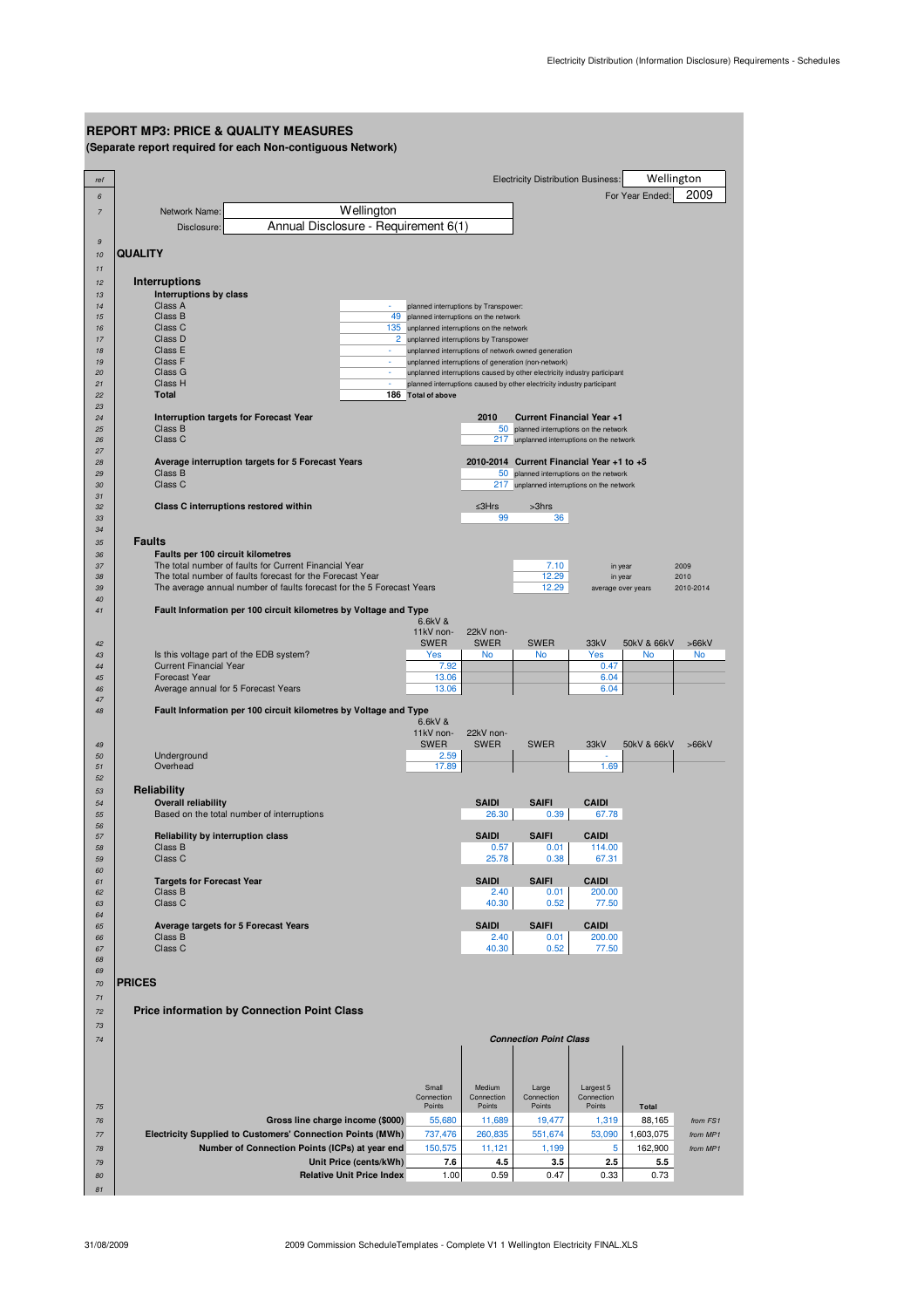an an

 $\mathbf{I}$  and  $\mathbf{I}$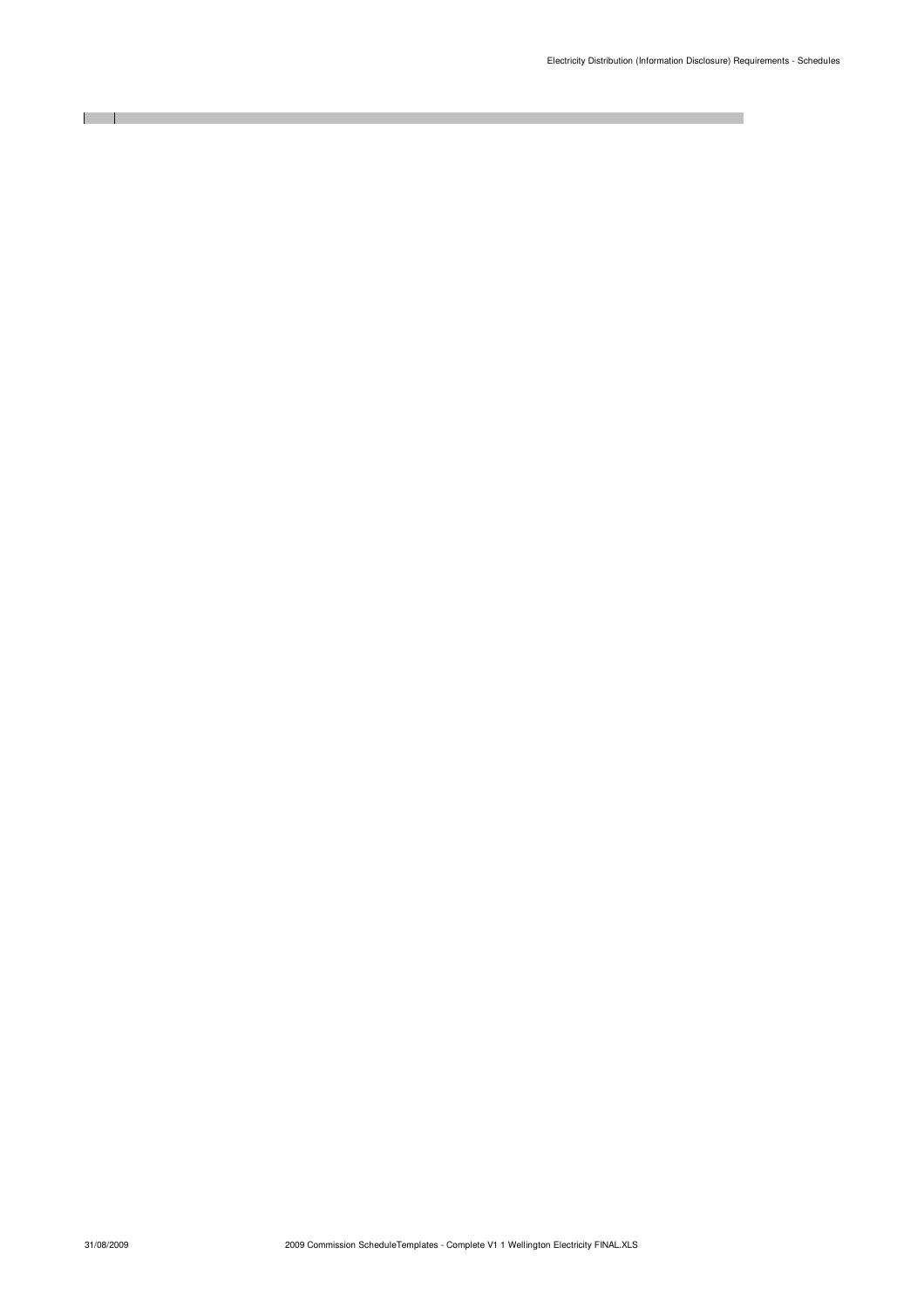# **REPORT MP3: PRICE AND QUALITY (cont)**

# **Notes to Price and Quality Measures**

| 89 | <b>IMP3a: Connection Point Class breakpoints</b>      |                       |
|----|-------------------------------------------------------|-----------------------|
| 90 |                                                       |                       |
| 91 | <b>Connection Point Class breakpoints methodology</b> | kVA based breakpoints |
| 92 |                                                       |                       |
| 93 | kVA based breakpoints - additional disclosure         |                       |
| 94 | Breakpoint between small and medium classes           | 15 kVA                |
| 95 | Breakpoint between large and medium classes           | 69 kVA                |
| 96 |                                                       |                       |
|    |                                                       |                       |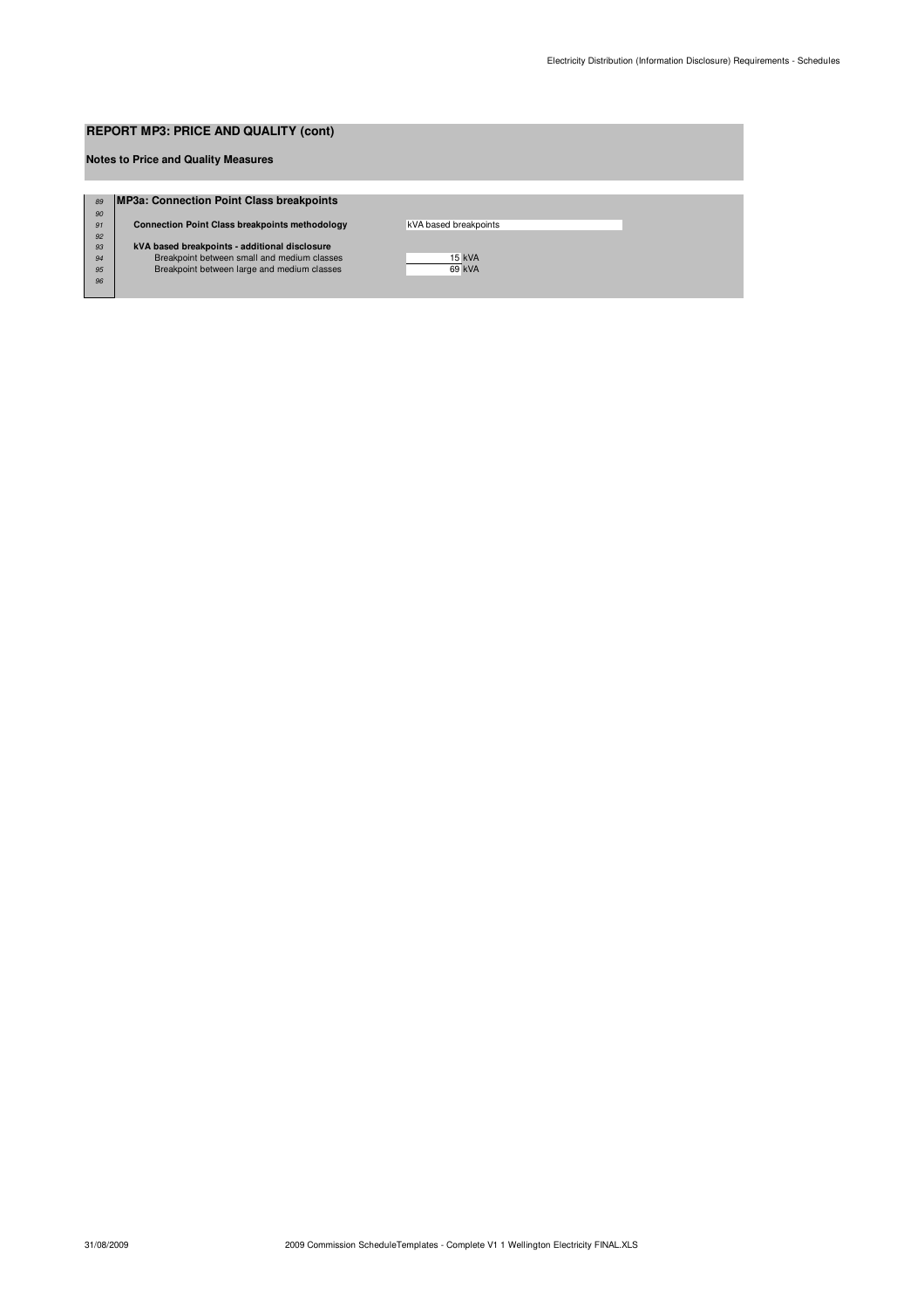# **REPORT MP3: NOTE**

SAIDI, SAIFI and CAIDI have been reported for the period 24 July 2008 to 31 March 2009. This reporting period differs to the full year statistics reported in the Wellington (Vector) 2009 Threshold Compliance Statement.

Targets reported in this statement reflect Wellington Electricity's current view based on the information and work undertaken during and post the acquisition of the Wellington Network. Wellington Electricity is continuing to assess this information.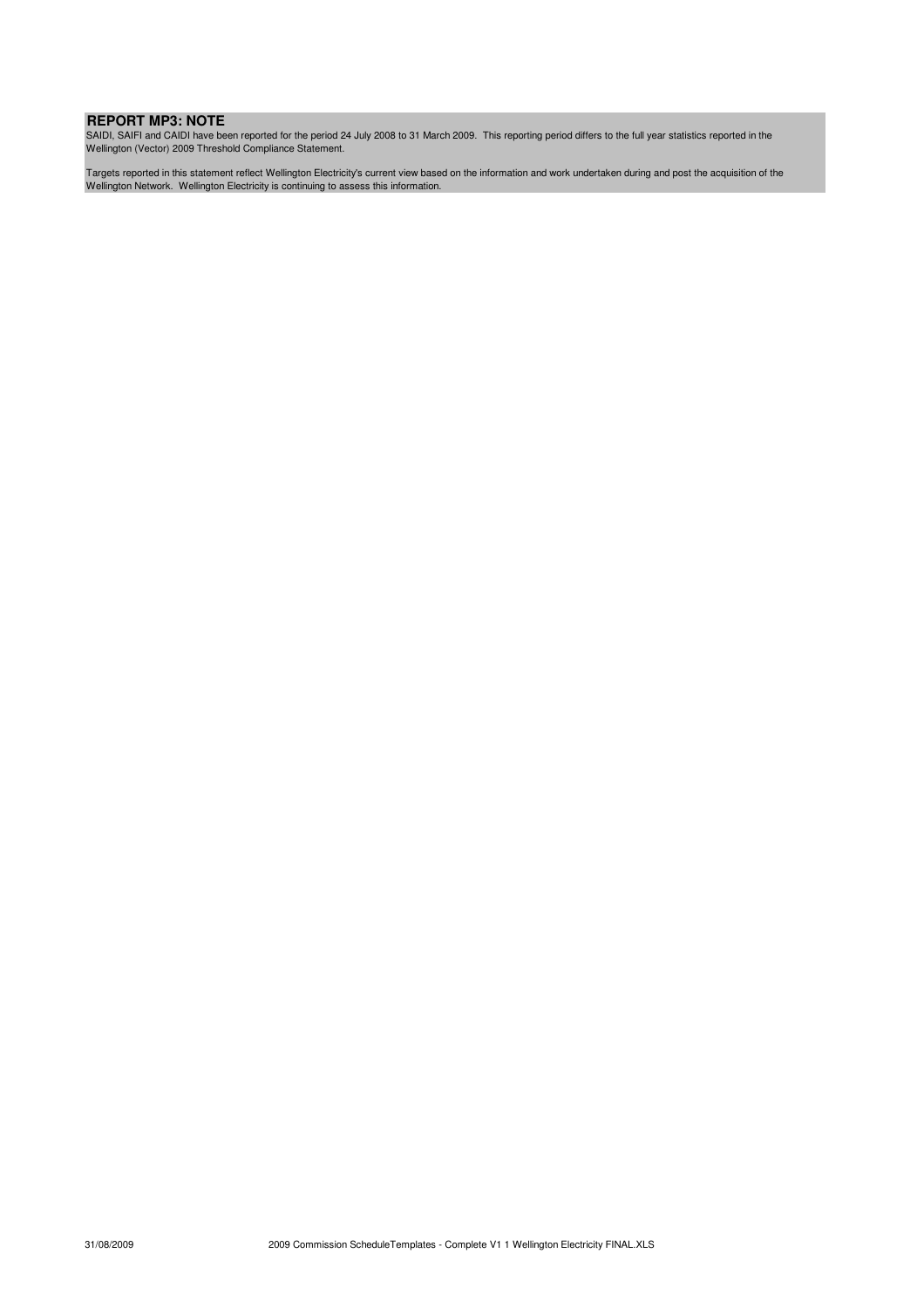# **REPORT AM1: EXPENDITURE FORECASTS AND RECONCILIATION**

| ref            |                                                                                                                                                                                       |                                                                                      |                                    |                                    |                 | Electricity Distribution Business: Wellington Electricity |                 |             |
|----------------|---------------------------------------------------------------------------------------------------------------------------------------------------------------------------------------|--------------------------------------------------------------------------------------|------------------------------------|------------------------------------|-----------------|-----------------------------------------------------------|-----------------|-------------|
| 5              |                                                                                                                                                                                       |                                                                                      |                                    |                                    |                 | For Year Ended                                            | 2009            |             |
| 6              | A) Five year forecasts of expenditure                                                                                                                                                 | (\$000)                                                                              |                                    |                                    |                 |                                                           |                 |             |
| $\overline{7}$ | From most recent Asset Management Plan                                                                                                                                                | <b>Actual for</b>                                                                    | <b>Forecast Years</b>              |                                    |                 |                                                           |                 |             |
|                |                                                                                                                                                                                       | <b>Current</b><br><b>Financial Year</b>                                              |                                    |                                    |                 |                                                           |                 |             |
| 8              |                                                                                                                                                                                       |                                                                                      | year 1                             | year 2                             | year 3          | year 4                                                    | year 5          |             |
| 9              | for year ended                                                                                                                                                                        | 2009                                                                                 | 2010                               | 2011                               | 2012            | 2013                                                      | 2014            |             |
| 10             | Capital Expenditure: Customer Connection                                                                                                                                              | $\overline{\phantom{a}}$                                                             | 7,323                              | 5,428                              | 7,412           | 5,895                                                     | 5,699           | from FS2    |
| 11             | Capital Expenditure: System Growth                                                                                                                                                    | $\overline{a}$                                                                       | 3,276                              | 2,279                              | 3,449           | 8,368                                                     | 5,380           | from FS2    |
| 12             | Capital Expenditure: Reliability, Safety and Environment                                                                                                                              | ÷.                                                                                   | 492                                | 452                                | 606             | 469                                                       | 468             | from FS2    |
| 13<br>14       | Capital Expenditure: Asset Replacement and Renewal                                                                                                                                    | ٠<br>٠                                                                               | 10,019<br>1,180                    | 12,951<br>1,180                    | 12,644<br>1,180 | 11,943<br>1,180                                           | 15,195<br>1,180 | from FS2    |
| 15             | Capital Expenditure: Asset Relocations<br>Subtotal - Capital Expenditure on asset management                                                                                          | 23,949                                                                               | 22,290                             | 22,290                             | 25,291          | 27,855                                                    | 27,922          | from FS2    |
| 16             |                                                                                                                                                                                       |                                                                                      |                                    |                                    |                 |                                                           |                 |             |
| 17             | Operational Expenditure: Routine and Preventative Maintenance                                                                                                                         | ÷.                                                                                   | 5,936                              | 5,499                              | 5,485           | 5,535                                                     | 5,599           | from FS1    |
| 18             | Operational Expenditure: Refurbishment and Renewal Maintenance                                                                                                                        | ٠                                                                                    | 614                                | 614                                | 614             | 614                                                       | 614             | from FS1    |
| 19             | Operational Expenditure: Fault and Emergency Maintenance                                                                                                                              | ٠                                                                                    | 4,575                              | 4,584                              | 4,630           | 4,673                                                     | 4,726           | from FS1    |
| 20             | Subtotal - Operational Expenditure on asset management                                                                                                                                | 5,653                                                                                | 11,125                             | 10,697                             | 10,729          | 10,822                                                    | 10,939          |             |
| 21             |                                                                                                                                                                                       | 29,602                                                                               | 33,415                             | 32,987                             | 36,020          | 38,677                                                    |                 |             |
| 22<br>23       | Total direct expenditure on distribution network                                                                                                                                      |                                                                                      |                                    |                                    |                 |                                                           | 38,861          |             |
| 24             | Overhead to Underground Conversion Expenditure                                                                                                                                        |                                                                                      |                                    |                                    |                 |                                                           |                 |             |
|                |                                                                                                                                                                                       |                                                                                      |                                    |                                    |                 |                                                           |                 |             |
| 26             | The Electricity Distribution Business is to provide the amount of Overhead to Underground<br>Conversion Expenditure included in each of the above Expenditure Categories (explanatory | No overhead to underground conversion expenditure included in the above expenditure. |                                    |                                    |                 |                                                           |                 |             |
| 27             | notes can be provided in a separate note if necessary).                                                                                                                               |                                                                                      |                                    |                                    |                 |                                                           |                 |             |
| 28             |                                                                                                                                                                                       |                                                                                      |                                    |                                    |                 |                                                           |                 |             |
| 30             |                                                                                                                                                                                       |                                                                                      |                                    |                                    |                 |                                                           |                 |             |
|                | B) Variance between Previous Forecast for the Current Financial Year, and Actual Expenditure                                                                                          |                                                                                      |                                    |                                    |                 |                                                           |                 |             |
|                |                                                                                                                                                                                       |                                                                                      |                                    | <b>Previous</b>                    |                 |                                                           |                 |             |
|                |                                                                                                                                                                                       |                                                                                      | <b>Actual for</b>                  | forecast for                       |                 |                                                           |                 |             |
|                |                                                                                                                                                                                       |                                                                                      | <b>Current</b><br><b>Financial</b> | <b>Current</b><br><b>Financial</b> |                 |                                                           |                 |             |
| 32             |                                                                                                                                                                                       |                                                                                      | Year                               | Year                               | % Variance      |                                                           |                 |             |
| 33             |                                                                                                                                                                                       |                                                                                      | (a)                                | (b)                                | $(a)/(b)-1$     |                                                           |                 |             |
| 34             | Capital Expenditure: Customer Connection                                                                                                                                              |                                                                                      | ×.                                 |                                    | Not defined     |                                                           |                 | from row 10 |
| 35             | Capital Expenditure: System Growth                                                                                                                                                    |                                                                                      |                                    |                                    | Not defined     |                                                           |                 | from row 11 |
| 36             | Capital Expenditure: Asset Replacement and Renewal                                                                                                                                    |                                                                                      | ÷.                                 |                                    | Not defined     |                                                           |                 | from row 12 |
|                | Capital Expenditure: Reliability, Safety and Environment                                                                                                                              |                                                                                      | ÷,                                 |                                    | Not defined     |                                                           |                 | from row 13 |
| 38             | Capital Expenditure: Asset Relocations                                                                                                                                                |                                                                                      |                                    |                                    | Not defined     |                                                           |                 | from row 14 |
| 39             | Subtotal - Capital Expenditure on asset management                                                                                                                                    |                                                                                      | 23,949                             |                                    | Not defined     |                                                           |                 |             |
| 40             |                                                                                                                                                                                       |                                                                                      |                                    |                                    |                 |                                                           |                 |             |
| 41             | Operational Expenditure: Routine and Preventative Maintenance                                                                                                                         |                                                                                      |                                    |                                    | Not defined     |                                                           |                 | from row 17 |
| 42             | Operational Expenditure: Refurbishment and Renewal Maintenance                                                                                                                        |                                                                                      | ×.                                 |                                    | Not defined     |                                                           |                 | from row 18 |
| 43             | Operational Expenditure: Fault and Emergency Maintenance                                                                                                                              |                                                                                      | ×.                                 |                                    | Not defined     |                                                           |                 | from row 19 |
| 44             | Subtotal - Operational Expenditure on asset management                                                                                                                                |                                                                                      | 5,653                              |                                    | Not defined     |                                                           |                 |             |
| 45             |                                                                                                                                                                                       |                                                                                      |                                    |                                    |                 |                                                           |                 |             |
| 46             | Total direct expenditure on distribution network                                                                                                                                      |                                                                                      | 29,602                             |                                    | Not defined     |                                                           |                 |             |
| 47<br>48       |                                                                                                                                                                                       |                                                                                      |                                    |                                    |                 |                                                           |                 |             |
| 49             | <b>Explanation of variances</b>                                                                                                                                                       |                                                                                      |                                    |                                    |                 |                                                           |                 |             |
| 50             | Distribution Business must provide a brief explanation for any line item variance of more than 10%                                                                                    |                                                                                      |                                    |                                    |                 |                                                           |                 |             |
| 51             |                                                                                                                                                                                       |                                                                                      |                                    |                                    |                 |                                                           |                 |             |
| 52<br>53       | Explanatory notes (can be provided in a separate note if necessary): Previous forecast for Current Financial Year not available as Wellington Electricity Lines                       | Limited started operations 24 July 2008.                                             |                                    |                                    |                 |                                                           |                 |             |
| 54             |                                                                                                                                                                                       |                                                                                      |                                    |                                    |                 |                                                           |                 |             |
| 55             |                                                                                                                                                                                       |                                                                                      |                                    |                                    |                 |                                                           |                 |             |
| 56<br>57       |                                                                                                                                                                                       |                                                                                      |                                    |                                    |                 |                                                           |                 |             |
| 58             |                                                                                                                                                                                       |                                                                                      |                                    |                                    |                 |                                                           |                 |             |
| 59             |                                                                                                                                                                                       |                                                                                      |                                    |                                    |                 |                                                           |                 |             |
| 60<br>61       |                                                                                                                                                                                       |                                                                                      |                                    |                                    |                 |                                                           |                 |             |
| 62<br>63       |                                                                                                                                                                                       |                                                                                      |                                    |                                    |                 |                                                           |                 |             |
|                |                                                                                                                                                                                       |                                                                                      |                                    |                                    |                 |                                                           |                 |             |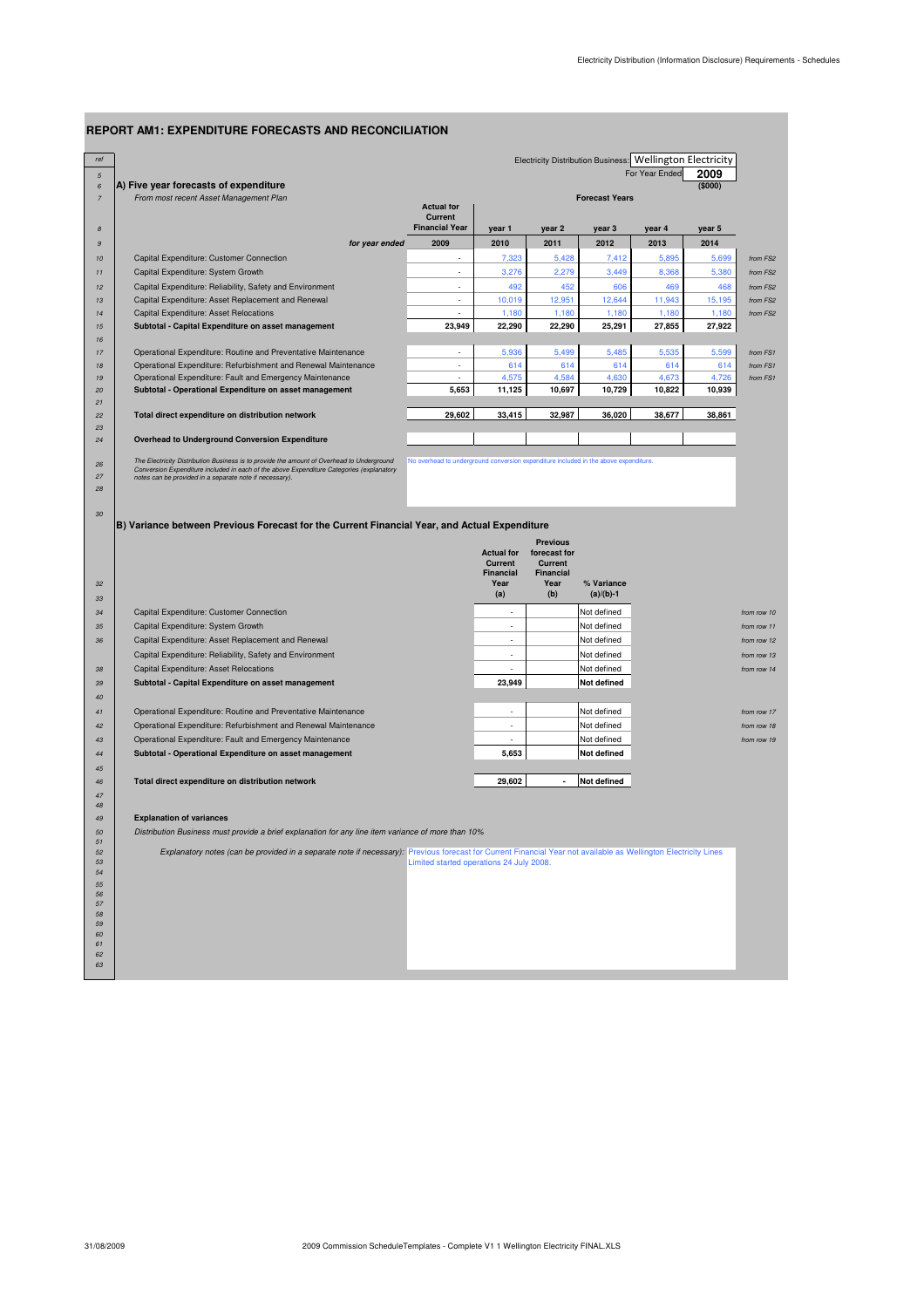# **Efficiency Performance Measures**

Electricity Distribution (Information Disclosure) Requirements 2008 Part 4 transitional provisions

Requirement 14 of the original requirements which relates to the disclosure of financial and efficiency performance measureas continues to apply for the 2008/2009 and 2009/2010 to the extent that it refers to the disclosure of "Direct line costs per kilometre" & "Indirect line costs per consumer".

CC Electricity Information Disclosure requirements 31 March 2004 Part 3 Requirement 14.2

a Direct cost per kilometre, calculated in accordance with the following formula:

$$
\begin{array}{c}\n \phantom{-}a \\
 \phantom{-}b\n \end{array}
$$

where a is direct expenditure (in dollars) b is system length (in kilometres):

$$
\frac{14,020,017}{4,590}
$$

**\$3,054.67** Direct cost per kilometre, calculated in accordance with the following formula:

b Indirect line costs per consumer, calculated in accordance with the following formula:

a b

where a is indirect expenditure (in dollars) b is total consumers

$$
a \quad 4,424,767
$$

 $b$  162,900

\$27.16 Indirect line costs per consumer, calculated in accordance with the following formula: